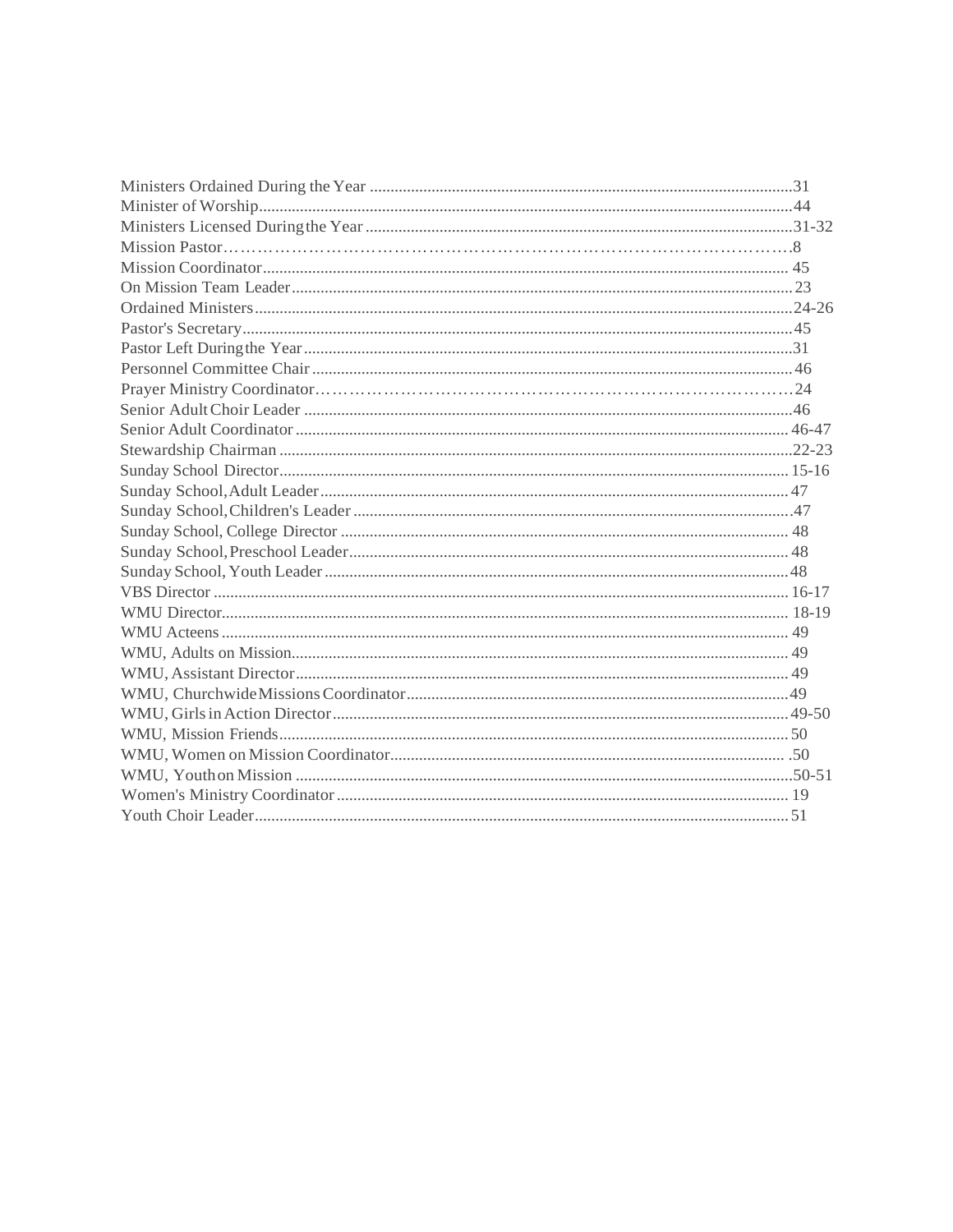## **Association Church List**

Limestone Baptist Association

| Congregation                       | <b>Pastor</b>              | <b>Phone</b>   | <b>Email / Website</b>                                                  | <b>Address</b>                                      |
|------------------------------------|----------------------------|----------------|-------------------------------------------------------------------------|-----------------------------------------------------|
| <b>Ardmore First</b>               | Rev Alan Hughes            | (256) 423-2000 | firstbaptist@ardmore.net<br>http://ardmorefbc.com                       | 26670 5th St, Ardmore, AL 35739-8105                |
| <b>Athens First</b>                | Dr Joel Carwile            | (256) 232-0602 | fbca@fbcathens.org<br>www.fbcathens.org                                 | 201 E Hobbs Street, Athens, AL 35611                |
| <b>Belmor</b>                      | <b>Rev Keith Crouch</b>    | (256) 351-8434 | www.Belmor.org                                                          | 5895 Mooresville Rd, Mooresville, AL 35649          |
| <b>Capshaw Baptist Church</b>      |                            | (256) 232-7763 | terri.pruett@capshaw.org<br>www.capshaw.org                             | 14944 Dupree Worthey Rd, Harvest, AL 35749-<br>7377 |
| <b>Cherry Grove</b>                | Mr Mike Kelley             | (256) 729-1866 | mike kelley@bellsouth.net                                               | 6530 Cherry Grove Rd, Athens, AL 35614-3143         |
| <b>Clements</b>                    | <b>Rev Tim Anderson</b>    | (256) 729-1328 | www.clementsbaptist.org                                                 | 8690 US Highway 72, Athens, AL 35611-9081           |
| <b>Community Baptist Church</b>    | Rev Steve Hargrove         | (256) 423-8988 | cody@cbcardmore.org<br>http://www.cbcardmore.org                        | 28480 Lambert Rd, Ardmore, AL 35739-7610            |
| <b>Concord Baptist Church</b>      | Rev Lynn Marshall          | (256) 232-7893 | debdb35@hotmail.com                                                     | 22550 Concord Rd, Toney, AL 35773-8218              |
| <b>East Highland</b>               | <b>Rev Eric Mattox</b>     | (256) 232-7066 | info@easthighlandbaptistchurch.com<br>www.easthighlandbaptistchurch.com | 23315 Nick Davis Rd, Athens, AL 35613-6508          |
| <b>Ebenezer Baptist Church</b>     | <b>Rev Larry Dyar</b>      | (256) 931-6121 |                                                                         | 14935 Lipscomb Rd, Harvest, AL 35749                |
| <b>Elk River</b>                   | Rev Tommy Polk             | (256) 729-1642 |                                                                         | 10020 Upper Snake Rd, Athens, AL 35614-3865         |
| <b>Elkmont</b>                     |                            | (256) 732-4926 |                                                                         | 18890 Sulphur Creek Dr, Elkmont, AL 35620-<br>6416  |
| <b>Elkton Road Baptist Church</b>  | Mr Toney Wales             | (256) 232-9086 | toneywales@elktonroadbaptist.org<br>www.elktonroadbaptist.org           | 19470 Elkton Rd, Athens, AL 35614-6727              |
| <b>Elkwood</b>                     | <b>Rev James Turner</b>    | (256) 732-4966 |                                                                         | 27560 Sleepy Hollow Rd, Elkmont, AL 35620-<br>6726  |
| <b>Emmanuel</b>                    | Dr Daniel Hughes           | (256) 232-6193 | debm@ebcathens.com<br>http://www.ebcathens.com                          | 1917 US Highway 72 W, Athens, AL 35611-2952         |
| Enon                               | <b>Rev Randy Carter</b>    | (256) 771-0288 |                                                                         | 33130 AL Highway 99, Anderson, AL 35610-3016        |
| <b>Fairview</b>                    | Rev George Whitten         | (256) 233-0809 | pastor@fairviewbaptistathens.org<br>fairviewbaptistathens.org           | 27550 Nick Davis Rd, Athens, AL 35613-6400          |
| <b>First Hispanic Mission</b>      | <b>Rev Raul Tovar</b>      |                | www.fbcathens.org                                                       |                                                     |
| <b>First Union Baptist Church</b>  | <b>Rev Brent Hawkins</b>   | (256) 233-7680 | firstunionbc@yahoo.com                                                  | 18356 Edgewood Rd, Athens, AL 35614-6028            |
| <b>Lindsay Lane Baptist Church</b> | <b>Rev Dusty McLemore</b>  | (256) 232-0020 | kim@lindsaylane.org<br>www.lindsaylane.org                              | 1300 Lindsay Ln S, Athens, AL 35613-2708            |
| <b>Mays Memorial</b>               |                            |                | maysmemorial.org                                                        | 23636 AL Highway 251, Toney, AL 35773-841.          |
| Midway                             | <b>Rev Gerome Hilliard</b> | (256) 233-1041 | ghilliard@pclnet.net                                                    | 26575 US Highway 72, Athens, AL 35613-7807          |
| <b>New Bethel</b>                  | Mr Mitchell McCormick      | (256) 732-4455 | newbethel@ardmore.net                                                   | 27515 New Bethel Rd, Elkmont, AL 35620-4755         |
| <b>New Hope Baptist Church</b>     | Mr Daniel Smith            | (256) 771-0012 | newhopebaptist484@bellsouth.net<br>www.newhopeathens.org                | 13110 Mooresville Rd, Athens, AL 35613-8218         |
| <b>Oakdale Baptist Church</b>      | <b>Rev Rick Cantrell</b>   | (256) 232-3524 | rick@oakdale-baptist.org<br>oakdale-baptist.org                         | 16136 AL Highway 251, Athens, AL 35613-5000         |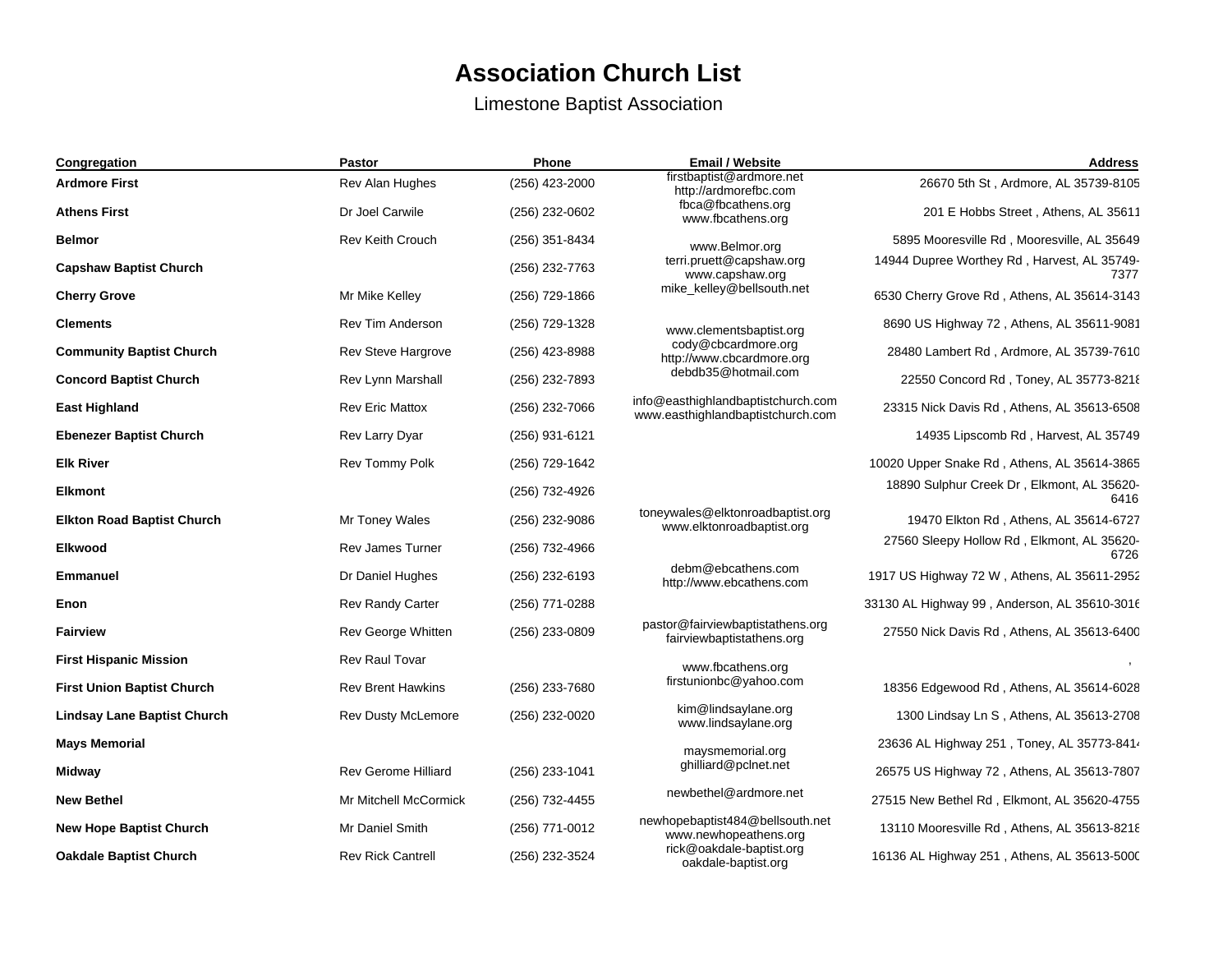# **Association Church List**

### Limestone Baptist Association

| Congregation                        | <b>Pastor</b>            | <b>Phone</b>   | <b>Email / Website</b>                               | <b>Address</b>                                  |
|-------------------------------------|--------------------------|----------------|------------------------------------------------------|-------------------------------------------------|
| <b>Piney Grove</b>                  | Rev Aaron Armstrong      | (256) 423-2748 | pineygrove@ardmore.net                               | 28430 Pinedale Rd, Ardmore, AL 35739-8310       |
| <b>Pleasant Grove</b>               | <b>Rev Scotty Travis</b> | (256) 423-3833 |                                                      | 26000 Thach Rd, Athens, AL 35613                |
| <b>Round Island Baptist Church</b>  | <b>Rev Michael Green</b> | (256) 233-1230 | ribc@Charter.net<br>www.RoundIsland.org              | 14790 Brownsferry Rd, Athens, AL 35611-7138     |
| <b>Salem Springs Baptist Church</b> | Dr Robert McKee          | (256) 232-4551 | salemspringsbc@bellsouth.net<br>www.salemsprings.org | 28320 Al Highway 99, Elkmont, AL 35620-7916     |
| <b>Sardis Springs</b>               | Rev Tim Keenum           | (256) 232-2056 |                                                      |                                                 |
| Shanghai First Baptist Church       | Mr Tee Jackson           | (256) 233-5046 |                                                      | 13435 Elk River Mills Rd, Athens, AL 35614-4628 |
| <b>Tanner First</b>                 | Dr Gary Enfinger         | (256) 232-8440 | office@fbctanner.org<br>fbctanner.org                | 11590 US Hwy 31 S, Tanner, AL 3567'             |
| The Grove Baptist Church            | <b>Rev Ross Clemmons</b> | (256) 233-5080 | www.thegrovebaptist.com                              | 12300 County Line Rd, Madison, AL 35756-3452    |
| <b>Truth Baptist Church</b>         | <b>Rev Donald Terry</b>  | (256) 233-2315 |                                                      |                                                 |
| West Highland Baptist Church        | Rev Joe Teal             | (256) 232-3397 | whbc@knology.net<br>www.whbcathens.net               | 1013 5th Ave, Athens, AL 35611-137.             |
| <b>Wooley Springs</b>               | Rev Tony Boyles          | (256) 423-3494 | loretta@wooleysprings.org<br>www.wooleysprings.org   | 28025 Bethel Rd, Toney, AL 35773-8309           |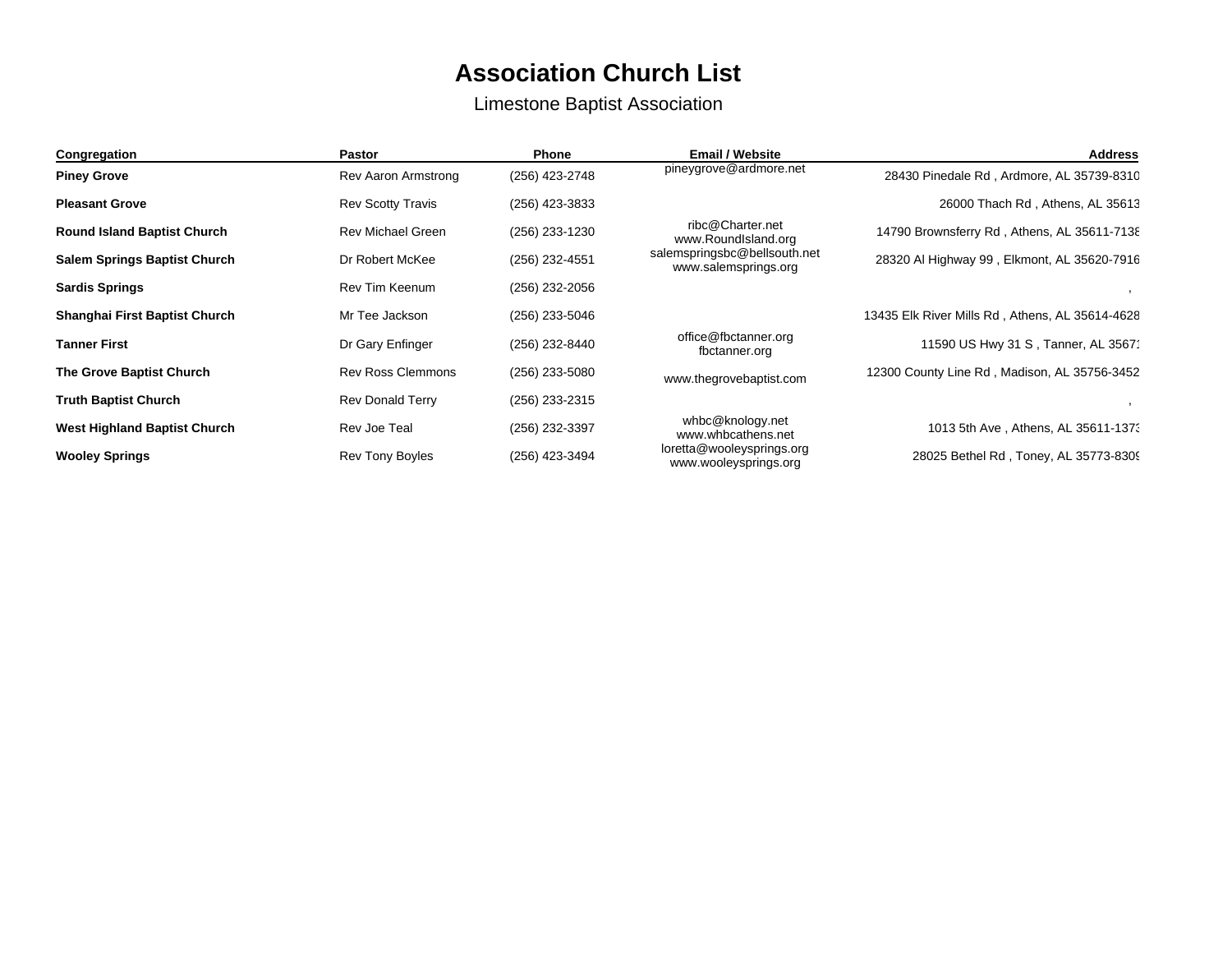#### **Limestone Baptist Association**

**Senior Pastor Directory**

| <b>Ardmore First</b>          | <b>Rev Alan Hughes</b>                                                                                         |
|-------------------------------|----------------------------------------------------------------------------------------------------------------|
|                               | 26670 5th St, Ardmore, AL, 35739-8105,                                                                         |
| <b>Athens First</b>           | <b>Dr Joel Carwile</b>                                                                                         |
|                               | 201 East Hobbs Street, Athens, AL, 35611, jcarwile@fbcathens.org, (256) 232-0602                               |
| <b>Belmor</b>                 | <b>Rev Keith Crouch</b>                                                                                        |
|                               | 25500 Retick Cir, Athens, AL, 35613-6154, lil492@bellsouth.net, (256) 230-0365                                 |
| <b>Cherry Grove</b>           | Mr Mike Kelley                                                                                                 |
|                               | 6530 Cherry Grove Road, Athens, AL, 35614, mike kelley@bellsouth.net, (256) 431-5090                           |
| <b>Clements</b>               | <b>Rev Tim Anderson</b>                                                                                        |
|                               | 8690 US Highway 72, Athens, AL, 35611-9081, pastor@clementsbaptist.org, (256) 729-1328                         |
| Community                     | <b>Rev Steve Hargrove</b><br>29449 Pulaski Pike, Ardmore, AL, 35739-8317, steve@cbcardmore.org, (256) 423-8988 |
| Concord                       | <b>Rev Lynn Marshall</b>                                                                                       |
|                               | PO Box 93, Ardmore, TN, 35449, (931) 427-3355                                                                  |
| <b>East Highland</b>          | <b>Rev Eric Mattox</b>                                                                                         |
|                               | 27225 McLemore Circle, Harvest, AL, 35749, (256) 777-9763                                                      |
| <b>Ebenezer</b>               | <b>Rev Larry Dyar</b>                                                                                          |
|                               | 1120 County Road 1823, Arab, AL, 35016-3047, (256) 931-6121                                                    |
| <b>Elk River</b>              | <b>Rev Tommy Polk</b>                                                                                          |
|                               | 19871 Tick Ridge Rd, Athens, AL, 35614, (256) 729-0900                                                         |
| <b>Elkton Road</b>            | <b>Mr Toney Wales</b>                                                                                          |
|                               | 147 Bell Rd., Trinity, AL, 35673, toneywales@elktonroadbaptist.org, (256) 232-9086                             |
| <b>Elkwood</b>                | <b>Rev James Turner</b>                                                                                        |
|                               | 27560 Sleepy Hollow Road, Elkmont, AL, 35620,                                                                  |
| <b>Emmanuel</b>               | <b>Dr Daniel Hughes</b>                                                                                        |
|                               | PO Box 145, Athens, AL, 35612-0145, danhughes@ebcathens.com, (256) 232-6193                                    |
| Enon                          | <b>Rev Randy Carter</b>                                                                                        |
|                               | 25151 Flanagan Rd, Athens, AL, 35614-3121, (256) 729-8263                                                      |
| <b>Fairview</b>               | <b>Rev George Whitten</b>                                                                                      |
|                               | 26600 Peek A Boo Street, Athens, AL, 35613-6400, pastor@fairviewbaptistathens.org, (256) 233-0809              |
| <b>First Hispanic Mission</b> | <b>Rev Raul Tovar</b>                                                                                          |
|                               | 709 N Malone St, Athens, AL, 35611-1553, (256) 216-6157                                                        |
| <b>First Union</b>            | <b>Rev Brent Hawkins</b>                                                                                       |
|                               | 21798 Shipley Hollow Rd, Elkmont, AL, 35620, (256) 732-3105                                                    |
| <b>Lindsay Lane</b>           | <b>Rev Dusty McLemore</b>                                                                                      |
|                               | 14768 Waterview Ln, Athens, AL, 35613, dusty@lindsaylane.org, (256) 232-0020                                   |
| <b>Midway</b>                 | <b>Rev Gerome Hilliard</b>                                                                                     |
|                               | 25339 Castlebury Drive, Athens, AL, 35613, ghilliard@pclnet.net, (256) 262-0778                                |
| <b>New Bethel</b>             | <b>Mr Mitchell McCormick</b><br>26640 Siniard Rd., Anderson, AL, 35610, bromitch@newbethelbc.org,              |
|                               |                                                                                                                |
| <b>New Hope</b>               | <b>Mr Daniel Smith</b><br>26685 Lydia Joe Dr, Athens, AL, 35613-7739, dannobot@yahoo.com, (256) 206-2701       |
| <b>Oakdale</b>                | <b>Rev Rick Cantrell</b>                                                                                       |
|                               | 26544 Lydia Joe Dr, Athens, AL, 35613-7740, rick@oakdale-baptist.org, (256) 348-1636                           |
|                               |                                                                                                                |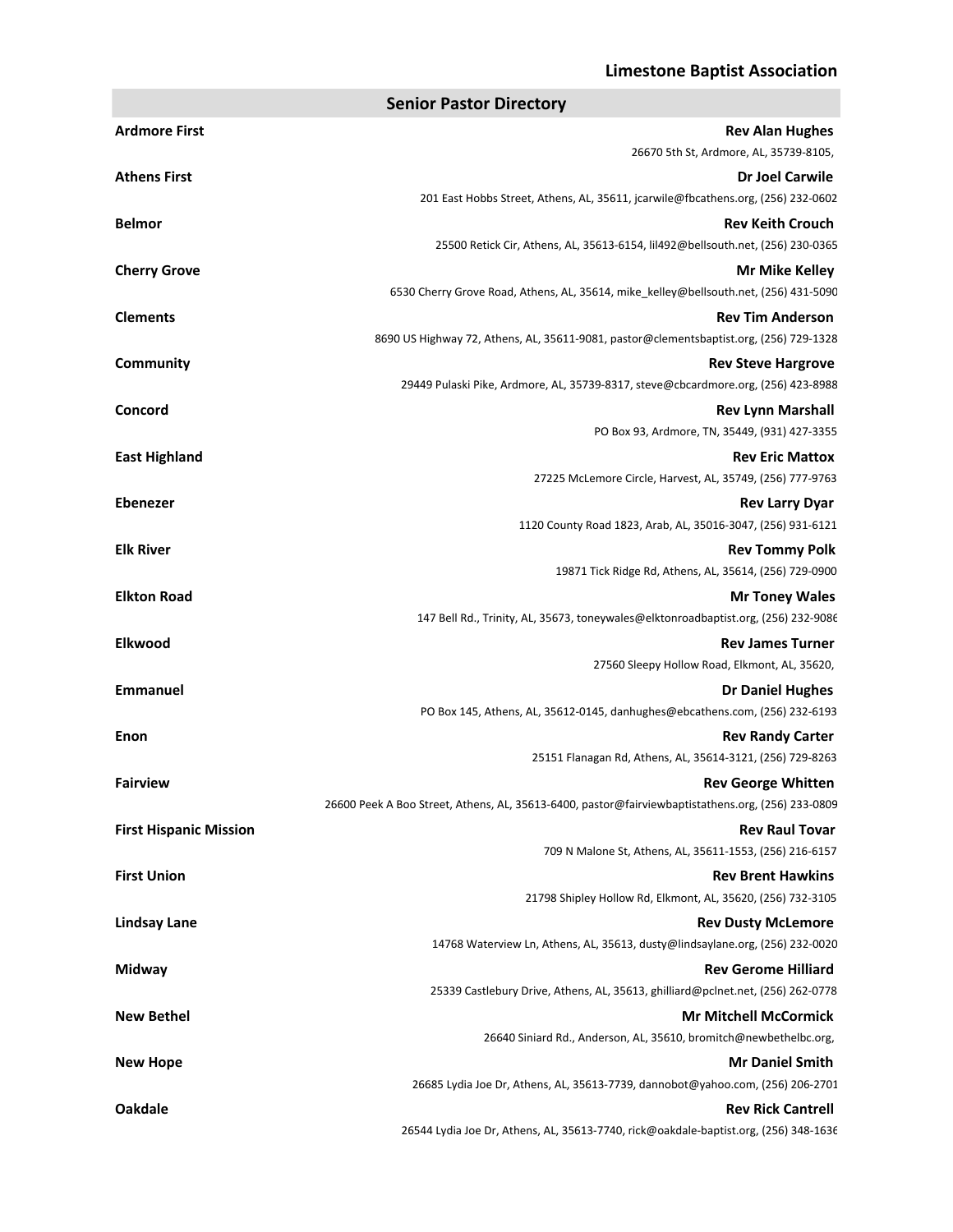| <b>Piney Grove</b>    | <b>Rev Aaron Armstrong</b>                                                                                    |
|-----------------------|---------------------------------------------------------------------------------------------------------------|
| <b>Pleasant Grove</b> | <b>Rev Scotty Travis</b>                                                                                      |
|                       | 1273 Old Rail Road Bed Road, Taft, TN, 38488, (391) 993-6708                                                  |
| <b>Round Island</b>   | <b>Rev Michael Green</b>                                                                                      |
|                       | 14790 Brownsferry Rd, Athens, AL, 35611-7138, (256) 233-1230                                                  |
| <b>Salem Springs</b>  | Dr Robert McKee Jr                                                                                            |
|                       | 28320 AL Hwy 99, Elkmont, AL, 35620, pastormckee@bellsouth.net, (706) 577-6843                                |
| <b>Sardis Springs</b> | <b>Rev Tim Keenum</b><br>28337 Jessica Dr, Toney, AL, 35773-7657, TKeenum@arilion.com, (256) 771-7436         |
| Shanghai              | <b>Mr Tee Jackson</b>                                                                                         |
|                       | 24284 Sycamore Lane, Elkmont, AL, 35620, (256) 232-7829                                                       |
| <b>Tanner First</b>   | Dr Gary Enfinger                                                                                              |
|                       | 23885 Chadwick Dr, Athens, AL, 35613, garyenfinger@bellsouth.net, (256) 216-9952                              |
| <b>The Grove</b>      | <b>Rev Ross Clemmons</b>                                                                                      |
|                       | 16562 Mulberry Lane, Athens, AL, 35613, ross@thegrovebaptist.com, (256) 233-5080                              |
| <b>Truth</b>          | <b>Rev Donald Terry</b>                                                                                       |
|                       | 20490 Elkton Rd, Athens, AL, 35614-6704, (256) 233-2315                                                       |
| <b>West Highland</b>  | <b>Rev Joe Teal</b>                                                                                           |
|                       | 22219 Diamond Pointe, Athens, AL, 35613, jteal@pclnet.net, (256) 216-5561                                     |
| <b>Wooley Springs</b> | <b>Rev Tony Boyles</b><br>24896 Traci Lynn Dr, Athens, AL, 35613-3243, tony@wooleysprings.org, (256) 423-3494 |
|                       |                                                                                                               |
|                       | <b>Minister of Music Directory</b>                                                                            |
| <b>Ardmore First</b>  | <b>Mr Ray Widner</b><br>23210 Toone Rd., Elkmont, AL, 35620,                                                  |
| <b>Athens First</b>   | <b>Mr Wason Carroll</b>                                                                                       |
|                       | 201 East Hobbs Street, Athens, AL, 35611, (256) 232-0602                                                      |
| <b>Belmor</b>         | <b>Mr Adam Hudson</b>                                                                                         |
|                       | 50 Emory Drive, Decatur, AL, 35603, hudson24@bellsouth.net, (256) 565-2034                                    |
| Capshaw               | <b>Mr Chris Moncrief</b>                                                                                      |
|                       | PO Box 187, Capshaw, AL, 35742, chris.moncrief@capshaw.org, 256-232-7763                                      |
| <b>Cherry Grove</b>   | <b>Mr Jeremy Jones</b>                                                                                        |
|                       | 4662 County Road 91, Rogersville, AL, 35652-6660, (256) 247-0245                                              |
| <b>Clements</b>       | <b>Craig Adams</b>                                                                                            |
|                       | 8690 US Highway 72, Athens, AL, 35611, craig@clementsbaptist.org, (256) 729-1328                              |
| Community             | <b>Mr Andrew Hogan</b>                                                                                        |
|                       | 25975 E New Garden Rd, Athens, AL, 35613-3636, drew@cbcardmore.org, (256) 423-8988                            |
| Concord               | <b>Mr Steve Powers</b><br>22584 Concord Rd, Toney, AL, 35773-8218,                                            |
| <b>East Highland</b>  | Mr Will Schexnayder                                                                                           |
|                       | 23387 Frank St, Athens, AL, 35613, (256) 431-9532                                                             |
| <b>Ebenezer</b>       | Mr David Boyd                                                                                                 |
|                       | 104 Dexter Circle, Madison, AL, 35757, (256) 837-5623                                                         |
| <b>Elkton Road</b>    | <b>Mr David Kobeck</b>                                                                                        |
|                       | 904 Jackson Dr, Athens, AL, 35611-4735, (256) 423-6216                                                        |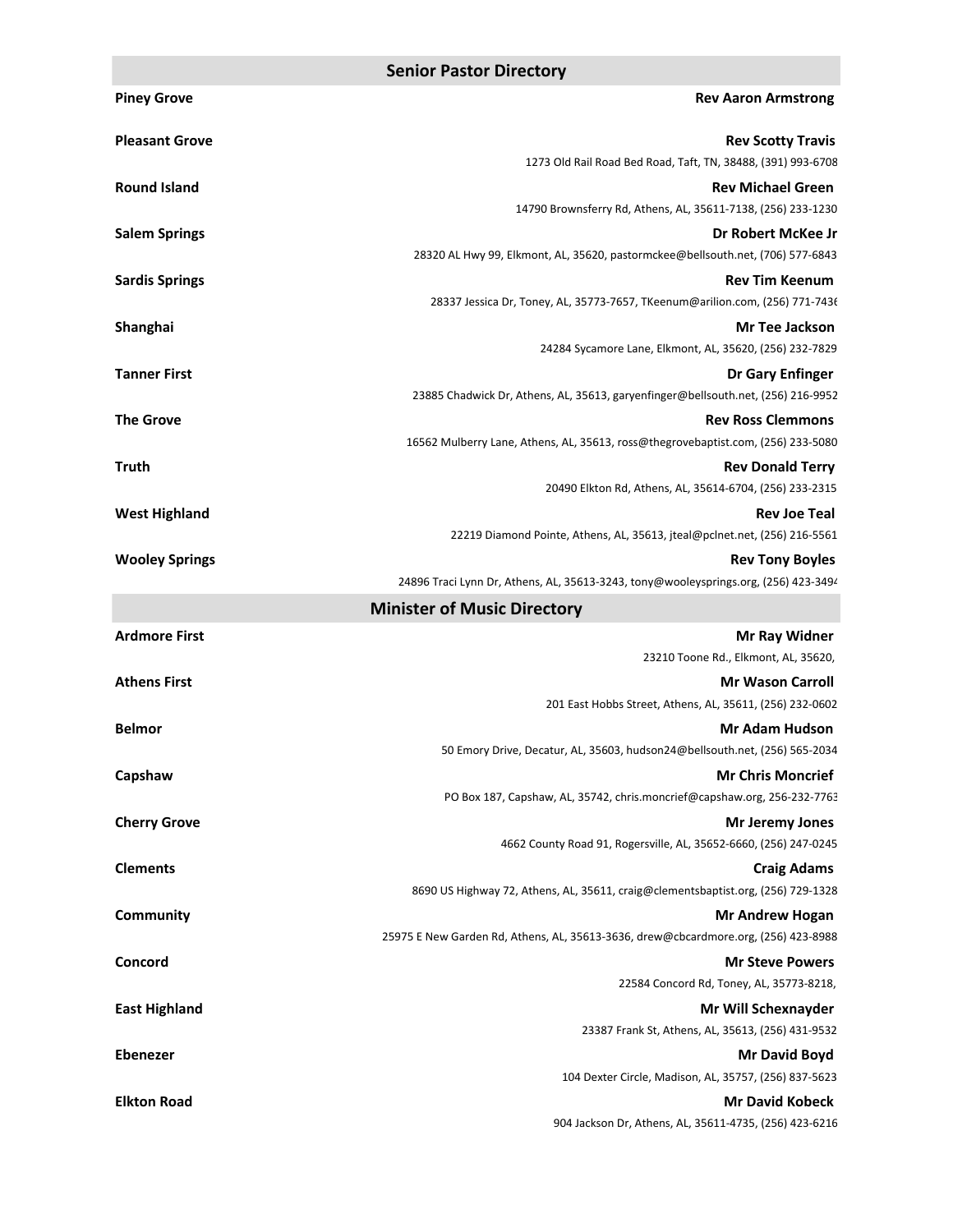#### **Minister of Music Directory**

| <b>Emmanuel</b>       | <b>Mr Mark Rodgers</b>                                                                                 |
|-----------------------|--------------------------------------------------------------------------------------------------------|
|                       | 17822 Remington Drive, Athens, AL, 35611,                                                              |
| Enon                  | <b>Mr Bradley Odom</b>                                                                                 |
|                       | 33880 AL Highway 99, Anderson, AL, 35610, (256) 729-1329                                               |
| <b>Fairview</b>       | <b>Mr Carter Whiteside</b>                                                                             |
|                       | 27140 Village Drive, Athens, AL, 35613-4844, (256) 777-0400                                            |
| <b>First Union</b>    | <b>Mr Paul Hammons</b>                                                                                 |
|                       | PO Box 931, Athens, AL, 35612,                                                                         |
| <b>Lindsay Lane</b>   | <b>Rev Dwaine Stroud</b>                                                                               |
|                       | 109 Grove Ln, Athens, AL, 35613-2009, dwaine@lindsaylane.org, (256) 232-0020                           |
| Midway                | Mr Jimmy Hill                                                                                          |
|                       | 114 Berry Creek Drive, Harvest, AL, 35749, (256) 325-4822                                              |
| <b>New Bethel</b>     | <b>Ethan Whiteside</b>                                                                                 |
| <b>Oakdale</b>        | <b>Mr Jeff Grisham</b>                                                                                 |
|                       | 16795 Rasberry Lane, Athens, AL, 35613, jeff@oakdale-baptist.org, (256) 230-6271                       |
| <b>Piney Grove</b>    | <b>Mrs Sonia Hasting</b>                                                                               |
|                       |                                                                                                        |
| <b>Pleasant Grove</b> | <b>Mrs Sandra Riley</b>                                                                                |
|                       | 25290 Sand Springs Rd, Athens, AL, 35613-3036, (256) 423-6563                                          |
| <b>Round Island</b>   | <b>Butch McMeans</b><br>13755 Zehner Road, Athens, AL, 35611, butchmcmeans@charter.net, (256) 777-6973 |
|                       |                                                                                                        |
| <b>Tanner First</b>   | <b>Mr Scott Dishman</b><br>302 Bethune Way, Huntsville, AL, 35806, Scodishman@yahoo.com,               |
| <b>The Grove</b>      | <b>Joe Radcliffe</b>                                                                                   |
|                       | joe@thegrovebaptist.com, (256) 609-0967                                                                |
| <b>Truth</b>          | <b>Mr Shannon Terry</b>                                                                                |
|                       | 20472 Elkton Rd, Athens, AL, 35614-6704, (256) 232-4240                                                |
| <b>West Highland</b>  | <b>Mrs Joanna Schrimsher</b>                                                                           |
|                       | 15683 Line Rd, Athens, AL, 35614,                                                                      |
| <b>Wooley Springs</b> | <b>Mr Jeff Harris</b>                                                                                  |
|                       | 27712 Taylor Lynn Circle, Elkmont, AL, 35620, jgharris99@gmail.com, (256) 656-9109                     |
|                       | <b>Associate Pastor Directory</b>                                                                      |
| <b>Ardmore First</b>  | <b>Mr Brian Fourroux</b>                                                                               |
|                       | 26670 5th St, Ardmore, AL, 35739,                                                                      |
| Capshaw               | <b>Rev Adam Rice</b>                                                                                   |
|                       | PO Box 187, Capshaw, AL, 35742, (256) 232-7763                                                         |
| <b>Community</b>      | <b>Mr Andrew Hogan</b>                                                                                 |
|                       | 25975 E New Garden Rd, Athens, AL, 35613-3636, drew@cbcardmore.org, (256) 423-8988                     |
| <b>Community</b>      | <b>Heath Haney</b>                                                                                     |
|                       | 28480 Lambert Road, Ardmore, AL, 35739, heath@cbcardmore.org, (256) 497-4895                           |
| <b>Elkmont</b>        | <b>Mr Joe Kress</b>                                                                                    |
|                       | 25226 Guthrie Rd, Elkmont, AL, 35620-4424, (256) 712-2124                                              |
| <b>Elkmont</b>        | <b>Mr Bill Williamson</b>                                                                              |
|                       | 102 Denning Circle, Madison, AL, 35757, (256) 837-5007                                                 |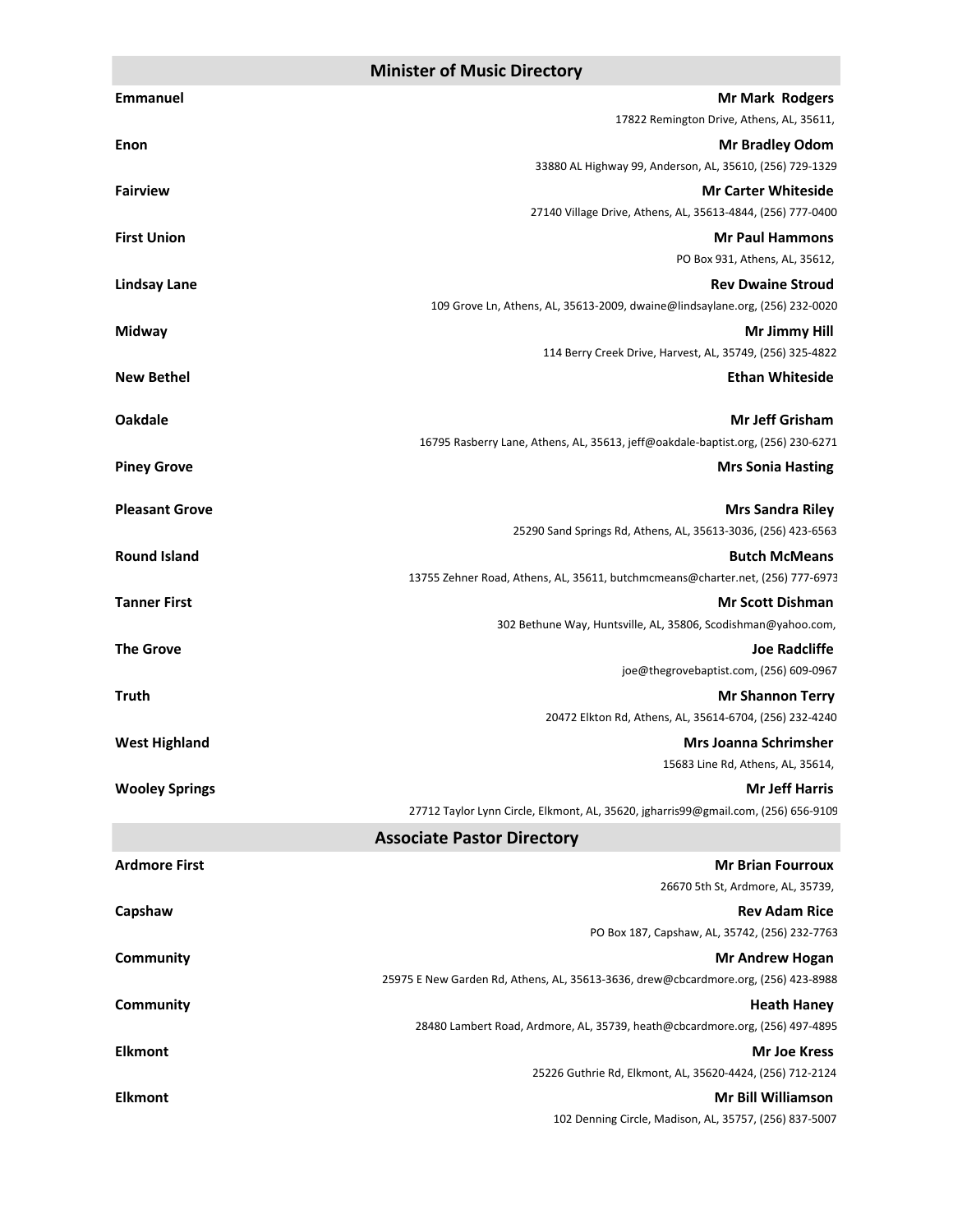#### **Associate Pastor Directory**

| <b>Emmanuel</b>      | <b>Mr Chris Dye</b>                                                                                          |
|----------------------|--------------------------------------------------------------------------------------------------------------|
|                      | 27515 New Bethel Road, Elkmont, AL, 35620, cdye@live.com,                                                    |
| <b>Fairview</b>      | <b>Matthew Ferguson</b>                                                                                      |
| <b>Lindsay Lane</b>  | Mr Andy John King                                                                                            |
|                      | 24888 Southern Heritage, Athens, AL, 35613, andyjohn@lindsaylane.org, (256) 232-0020                         |
| <b>Lindsay Lane</b>  | <b>Rev Randy Brown</b>                                                                                       |
|                      | 704 Park Place, Athens, AL, 35611, randy@lindsaylane.org, (256) 232-0020                                     |
| <b>Lindsay Lane</b>  | <b>Rev Bradley Griggs</b>                                                                                    |
|                      | 22501 Lochmere Blvd, Athens, AL, 35613-5864, bradley@lindsaylane.org, (256) 232-0020                         |
| <b>Lindsay Lane</b>  | <b>Rev Sonny Schofield</b>                                                                                   |
|                      | 17125 Forest Hill Dr, Athens, AL, 35613-5362, sonny@lindsaylane.org, (256) 232-0020                          |
| <b>Lindsay Lane</b>  | <b>Rev Eric Pugh</b><br>114 Winslow Dr, Athens, AL, 35613-2724, eric@lindsaylane.org, (256) 232-0020         |
| <b>Tanner First</b>  | <b>Adam Landers</b>                                                                                          |
|                      | 167 Robin Song Lane, Harvest, AL, 35749, adamlanders@knology.net,                                            |
| <b>Tanner First</b>  | <b>Jacob Chandler</b>                                                                                        |
|                      | jacobchan14@gmail.com, (256) 374-7982                                                                        |
| <b>Tanner First</b>  | <b>Rev Clark Theriot</b>                                                                                     |
|                      | 11164 John Pugh Road, Tanner, AL, 35671, clark.theriot@gmail.com, (256) 683-7401                             |
| <b>Tanner First</b>  | <b>Mr Keith Turberville</b>                                                                                  |
|                      | 17524 Martin Dr, Athens, AL, 35611-5606, keitht@pclnet.net, (256) 232-0703                                   |
| <b>The Grove</b>     | <b>Rev Roger Tarver</b><br>444 Jasmine Dr., Madison, AL, 35757, roger.tarver@yahoo.com, (337) 581-0787       |
|                      | <b>Mission Pastor Directory</b>                                                                              |
| <b>Clements</b>      | <b>Will Herndon</b>                                                                                          |
|                      | 8690 US Hwy 72 W, Athens, AL, 35611, will@clementsbaptist.org, (256) 729-1328                                |
| Community            | <b>Heath Haney</b>                                                                                           |
|                      | 28480 Lambert Road, Ardmore, AL, 35739, heath@cbcardmore.org, (256) 497-4895                                 |
| <b>Lindsay Lane</b>  | <b>Rev Eric Pugh</b>                                                                                         |
|                      | 114 Winslow Dr, Athens, AL, 35613-2724, eric@lindsaylane.org, (256) 232-0020                                 |
| <b>Salem Springs</b> | <b>Mr Jim Clutter</b>                                                                                        |
|                      | 8390 Mary Davis Hollow Rd, Athens, AL, 35614, (256) 777-6371                                                 |
|                      | <b>Minister of Education Directory</b>                                                                       |
| <b>Athens First</b>  | <b>Rev Keith Smyser</b>                                                                                      |
|                      | 201 E Hobbs Street, Athens, AL, 35611, ksmyser@fbcathens.org, (256) 232-0602                                 |
| <b>Clements</b>      | <b>Brian Murphy</b><br>8690 US Highway 72, Athens, AL, 35611-9081, brian@clementsbaptist.org, (256) 729-1328 |
| Community            | <b>Heath Haney</b>                                                                                           |
|                      | 28480 Lambert Road, Ardmore, AL, 35739, heath@cbcardmore.org, (256) 497-4895                                 |
| <b>Elkton Road</b>   | <b>Mr Wayne Simpkins</b>                                                                                     |
|                      | 19351 Elkton Rd, Athens, AL, 35614, hyperfour@wmconnect.com, (256) 232-9086                                  |
| <b>Piney Grove</b>   | <b>Mr Adam Mikel</b>                                                                                         |
|                      | 28462 Pinedale Road, Ardmore, AL, 35739, pineygrove@ardmore.net, (256) 423-2748                              |
| <b>Round Island</b>  | <b>Mr Daryl Brooks</b>                                                                                       |
|                      | 22926 Horseshoe Bnd, Athens, AL, 35613-7065, drisen1@aol.com, (256) 233-4992                                 |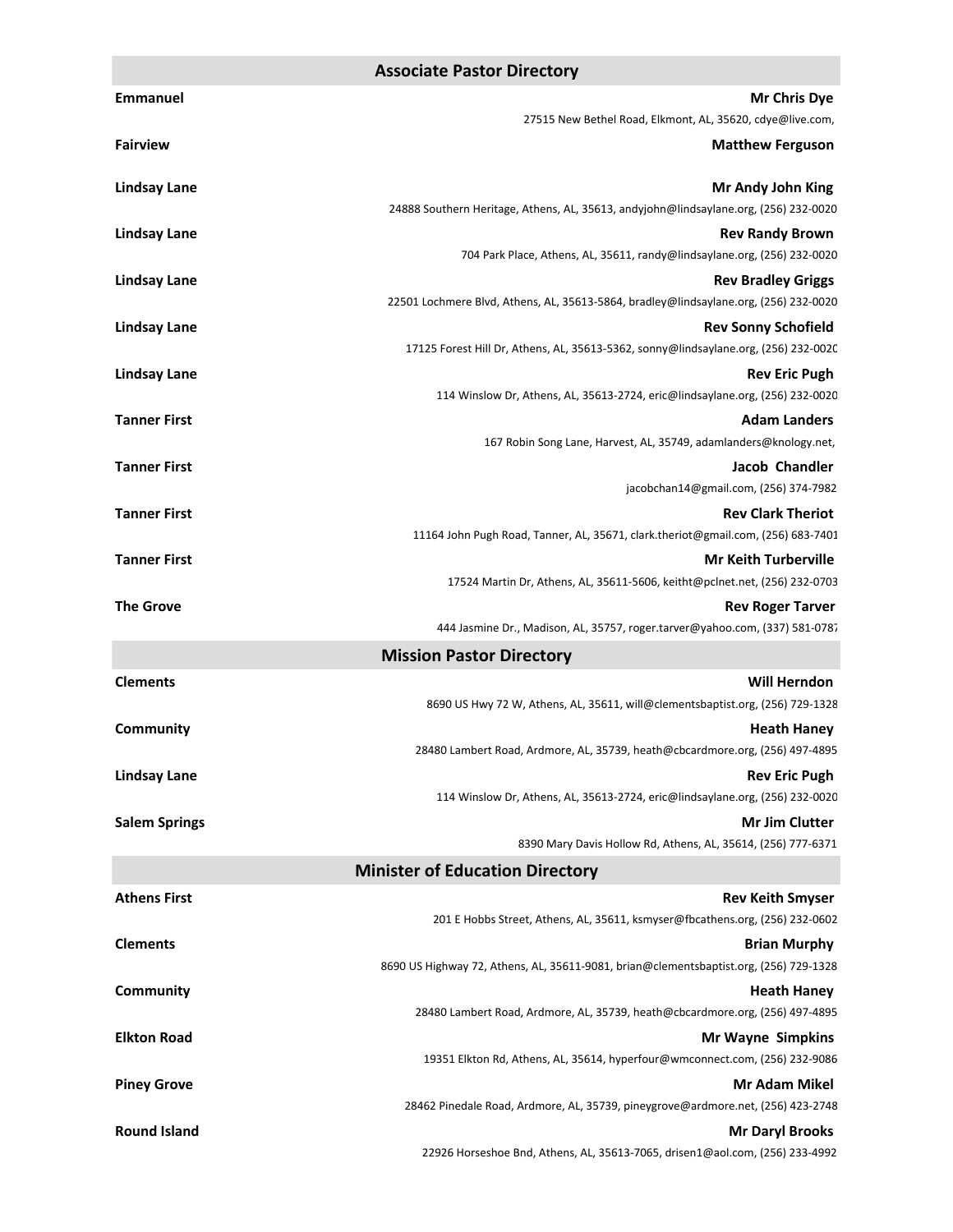| <b>Sardis Springs</b><br><b>Mr Michael Browning</b><br>8690 US Highway 72, Athens, AL, 35611-9081,<br><b>Tanner First</b><br>167 Robin Song Lane, Harvest, AL, 35749, adamlanders@knology.net,<br><b>Wooley Springs</b><br><b>Rev Larry Bottom</b><br>70 Philpot Rd, Ardmore, TN, 38449, larry@wooleysprings.org, (256) 423-3494 | <b>Adam Landers</b>  |
|----------------------------------------------------------------------------------------------------------------------------------------------------------------------------------------------------------------------------------------------------------------------------------------------------------------------------------|----------------------|
|                                                                                                                                                                                                                                                                                                                                  |                      |
|                                                                                                                                                                                                                                                                                                                                  |                      |
|                                                                                                                                                                                                                                                                                                                                  |                      |
|                                                                                                                                                                                                                                                                                                                                  |                      |
|                                                                                                                                                                                                                                                                                                                                  |                      |
|                                                                                                                                                                                                                                                                                                                                  |                      |
| <b>Minister of Youth Directory</b>                                                                                                                                                                                                                                                                                               |                      |
| <b>Athens First</b><br><b>Rev David Green</b><br>201 East Hobbs Street, Athens, AL, 35611, dgreen@fbcathens.org, (205) 663-3531                                                                                                                                                                                                  |                      |
| <b>Mr Jarrod Schulte</b><br><b>Belmor</b>                                                                                                                                                                                                                                                                                        |                      |
| Theschultes11@yahoo.com,                                                                                                                                                                                                                                                                                                         |                      |
| Capshaw<br><b>Brandon Bentley</b>                                                                                                                                                                                                                                                                                                |                      |
| PO Box 187, Capshaw, AL, 35742, brandon.bentley@capshaw.org, (256) 232-7763                                                                                                                                                                                                                                                      |                      |
| <b>Clements</b>                                                                                                                                                                                                                                                                                                                  | <b>Caleb Gooch</b>   |
| 8690 US Highway 72, Athens, AL, 35611-9081, caleb@clementsbaptist.org, (256) 729-1328                                                                                                                                                                                                                                            |                      |
| Community<br><b>Mr Andrew Hogan</b>                                                                                                                                                                                                                                                                                              |                      |
| 25975 E New Garden Rd, Athens, AL, 35613-3636, drew@cbcardmore.org, (256) 423-8988                                                                                                                                                                                                                                               |                      |
| <b>East Highland</b><br><b>Mrs Ginger Eaton</b>                                                                                                                                                                                                                                                                                  |                      |
| 15618 McCulley Mill Rd, Athens, AL, 35613,                                                                                                                                                                                                                                                                                       |                      |
| <b>East Highland</b>                                                                                                                                                                                                                                                                                                             | <b>Mr Eric Eaton</b> |
| 15618 McCulley Mill Rd, Athens, AL, 35613, e.l.eaton@charter.net, (256) 722-6560                                                                                                                                                                                                                                                 |                      |
| <b>Elk River</b><br><b>Trenton Sampson</b>                                                                                                                                                                                                                                                                                       |                      |
| <b>Elkton Road</b><br><b>Mr Davy Johnson</b>                                                                                                                                                                                                                                                                                     |                      |
| PO Box 502, Tanner, AL, 35671-0502, davyinforever@aol.com, (256) 230-0494                                                                                                                                                                                                                                                        |                      |
| <b>Emmanuel</b>                                                                                                                                                                                                                                                                                                                  | <b>Mr Chris Dye</b>  |
| 27515 New Bethel Road, Elkmont, AL, 35620, cdye@live.com,                                                                                                                                                                                                                                                                        |                      |
| Enon                                                                                                                                                                                                                                                                                                                             | <b>Terry Miles</b>   |
| 25694 Wimpy Way, Elkmont, AL, 35620,                                                                                                                                                                                                                                                                                             |                      |
| <b>Fairview</b><br><b>Matthew Ferguson</b>                                                                                                                                                                                                                                                                                       |                      |
| <b>First Union</b><br><b>Mr Craig Gilliam</b>                                                                                                                                                                                                                                                                                    |                      |
| 13701 Shaw Rd, Athens, AL, 35611-7708, (256) 729-8084                                                                                                                                                                                                                                                                            |                      |
| <b>Lindsay Lane</b><br>Mr Alan Ostrzycki                                                                                                                                                                                                                                                                                         |                      |
| 28064 Emma Drew Dr, Elkmont, AL, 35620, alan@lindsaylane.org, (256) 232-0020                                                                                                                                                                                                                                                     |                      |
| <b>Mays Memorial</b><br><b>Rev Marco Shaw</b>                                                                                                                                                                                                                                                                                    |                      |
| 29423 Briar Patch Lane, Ardmore, AL, 35739, uahmco11@gmail.com,                                                                                                                                                                                                                                                                  |                      |
| Midway<br><b>Miss Kim Cunningham</b>                                                                                                                                                                                                                                                                                             |                      |
| 508 Tanglewood Drive, Athens, AL, 35611,                                                                                                                                                                                                                                                                                         |                      |
| Oakdale<br><b>Mr Kenny Wilhelm</b>                                                                                                                                                                                                                                                                                               |                      |
| 24691 Poplar Dr., Elkmont, AL, 35620, kbwilhelm@charter.net, (256) 350-9528                                                                                                                                                                                                                                                      |                      |
|                                                                                                                                                                                                                                                                                                                                  |                      |
| <b>Mr Adam Mikel</b><br><b>Piney Grove</b>                                                                                                                                                                                                                                                                                       |                      |
| 28462 Pinedale Road, Ardmore, AL, 35739,<br><b>Round Island</b><br><b>Mr Shane Reyer</b>                                                                                                                                                                                                                                         |                      |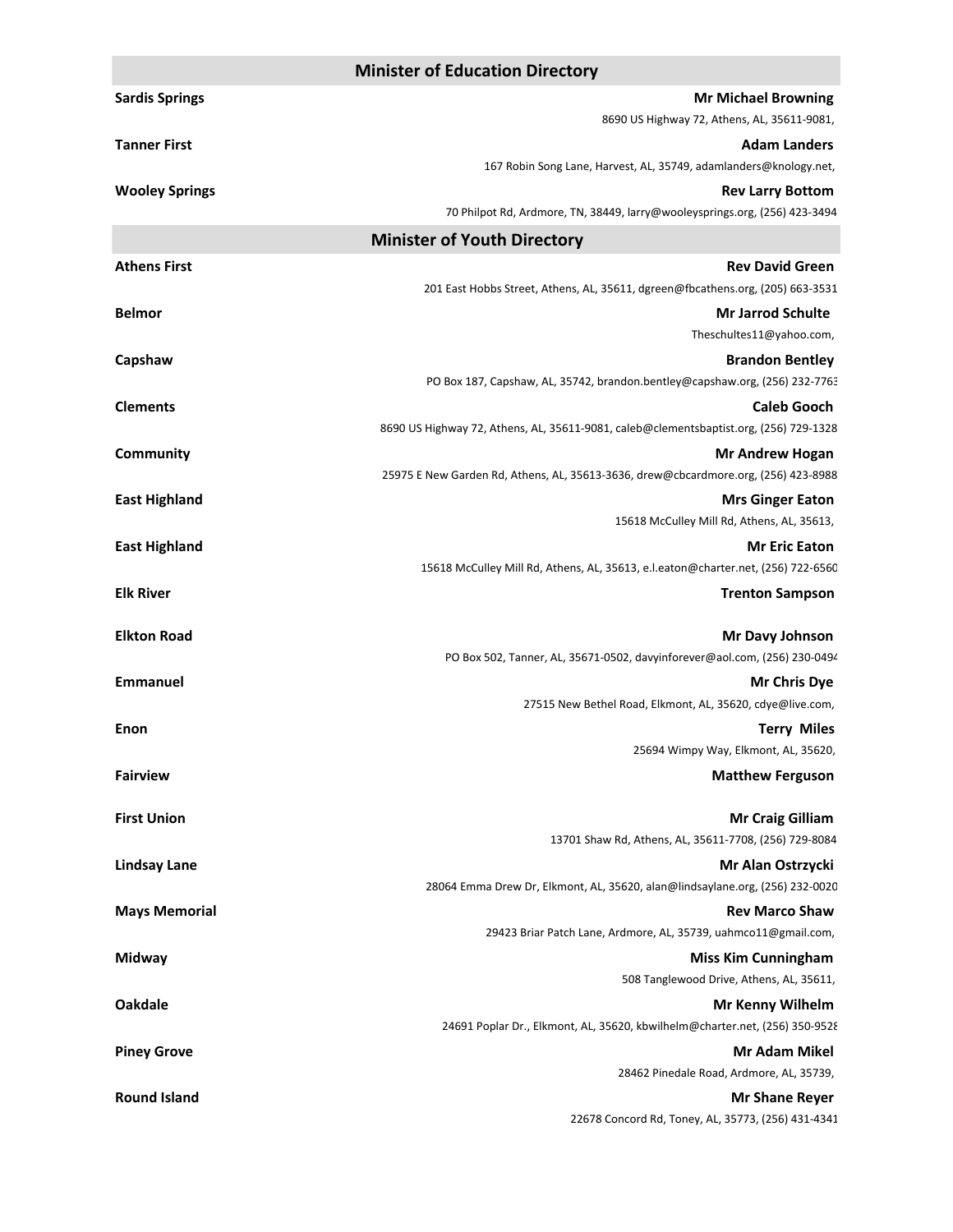|                       | <b>UTHISTER OF FOULH DRECTORY</b>                                                 |
|-----------------------|-----------------------------------------------------------------------------------|
| <b>Salem Springs</b>  | <b>Drake Whitten</b>                                                              |
|                       | 2325 Quince Dr. S.E, Decatur, AL, 35601,                                          |
| <b>Sardis Springs</b> | <b>Kenny Blythe Jr</b><br>18099 AL Highway 251, Athens, AL, 35613, (256) 998-0844 |
| <b>Tanner First</b>   | <b>Jacob Chandler</b>                                                             |
|                       | jacobchan14@gmail.com, (256) 374-7982                                             |
| <b>The Grove</b>      | <b>James Higgins</b>                                                              |
|                       | tyler@thegrovebaptist.com,                                                        |
| <b>Truth</b>          | <b>Stephen &amp; Joni Terry</b>                                                   |
| <b>West Highland</b>  | 20530 Elkton Read, Athens, AL, 35614,<br><b>Mr Adam Stover</b>                    |
|                       | 710 S. Clinton St., Apt 106, Athens, AL, 35611, awstover92@yahoo.com,             |
| <b>Wooley Springs</b> | <b>Mr Heath Dorning</b>                                                           |
|                       | 29268 Liberty Way, Athens, AL, 35613, hdorningwsbc@hotmail.com, (256) 497-5143    |
|                       | <b>Minister of Children Directory</b>                                             |
| <b>Ardmore First</b>  | <b>Mrs Jennifer King</b>                                                          |
|                       | 25075 7th St, Ardmore, AL, 35739-7909,                                            |
| <b>Ardmore First</b>  | <b>Mrs Charlotte Owen</b>                                                         |
| <b>Athens First</b>   | 30 New Town Rd, Taft, TN, 38488-5087, (931) 425-6936<br><b>Rev David Carter</b>   |
|                       | 201 East Hobbs Street, Athens, AL, 35611, dcarter@fbcathens.org, (256) 233-5878   |
| <b>Belmor</b>         | <b>Mrs Jessica Lynn</b>                                                           |
|                       | 26859 Henderson Rd, Madison, AL, 35756, (256) 584-0282                            |
| Capshaw               | <b>Wendy Kirkpatrick</b>                                                          |
|                       | PO Box 187, Capshaw, AL, 35742, wendy.kirkpatrick@capshaw.org, (256) 232-7763     |
| Community             | <b>Mrs Rebecca Rich</b><br>24912 Peety Lane, Athens, AL, 35613,                   |
| <b>East Highland</b>  | <b>Mrs Tammy Mattox</b>                                                           |
|                       | 27225 McLemore Circle, Harvest, AL, 35749, (256) 679-0551                         |
| <b>Emmanuel</b>       | <b>Mr Ron Oakley</b>                                                              |
|                       | PO Box 145, Athens, AL, 35612-0145, ronoakley@ebcathens.com, (256) 232-6193       |
| <b>Fairview</b>       | <b>Matthew Ferguson</b>                                                           |
| <b>First Union</b>    | Jessica Tucker                                                                    |
|                       | (256) 777-2066                                                                    |
| Midway                | <b>Miss Kim Cunningham</b>                                                        |
|                       | 508 Tanglewood Drive, Athens, AL, 35611,                                          |
| <b>New Bethel</b>     | <b>Mrs Sheila Wilbourn</b>                                                        |
|                       | 28085 Holland Gin Rd, Elkmont, AL, 35620,                                         |
| <b>Oakdale</b>        | <b>Mrs Jaimee Cantrell</b><br>13192 Arbor Rdg, Madison, AL, 35756, (256) 431-7548 |
| <b>Sardis Springs</b> | <b>Mrs Karen Kerstiens</b>                                                        |
|                       | 350 Macedonia Road, Ardmore, AL, 35739,                                           |
| <b>Tanner First</b>   | <b>Mrs Amy Shelton</b>                                                            |
|                       | 20157 Mary Ella Street, Tanner, AL, 35671, (256) 337-2966                         |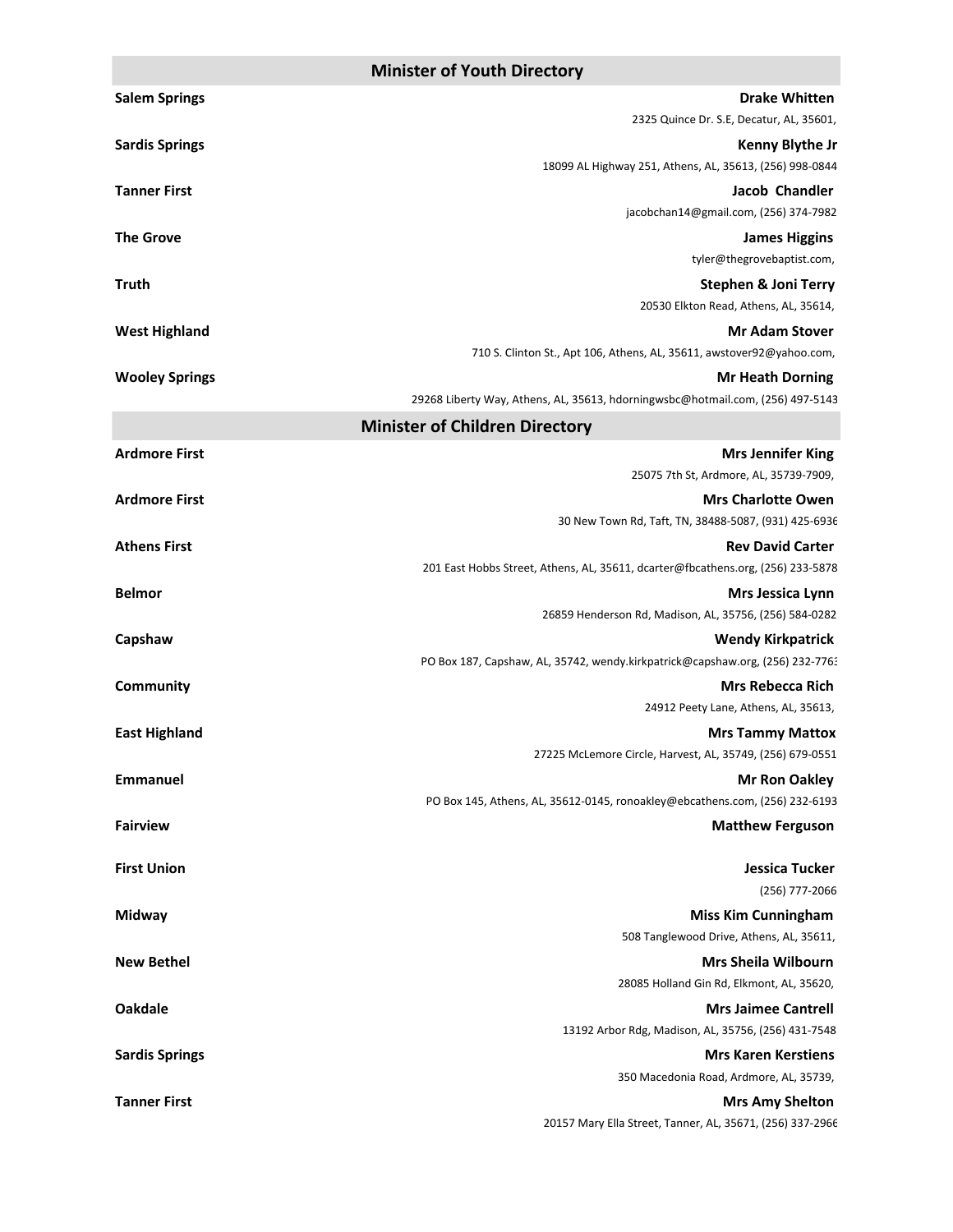|                      | <b>Minister of Children Directory</b>                                                                                 |
|----------------------|-----------------------------------------------------------------------------------------------------------------------|
| <b>The Grove</b>     | <b>Miss Sara Lansford</b>                                                                                             |
|                      | PO Box 1667, Decatur, AL, 35602-1667, sara@thegrovebaptist.com, (256) 353-0423                                        |
|                      | <b>Minister of Preschool Directory</b>                                                                                |
| Capshaw              | <b>Sara Haire</b>                                                                                                     |
|                      | PO Box 187, Capshaw, AL, 35742, sara.haire@capshaw.org, (256) 232-7763                                                |
| <b>East Highland</b> | <b>Mrs Wanda Brooks</b><br>27706 Capshaw Rd, Harvest, AL, 35749-7404, (256) 233-3317                                  |
| <b>The Grove</b>     | Jennifer Baker                                                                                                        |
|                      | jennifer@thegrovebaptist.com,                                                                                         |
|                      | <b>Minister of Recreation Directory</b>                                                                               |
| <b>Belmor</b>        | <b>Mrs Carolyn Lineberry</b>                                                                                          |
|                      | 100 O'Conner Dr, Athens, Al, 35613, (256) 232-8499                                                                    |
|                      | <b>Church Secretary Directory</b>                                                                                     |
| <b>Athens First</b>  | <b>Mrs Barbara Wood</b>                                                                                               |
|                      | 314 Wellington Drive, Athens, AL, 35613, bwood@fbcathens.org, (256) 232-0796                                          |
| <b>Athens First</b>  | <b>Mrs Patti Hastings</b>                                                                                             |
|                      | 1726 Lindsay Ln N, Athens, AL, 35613-5218, pblack@fbcathens.org, (256) 232-0602                                       |
| <b>Belmor</b>        | <b>Mrs Paulette McNutt</b>                                                                                            |
|                      | 2134 SW Rockhouse Rd, Madison, AL, 35756-4722, crantmcnutt@bellsouth.net, (256) 355-3002                              |
| Capshaw              | <b>Terri Pruett</b><br>PO Box 187, Capshaw, AL, 35742-0187, terri.pruett@capshaw.org, (256) 232-7763                  |
| Capshaw              | <b>Mrs Lisa Graham</b>                                                                                                |
|                      | PO Box 187, Capshaw, AL, 35742-0187, lisa.graham@capshaw.org, (256) 232-7763                                          |
| <b>Cherry Grove</b>  | <b>Mrs Cindy Siniard</b>                                                                                              |
|                      |                                                                                                                       |
| <b>East Highland</b> | <b>Mrs Karen Thacker</b><br>18309 Circle Dr, Athens, AL, 35613-5953, mom8201@yahoo.com, (256) 713-5661                |
| <b>Elk River</b>     | Rebecca Sampson                                                                                                       |
|                      |                                                                                                                       |
| <b>Elkmont</b>       | <b>Mrs Wilda Russell</b>                                                                                              |
|                      | 19374 Bick Jock Rd, Elkmont, AL, 35620, (256) 233-7837                                                                |
| <b>Elkton Road</b>   | <b>Mrs Pat Parker</b><br>18455 Cross Key Rd, Athens, AL, 35614-5616, pat.parker@elktonroadbaptist.org, (256) 232-9086 |
| <b>Emmanuel</b>      | <b>Ms Deborah Mitchell</b>                                                                                            |
|                      | 23053 Jeremy Road, Athens, AL, 35613, debm@ebcathens.com, (256) 232-6193                                              |
| Enon                 | <b>Diane Springer</b>                                                                                                 |
|                      | 1080 Co. Rd. 88, Lexington, AL, 35648, (256) 229-5534                                                                 |
| <b>Enon</b>          | <b>Mrs Margaret Tarpley</b>                                                                                           |
|                      | 3259 County Road 95, Rogersville, AL, 35652-4829, (256) 247-3734                                                      |
| <b>Fairview</b>      | <b>Mrs Cathy Baugher</b>                                                                                              |
|                      | 26720 Pine Dr, Athens, AL, 35613-6348, fairviewbapti779@bellsouth.net, (256) 232-8103                                 |
| <b>Lindsay Lane</b>  | <b>Mrs Donna Peck</b>                                                                                                 |
|                      | 103 Newgate Ct., Madison, AL, 35758, (256) 232-0020                                                                   |
| <b>Lindsay Lane</b>  | <b>Mrs Kimberly Reese</b>                                                                                             |
|                      | 22932 Ledges Dr, Athens, AL, 35613, kimberly@lindsaylane.org, (256) 232-0020                                          |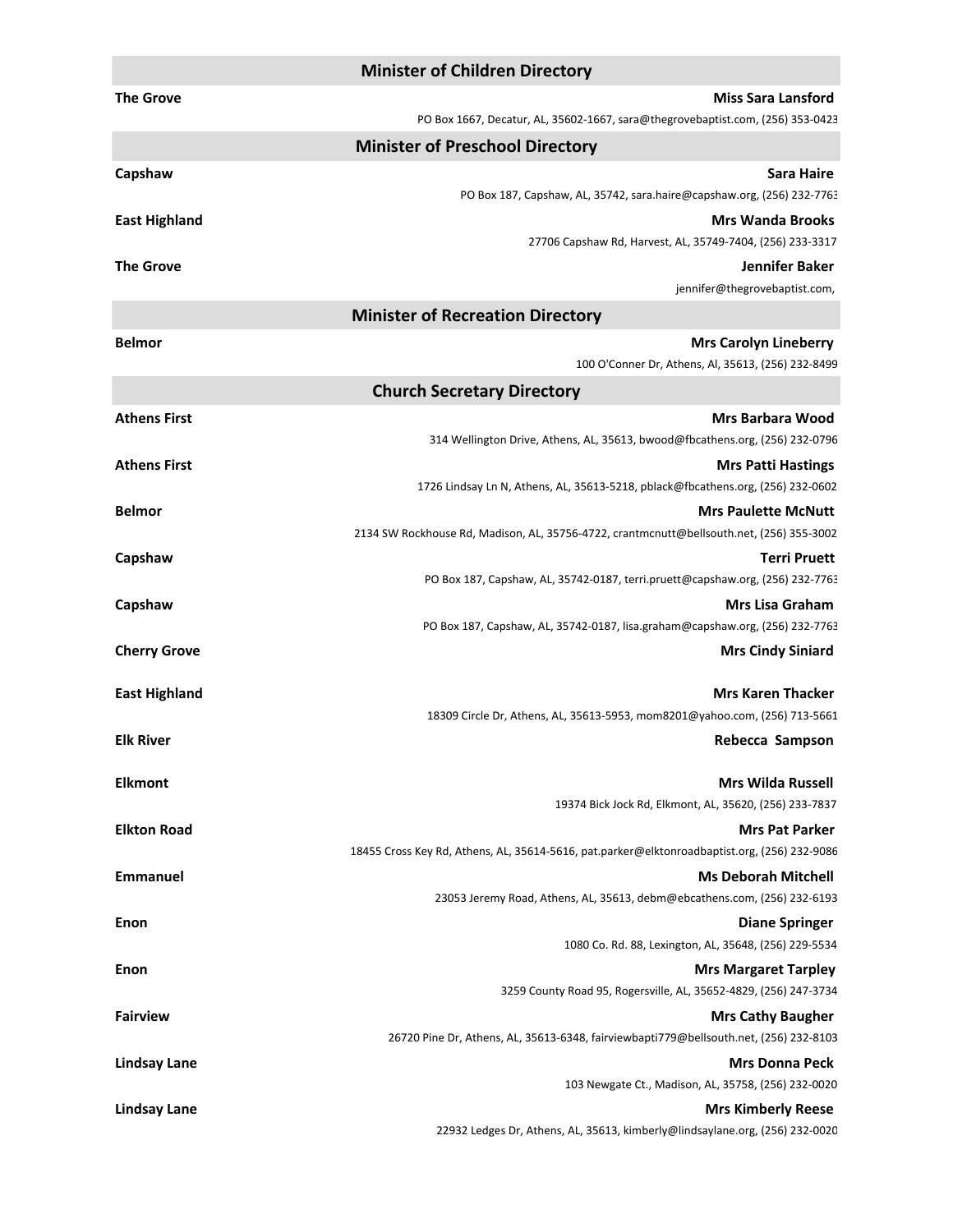### **Church Secretary Directory**

| <b>Lindsay Lane</b>   | <b>Mrs Debra Holcomb</b>                                                                   |
|-----------------------|--------------------------------------------------------------------------------------------|
|                       | 24981 Queen Anne's Lace, Athens, AL, 35613, debra@lindsaylane.org, (256) 232-0020          |
| <b>Lindsay Lane</b>   | <b>Mrs Debbie Ballinger</b>                                                                |
|                       | $(256)$ 232-0020                                                                           |
| <b>Lindsay Lane</b>   | Mrs Kelli Greene                                                                           |
|                       | 1300 Lindsay Lane, Athens, AL, 35613, receptionist@lindsaylane.org, (256) 232-0020         |
| <b>Lindsay Lane</b>   | <b>Ms Janet Hill</b>                                                                       |
|                       | PO Box 822, Ardmore, TN, 38449, janet@lindsaylane.org, (256) 423-6850                      |
| <b>Lindsay Lane</b>   | <b>Mrs Beverly Reid</b>                                                                    |
|                       | 26716 Oak Rd, Athens, AL, 35613-6358, beverly@lindsaylane.org, (256) 232-0020              |
| <b>Lindsay Lane</b>   | <b>Mrs Kim Odom</b>                                                                        |
|                       | 1300 Lindsay Lane, Athens, AL, 35613, kim@lindsaylane.org, (256) 232-0020                  |
| <b>Lindsay Lane</b>   | <b>Mrs Janie McBay</b>                                                                     |
|                       | 16236 Log Cabin Rd, Athens, AL, 35611, (256) 232-0020                                      |
| <b>Mays Memorial</b>  | <b>Mrs Carol Harris</b>                                                                    |
|                       | 20868 Johnson Rd, Athens, AL, 35613-4938, carol.harris29@gmail.com, (256) 206-5199         |
| Midway                | <b>Mrs Barbara Walker</b>                                                                  |
|                       | 26576 Locust Drive, Madison, AL, 35756, jw26576@charter.net, (256) 216-8238                |
| <b>New Hope</b>       | <b>Ms Tammy Aldridge</b>                                                                   |
|                       | 17115 Holland Hts, Athens, AL, 35613-6007, (256) 230-9113                                  |
| <b>Pleasant Grove</b> | <b>Mrs Gina Travis</b>                                                                     |
| <b>Round Island</b>   | <b>Mrs Charleen Orfield</b>                                                                |
|                       | 14790 Brownsferry Rd, Athens, AL, 35611-7138, secribc@charter.net, (256) 233-1230          |
| <b>Salem Springs</b>  | <b>Mrs DeRhonda McKleroy</b>                                                               |
|                       | 27448 Salem-Minor Hill Rd, Lester, AL, 35647, salemspringsbc@bellsouth.net, (256) 232-4551 |
| <b>Sardis Springs</b> | <b>Mrs Cassandra Montgomery</b>                                                            |
|                       | 24227 Hardiman Ln, Elkmont, AL, 35620-3542, Sardis1@arilion.com, (256) 232-2056            |
| Shanghai              | <b>Lynda Messer</b>                                                                        |
|                       | 20137 Rosie Rd, Tanner, AL, 35671, (256) 232-8458                                          |
| Shanghai              | <b>Mary Downs</b>                                                                          |
|                       | 12677 Pleasant Point Rd, Athens, AL, 35611, (256) 729-6746                                 |
| <b>Tanner First</b>   | <b>Mrs Holly Hardiman</b>                                                                  |
|                       | PO Box 547, Tanner, AL, 35671, office@fbctanner.org, (256) 232-8440                        |
| <b>The Grove</b>      | <b>Mrs Kathy MacKenzie</b>                                                                 |
|                       | kathymack0@gmail.com, (256) 655-6292                                                       |
| <b>West Highland</b>  | <b>Ms Anne Scott</b>                                                                       |
|                       | 807 Peachtree St, Athens, AL, 35611, whbc@knology.net, (256) 232-3397                      |
| <b>Wooley Springs</b> | <b>Mrs Loretta Underwood</b>                                                               |
|                       | 26307 Drawbaugh Rd, Athens, AL, 35613, loretta@wooleysprings.org, (256) 423-3494           |
|                       | <b>Media Library Director Directory</b>                                                    |
| <b>Athens First</b>   | <b>Mrs Susan Todd</b>                                                                      |
|                       | 316 Memorial Drive, Athens, AL, 35611, (256) 233-1877                                      |
|                       |                                                                                            |

**Belmor Mrs Ruth Edge** 

9754 Segers Rd, Madison, AL, 35756, ruth.edge@lcsk12.org, (256) 325-6764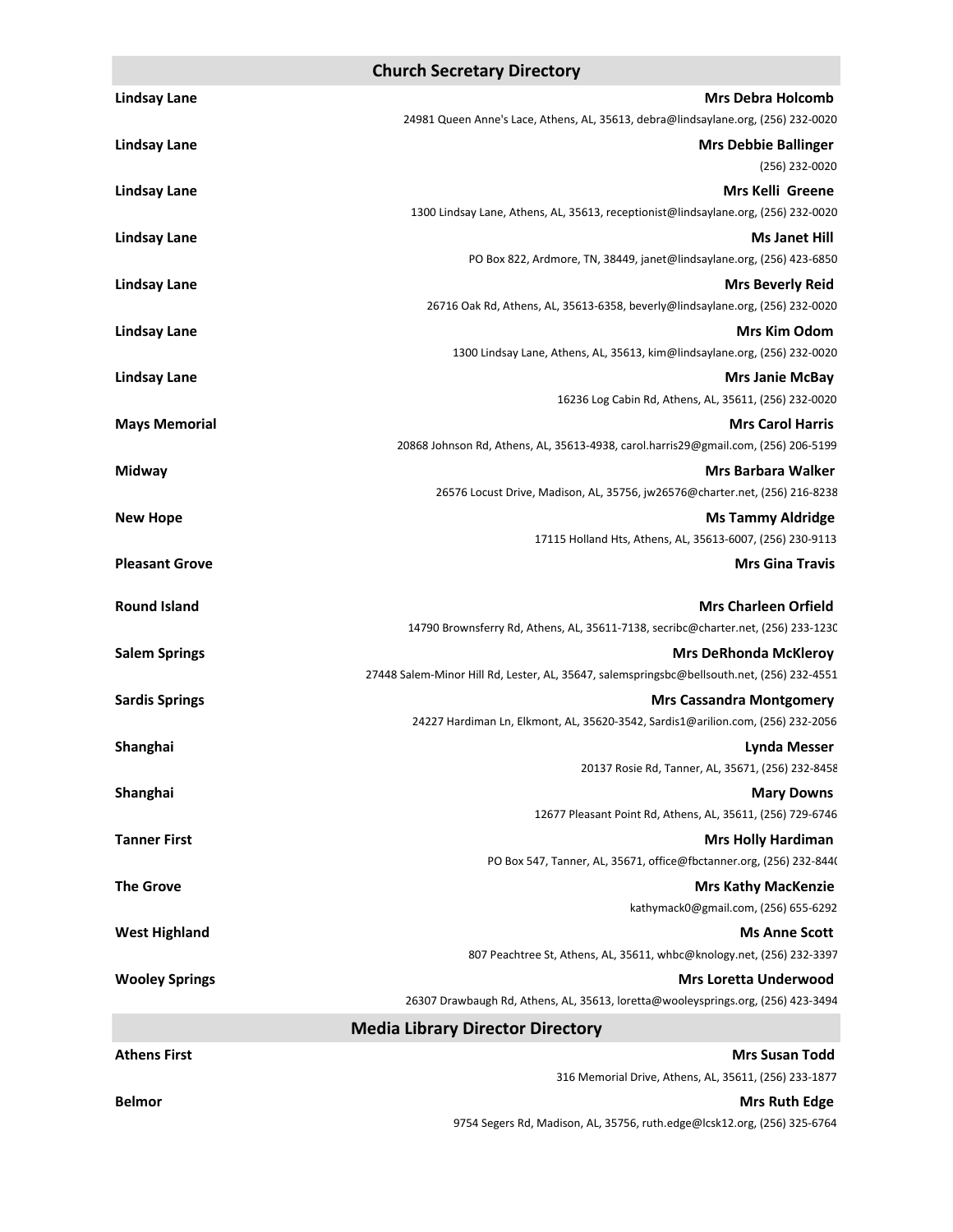#### **Media Library Director Directory**

| Capshaw               | <b>Ms Barb Porter</b>                                                                           |
|-----------------------|-------------------------------------------------------------------------------------------------|
|                       | 26587 Locust Dr, Madison, AL, 35756-3129, (256) 232-5894                                        |
| <b>Clements</b>       | <b>Daniel Beard</b>                                                                             |
|                       | (256) 729-1328                                                                                  |
| <b>Elk River</b>      | <b>Ms Melissa Polk</b>                                                                          |
|                       | 19871 Tick Ridge Rd, Athens, AL, 35614-4447, (256) 729-0900                                     |
| <b>Elkton Road</b>    | <b>Mrs Gayle Ferguson</b>                                                                       |
|                       | 19569 Orman Rd, Athens, AL, 35614-6937, (256) 232-4833                                          |
| <b>Elkton Road</b>    | <b>Mrs Dian Ray</b>                                                                             |
|                       | 17052 Glaze Rd., Athens, AL, 35611, (256) 230-4989                                              |
| <b>Emmanuel</b>       | <b>Mrs Andrea Colburn</b><br>16231 Kyle Moran Drive, Athens, AL, 35614, aubrngrl19@charter.net, |
| <b>Fairview</b>       | <b>Mr Carter Whiteside</b>                                                                      |
|                       | 27140 Village Drive, Athens, AL, 35613-4844, (256) 777-0400                                     |
| <b>Lindsay Lane</b>   | <b>Mrs Donna Lemay</b>                                                                          |
|                       | 23900 Slate Rd, Athens, AL, 35614,                                                              |
| <b>New Bethel</b>     | <b>Mrs Eva Daly</b>                                                                             |
|                       | 26615 New Bethel Rd, Elkmont, AL, 35620-4737,                                                   |
| <b>Piney Grove</b>    | <b>Mrs Lynnette Thomas</b>                                                                      |
|                       | 29859 Little Creek Rd, Ardmore, AL, 35739-8250, (256) 423-8011                                  |
| <b>Sardis Springs</b> | <b>Mrs Betsy Threet</b>                                                                         |
|                       | 23504 Mooresville Road, Athens, AL, 35613, (256) 233-8618                                       |
| <b>Tanner First</b>   | <b>Mrs Wanda Nelson</b>                                                                         |
| <b>West Highland</b>  | 15105 Ripley Road, Athens, AL, 35611, (256) 998-2819<br><b>Mrs Nancy Beasley</b>                |
|                       | 15582 Line Rd, Athens, AL, 35614, 256-232-6163                                                  |
| <b>Wooley Springs</b> | <b>Mrs LaWanda Andrews</b>                                                                      |
|                       | 25869 Katpaugh Ln, Toney, AL, 35773-7819, lawandaandrews@ardmore.net, (256) 423-7312            |
|                       | <b>Church Organist Directory</b>                                                                |
| <b>Ardmore First</b>  | <b>Mrs Fay Shannon</b>                                                                          |
|                       | 27661 Shannon Rd, Ardmore, AL, 35739, (256) 423-2053                                            |
| <b>Ardmore First</b>  | <b>Mrs Kay Widner</b>                                                                           |
|                       | 23210 Toone Rd, Elkmont, AL, 35620-4930, (256) 423-2501                                         |
| <b>Community</b>      | <b>Mrs Mary Woods</b>                                                                           |
|                       | 29150 Mims Street, Ardmore, AL, 35739, mcwoods@ardmore.net, (256) 423-7158                      |
| Concord               | <b>Mr Jackie Lovell</b>                                                                         |
|                       | 17486 Ennis Rd, Athens, AL, 35613-6842, (256) 232-6934                                          |
| <b>Elkton Road</b>    | <b>Mrs Jennifer Kobeck</b>                                                                      |
| <b>Emmanuel</b>       | 904 Jackson Dr. Athens, AL 35611, Ardmore, AL, 35739,<br><b>Mrs Vickie Ford</b>                 |
|                       | 3910 Woodside Dr, Athens, AL, 35613-8512, (256) 232-5024                                        |
| <b>Fairview</b>       | <b>Mrs Jane Bates</b>                                                                           |
|                       | 17267 Menefee Road, Athens, AL, 35613, (256) 232-9497                                           |
| <b>Piney Grove</b>    | Sandra Steadman                                                                                 |
|                       | 25352 Drury Lane, Toney, AL, 35773,                                                             |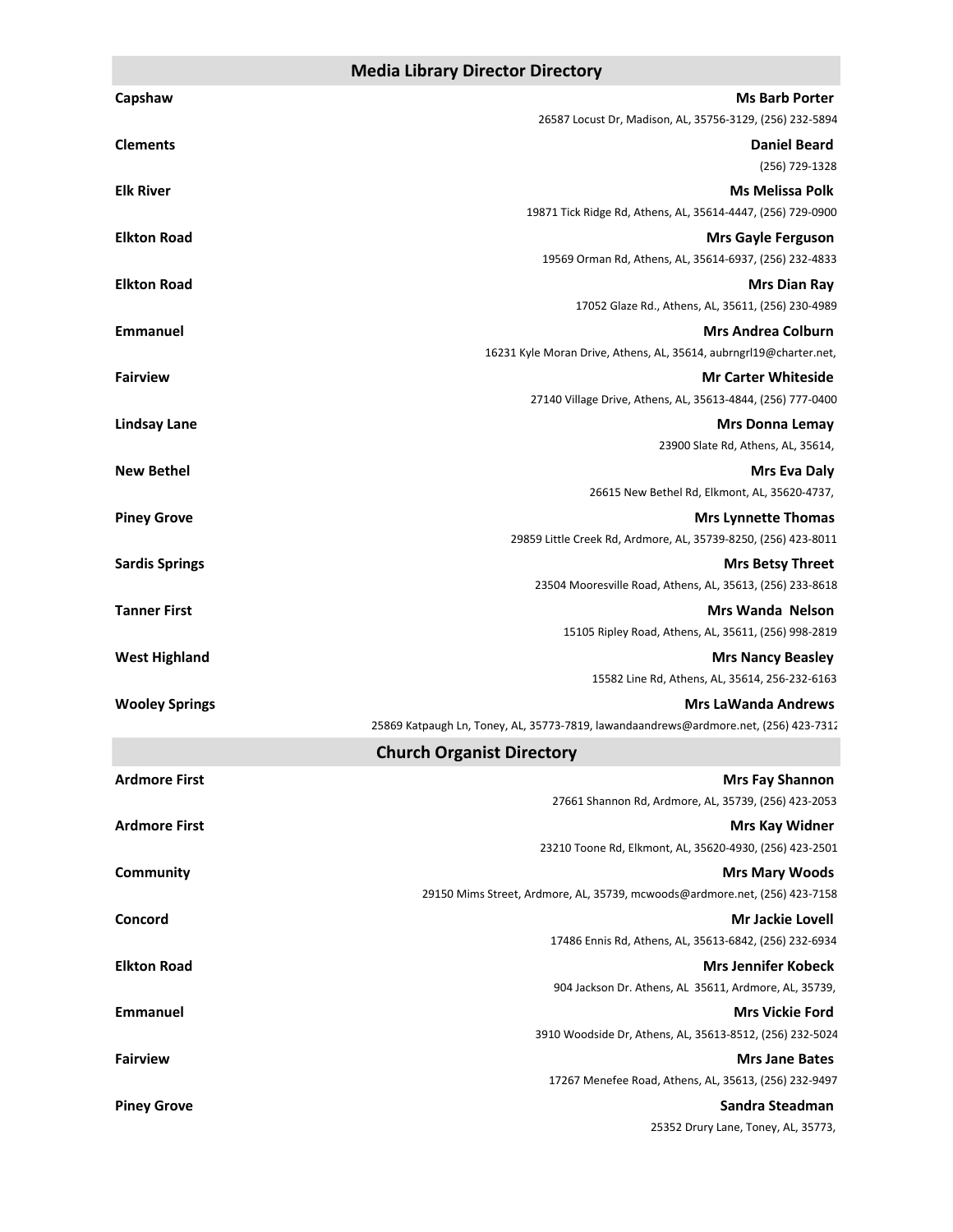|                               | <b>Church Organist Directory</b>                                                        |
|-------------------------------|-----------------------------------------------------------------------------------------|
| <b>Salem Springs</b>          | <b>Mrs Karen Blankenship</b>                                                            |
|                               | 20628 Harris Rd, Athens, AL, 35614, kblanke1@steelcase.com,                             |
| <b>Sardis Springs</b>         | <b>Ms June Jones</b>                                                                    |
|                               | 27649 Harvest Rd, Toney, AL, 35773-7911, (256) 232-4136                                 |
| <b>Wooley Springs</b>         | <b>Ms Cindy Broughton</b>                                                               |
|                               | 27746 Grant Dr, Elkmont, AL, 35620, (256) 206-1629                                      |
|                               | <b>Church Pianist Directory</b>                                                         |
| <b>Ardmore First</b>          | <b>Martha Magnusson</b>                                                                 |
|                               | 26896 Cedar Hill Road, Ardmore, AL, 35739, (256) 423-2839                               |
| <b>Ardmore First</b>          | <b>Mrs Janice Young</b>                                                                 |
|                               | 28030 Nuke Whitt Lane, Ardmore, AL, 35739,                                              |
| <b>Athens First</b>           | <b>Mr Greg Glaze</b>                                                                    |
|                               | 1701 Clara St, Athens, AL, 35611-5422,                                                  |
| <b>Belmor</b>                 | <b>Mr Bobby Lineberry</b>                                                               |
|                               | 100 O'Conner Drive, Athens, AL, 35613, (256) 232-8499                                   |
| <b>Community</b>              | <b>Mr Michael Mitchell</b>                                                              |
|                               | 27523 Taylor Lynn Dr., Elkmont, AL, 35620, (256) 423-3686                               |
| Concord                       | <b>Mrs Angela Raney</b>                                                                 |
|                               | 28485 Dorning Rd, Toney, AL, 35773-8105, (256) 233-0958                                 |
| <b>East Highland</b>          | <b>Mrs Lori Graham</b>                                                                  |
|                               | 19796 Easter Ferry Rd, Athens, AL, 35614,                                               |
| <b>Elkton Road</b>            | <b>Mr David Kobeck</b>                                                                  |
|                               | 904 Jackson Dr, Athens, AL, 35611-4735, (256) 423-6216                                  |
| Emmanuel                      | <b>Mrs Glenda Brasher</b>                                                               |
|                               | 17058 Felton Dr., Athens, AL, 35614,                                                    |
| <b>Fairview</b>               | <b>Mrs Barbara Whiteside</b>                                                            |
|                               | 27140 Village Drive, Athens, AL, 35613-4844, (256) 777-0400                             |
| <b>First Hispanic Mission</b> | <b>Mrs Juanita Tovar</b><br>709 N Malone St, Athens, AL, 35611-1553, (256) 216-6157     |
|                               |                                                                                         |
| <b>Lindsay Lane</b>           | <b>Mrs Donna Sorrell</b><br>325 Sunnyslope Trl, Madison, AL, 35758-7657, (256) 837-8560 |
|                               | <b>Mrs Sharon Nave</b>                                                                  |
| <b>Mays Memorial</b>          | 28844 Jennings Chapel Rd, Toney, AL, 35773-8148, slnave@bellsouth.net, (256) 541-5372   |
| <b>Oakdale</b>                | <b>Mrs Shirlene Curry</b>                                                               |
|                               | 16088 Lucas Ferry Rd, Athens, AL, 35611-3901, (256) 232-4269                            |
| <b>Oakdale</b>                | <b>Mrs Chenequa Thomas</b>                                                              |
|                               | 19361 Looney Road, Athens, AL, 35613, (256) 232-3320                                    |
| <b>Piney Grove</b>            | <b>Mrs Debbie Vining</b>                                                                |
|                               | 29408 Old School House Rd, Ardmore, AL, 35739-8448, (256) 423-3443                      |
| <b>Pleasant Grove</b>         | <b>Miss Amie Riley</b>                                                                  |
|                               |                                                                                         |
| <b>Pleasant Grove</b>         | <b>Mrs Sandra Riley</b>                                                                 |
|                               | 25290 Sand Springs Rd, Athens, AL, 35613, (256) 423-6563                                |
| <b>Round Island</b>           | <b>Mrs Donnis Looney</b>                                                                |
|                               | 16685 Bama Rd, Athens, AL, 35611-6019, (256) 232-1391                                   |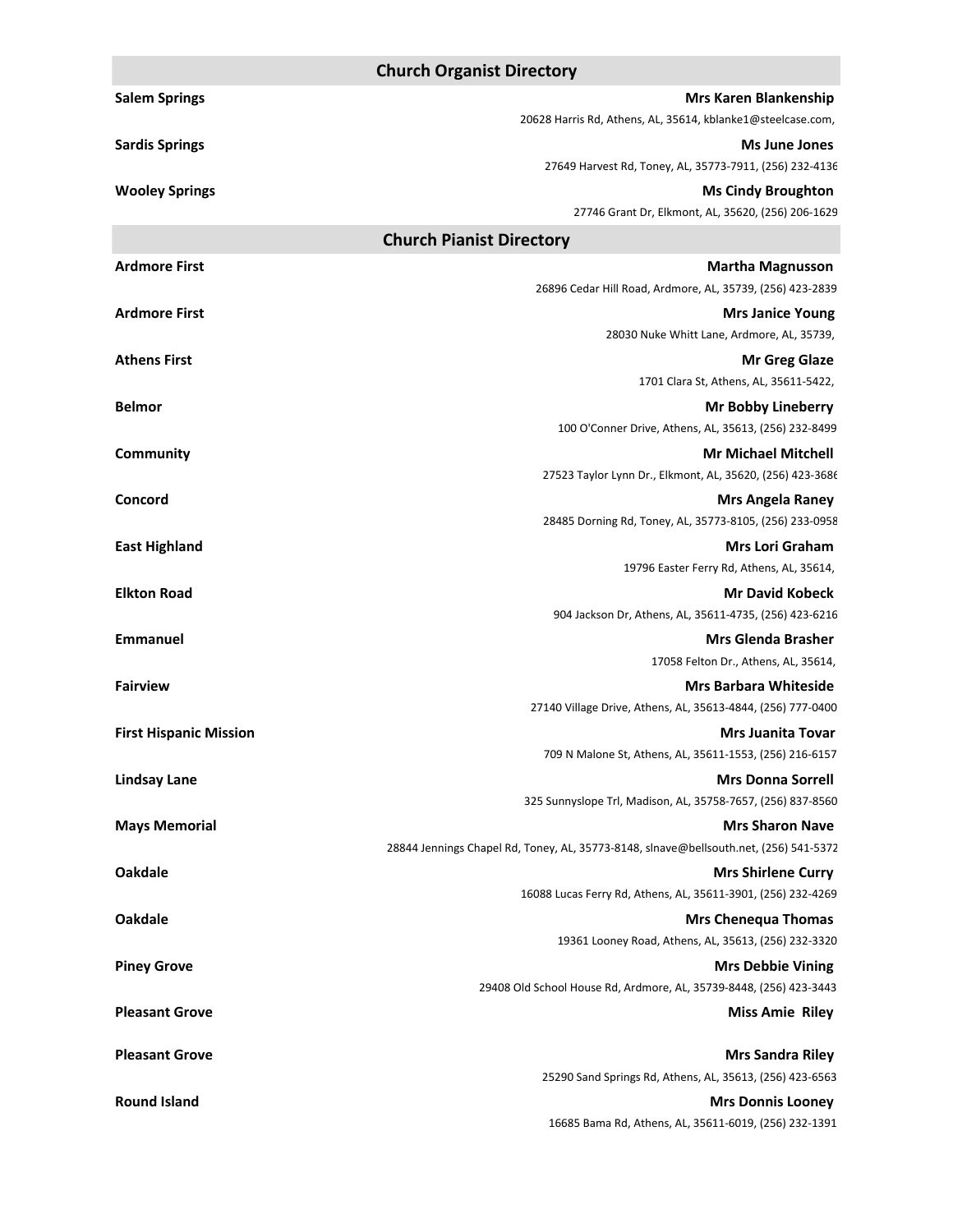|                                         | <b>Church Pianist Directory</b>                                                         |
|-----------------------------------------|-----------------------------------------------------------------------------------------|
| <b>Salem Springs</b>                    | <b>Ms Brigitte Yarbrough</b>                                                            |
|                                         | 10829 U S Hwy 72, Athens, AL, 35611, (256) 233-1058                                     |
| <b>Sardis Springs</b>                   | <b>Kay Thompson</b>                                                                     |
|                                         | 116 Canterbury Circle, Athens, AL, 35611,                                               |
| <b>Tanner First</b>                     | <b>Mr George Anthony III</b><br>15954 Landview Lane, Athens, AL, 35613, (256) 230-2798  |
|                                         | <b>Ms Carol McMeans</b>                                                                 |
| <b>West Highland</b>                    | 114 Shannon St., Athens, AL, 35611, 256-497-5464                                        |
| <b>Wooley Springs</b>                   | <b>Mrs Kim Osborn</b>                                                                   |
|                                         | 21053 AL Highway 251, Athens, AL, 35613, (256) 233-3489                                 |
| <b>Sunday School Director Directory</b> |                                                                                         |
| <b>Ardmore First</b>                    | <b>Mr Eddie Shannon</b>                                                                 |
|                                         | 27661 Shannon Rd, Ardmore, AL, 35739-7411, (256) 423-2431                               |
| <b>Belmor</b>                           | <b>Mr Monroe Edge</b>                                                                   |
|                                         | 9754 Segers Rd, Madison, AL, 35756-3908, moeinc_2000@yahoo.com, (256) 325-6764          |
| <b>Cherry Grove</b>                     | <b>Mr Danny Vinson</b>                                                                  |
|                                         |                                                                                         |
| Concord                                 | <b>Mr Joey Allcorn</b>                                                                  |
|                                         | 28346 McKee Road, Toney, AL, 35773,                                                     |
| <b>East Highland</b>                    | <b>Rev Tim Alley</b><br>16683 MulberrybLn, Athens, AL, 35613, (256) 759-2768            |
| <b>Ebenezer</b>                         | Jonathan Boyd                                                                           |
|                                         | 130 Buckhead Run, New Market, AL, 35761,                                                |
| <b>Elk River</b>                        | <b>Ms Melissa Polk</b>                                                                  |
|                                         | 19871 Tick Ridge Rd, Athens, AL, 35614-4447, (256) 729-0900                             |
| <b>Elkton Road</b>                      | <b>Mr Wayne Simpkins</b>                                                                |
|                                         | 19351 Elkton Rd., Athens, AL, 35614, hyperfour@wmconnect.com,                           |
| <b>Elkwood</b>                          | <b>Mr Steve Turner</b>                                                                  |
|                                         | 28283 Al Highway 127, Elkmont, AL, 35620-6011, (256) 732-4917                           |
| <b>Emmanuel</b>                         | <b>Mr Ed Carpenter</b>                                                                  |
|                                         | 27295 Bridal Tree Lane, Harvest, AL, 35749,                                             |
| <b>Fairview</b>                         | <b>Mr Patrick Chambless</b>                                                             |
|                                         | 16623 Treemont Dr, Athens, AL, 35613-6783, patrick.chambless@lcsk12.org, (256) 998-1376 |
| <b>First Union</b>                      | <b>Mr Seale Coleman</b>                                                                 |
|                                         | 22535 Nelson Rd, Elkmont, AL, 35620-7509, (256) 732-4172                                |
| <b>Lindsay Lane</b>                     | <b>Mrs Beverly Reid</b>                                                                 |
|                                         | 26716 Oak Rd, Athens, AL, 35613-6358, beverly@lindsaylane.org, (256) 232-0020           |
| <b>Mays Memorial</b>                    | <b>Mr Trevor Harris</b>                                                                 |
|                                         | lieutenant.harris@gmail.com, (256) 777-6681                                             |
| Midway                                  | <b>Mr Tim Williams</b><br>10181 Long Meadow Rd, Madison, AL, 35756-4227, (256) 233-7711 |
| <b>New Bethel</b>                       | <b>Mrs Amber Todd</b>                                                                   |
|                                         | 8293 Hickory Ridge Rd, Anderson, AL, 35610-3056,                                        |
| <b>New Hope</b>                         | <b>Mr Bryan Bentley</b>                                                                 |
|                                         | 1447 Baptist Camp Rd, Harvest, AL, 35749, (256) 444-0673                                |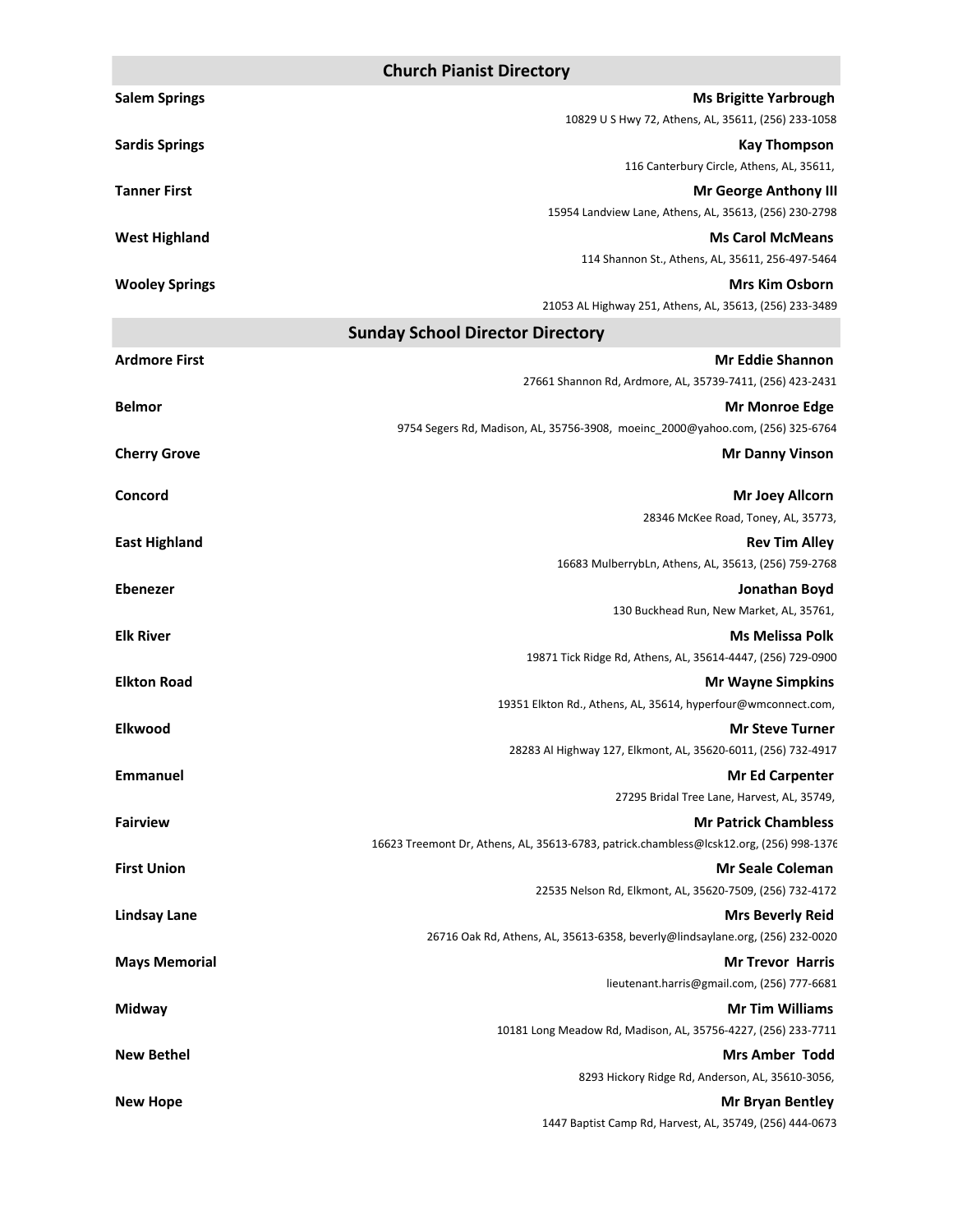|                               | <b>Sunday School Director Directory</b>                                                  |
|-------------------------------|------------------------------------------------------------------------------------------|
| <b>Piney Grove</b>            | <b>Dennis Morris</b>                                                                     |
|                               | 116 Edgebrook Dr., Ardmore, AL, 35739,                                                   |
| <b>Round Island</b>           | <b>William Orfield</b>                                                                   |
|                               | 16319 Jeff St., Athens, AL, 35611, (256) 542-4122                                        |
| <b>Salem Springs</b>          | J.W. Wilson                                                                              |
|                               | 11325 Neely Rd, Athens, AL, 35611, jwilson11325@charter.net, (256) 232-5163              |
| <b>Sardis Springs</b>         | <b>Billy Underwood</b>                                                                   |
|                               | 27775 Thach Rd, Athens, AL, 35613,                                                       |
| <b>Tanner First</b>           | <b>Adam Landers</b><br>167 Robin Song Lane, Harvest, AL, 35749, adamlanders@knology.net, |
|                               | <b>VBS Director Directory</b>                                                            |
| <b>Ardmore First</b>          | <b>Mrs Kerri Pack</b>                                                                    |
|                               | 29275 Stateline Rd, Ardmore, TN, 38449,                                                  |
| <b>Athens First</b>           | <b>Rev David Carter</b>                                                                  |
|                               | 201 East Hobbs Street, Athens, AL, 35611, dcarter@fbcathens.org, (256) 233-5878          |
| <b>Belmor</b>                 | <b>Mrs Kim Crouch</b>                                                                    |
|                               | 25500 Retick Cir, Athens, AL, 35613-6154, (256) 771-8109                                 |
| <b>Clements</b>               | <b>Mandy Marbutt</b>                                                                     |
|                               | 8690 US Highway 72, Athens, AL, 35611-9081, mandy@clementsbaptist.org, (256) 729-1328    |
| Community                     | <b>Mrs Thea Mitchell</b>                                                                 |
|                               | 27523 Taylor Lynn Dr., Elkmont, AL, 35620, (256) 423-3686                                |
| Concord                       | <b>Mrs Ramona Evans</b>                                                                  |
|                               | 501 7th Street, Cullman, AL, 35055,                                                      |
| <b>East Highland</b>          | <b>Mrs Heather Locke</b><br>15160 Mooresville Rd, Athens, AL, 35613,                     |
|                               | <b>Jamie Hazellief</b>                                                                   |
| <b>East Highland</b>          |                                                                                          |
| <b>Elk River</b>              | Rebecca Sampson                                                                          |
|                               |                                                                                          |
| <b>Elkton Road</b>            | <b>Mrs Anessa Ferguson</b>                                                               |
|                               | 24241 Hays Mill Rd., Elkmont, AL, 35620, aferguson@mdmechanical.com,                     |
| Elkwood                       | <b>Mrs Carolyn Turner</b><br>29793 Leggtown Rd, Elkmont, AL, 35620-6817, (256) 233-6346  |
| <b>Emmanuel</b>               | <b>Mrs Glenda Brasher</b>                                                                |
|                               | 17058 Felton Dr., Athens, AL, 35614,                                                     |
| Enon                          | <b>Debbie Miles</b>                                                                      |
|                               | 3375 Salem Rd, Minor Hill, TN, 38473,                                                    |
| <b>Fairview</b>               | <b>Matthew Ferguson</b>                                                                  |
|                               |                                                                                          |
| <b>First Hispanic Mission</b> | <b>Mrs Juanita Tovar</b><br>709 N Malone St, Athens, AL, 35611-1553, (256) 216-6157      |
|                               |                                                                                          |

**First Hispanic Mission Rev Raul Tovar**  709 N Malone St, Athens, AL, 35611-1553, (256) 216-6157

**First Hispanic Mission Tina Barbre**  (256) 497-7800

**Lindsay Lane Mrs Tammy Fleming**  27344 Capshaw Rd, Athens, AL, 35613, (256) 232-0020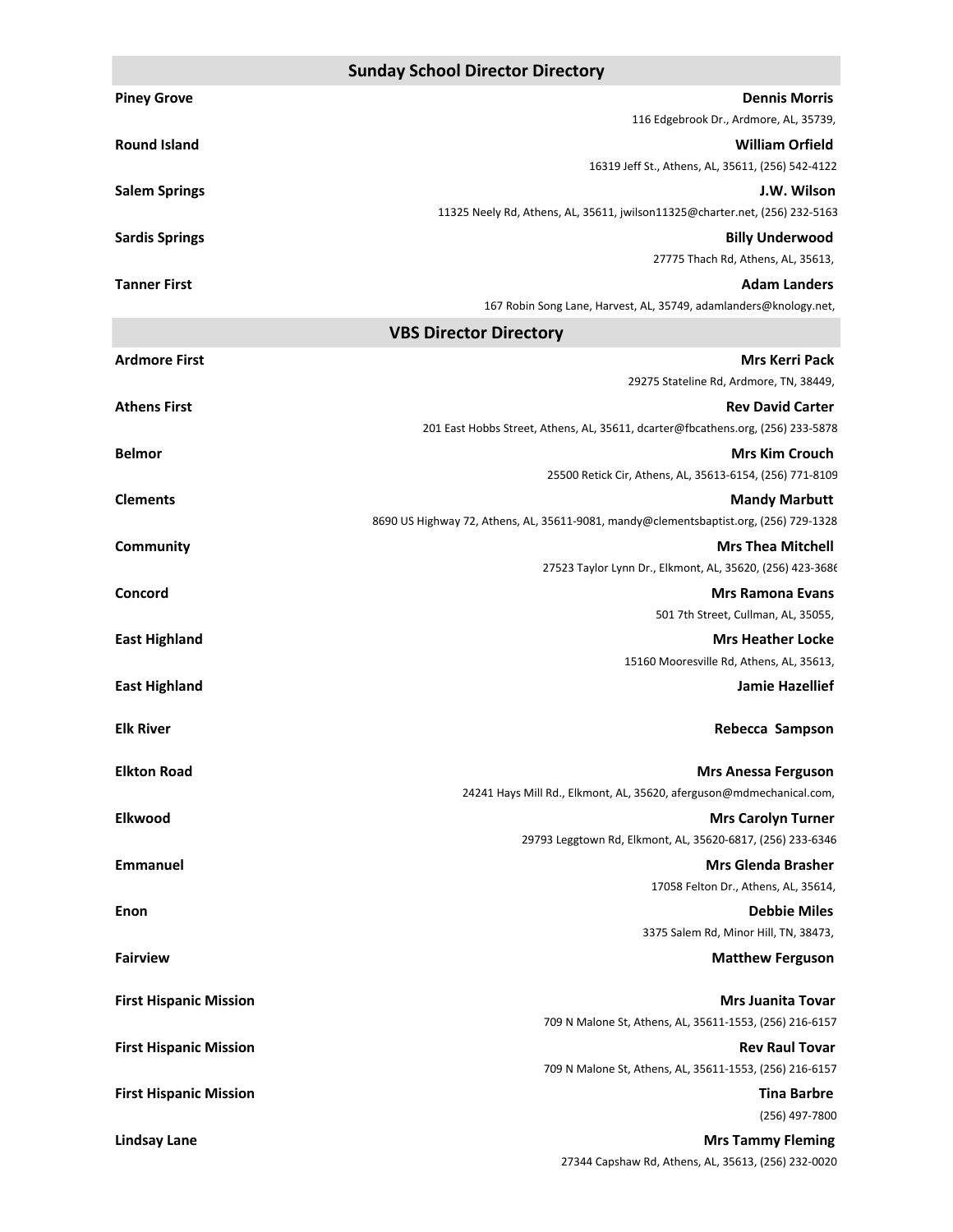#### **VBS Director Directory**

| <b>Mays Memorial</b>  | <b>Mrs Carol Harris</b>                                                                   |
|-----------------------|-------------------------------------------------------------------------------------------|
|                       | 20868 Johnson Rd, Athens, AL, 35613-4938, carol.harris29@gmail.com, (256) 206-5199        |
| Midway                | <b>Miss Kim Cunningham</b>                                                                |
|                       | 508 Tanglewood Drive, Athens, AL, 35611, (256) 617-0036                                   |
| <b>New Bethel</b>     | <b>Mrs Beth Hawkins</b>                                                                   |
|                       | 21065 New Garden Road, Elkmont, AL 35620, , , , (256) 732-2212                            |
| <b>New Hope</b>       | <b>Ms Tammy Aldridge</b>                                                                  |
|                       | 17115 Holland Hts, Athens, AL, 35613-6007, (256) 230-9113                                 |
| <b>Oakdale</b>        | <b>Mrs Jaimee Cantrell</b><br>13192 Arbor Rdg, Madison, AL, 35756, (256) 431-7548         |
| <b>Piney Grove</b>    | <b>Christine Dawson</b>                                                                   |
|                       | 26052 Ashton Lane, Ardmore, TN, 38449,                                                    |
| <b>Piney Grove</b>    | <b>Mrs Jamie Ivey</b>                                                                     |
|                       | 28430 Pinedale Rd, Ardmore, AL, 35739,                                                    |
| <b>Round Island</b>   | <b>Mrs Gina Martinez</b>                                                                  |
|                       | 1402 Woodside Drive, Athens, AL, 35613-8514, ginamartinez91@yahoo.com, (256) 771-1469     |
| Shanghai              | Lynda Messer                                                                              |
|                       | 20137 Rosie Rd, Tanner, AL, 35671, (256) 232-8458                                         |
| <b>Wooley Springs</b> | <b>Mrs Heather Snider</b>                                                                 |
|                       | 27648 Michael Lane, Toney, AL, 35773, heather.snider@lcsk12.org,                          |
| <b>Wooley Springs</b> | <b>Mrs Kristin Dorning</b><br>29268 Liberty Way, Athens, AL, 35613,                       |
|                       | <b>Discipleship Training Director Directory</b>                                           |
| <b>Ardmore First</b>  | <b>Mr James Shannon</b>                                                                   |
|                       | 29155 AL Highway 251, Ardmore, AL, 35739-8619,                                            |
| <b>Clements</b>       | <b>Brian Murphy</b>                                                                       |
|                       | 8690 US Highway 72, Athens, AL, 35611-9081, brian@clementsbaptist.org, (256) 729-1328     |
| Concord               | <b>Mr Jackie Lovell</b>                                                                   |
|                       | 17486 Ennis Rd, Athens, AL, 35613-6842, (256) 232-6934                                    |
| <b>East Highland</b>  | <b>Mr Michael Locke</b>                                                                   |
|                       | 15160 Moorseville Rd, Athens, AL, 35613,                                                  |
| <b>Elkmont</b>        | Mr Joe Kress                                                                              |
|                       | 25226 Guthrie Rd, Elkmont, AL, 35620-4424, (256) 712-2124                                 |
| <b>Elkton Road</b>    | <b>Mr Wayne Simpkins</b><br>19351 Elkton Rd., Athens, AL, 35614, hyperfour@wmconnect.com, |
| <b>First Union</b>    | <b>Lynn Clinard</b>                                                                       |
|                       | 24730 Ridge Rd, Elkmont, AL, 35620,                                                       |
| <b>Lindsay Lane</b>   | <b>Mrs Beverly Reid</b>                                                                   |
|                       | 26716 Oak Rd, Athens, AL, 35613-6358, beverly@lindsaylane.org, (256) 232-0020             |
| <b>New Hope</b>       | <b>Mr Glenn Hagood</b>                                                                    |
|                       | 22996 Pepper Rd., Athens, Al, 35613, (256) 232-4675                                       |
| <b>Piney Grove</b>    | <b>Heath Hogan</b>                                                                        |
|                       | 28626 Mitchell Loop, Ardmore, AL, 35739,                                                  |
| <b>Salem Springs</b>  | <b>Stephen Marbut</b>                                                                     |
|                       | 24607 Chapman Hollow Rd, Elkmont, AL, 35620, (256) 278-1748                               |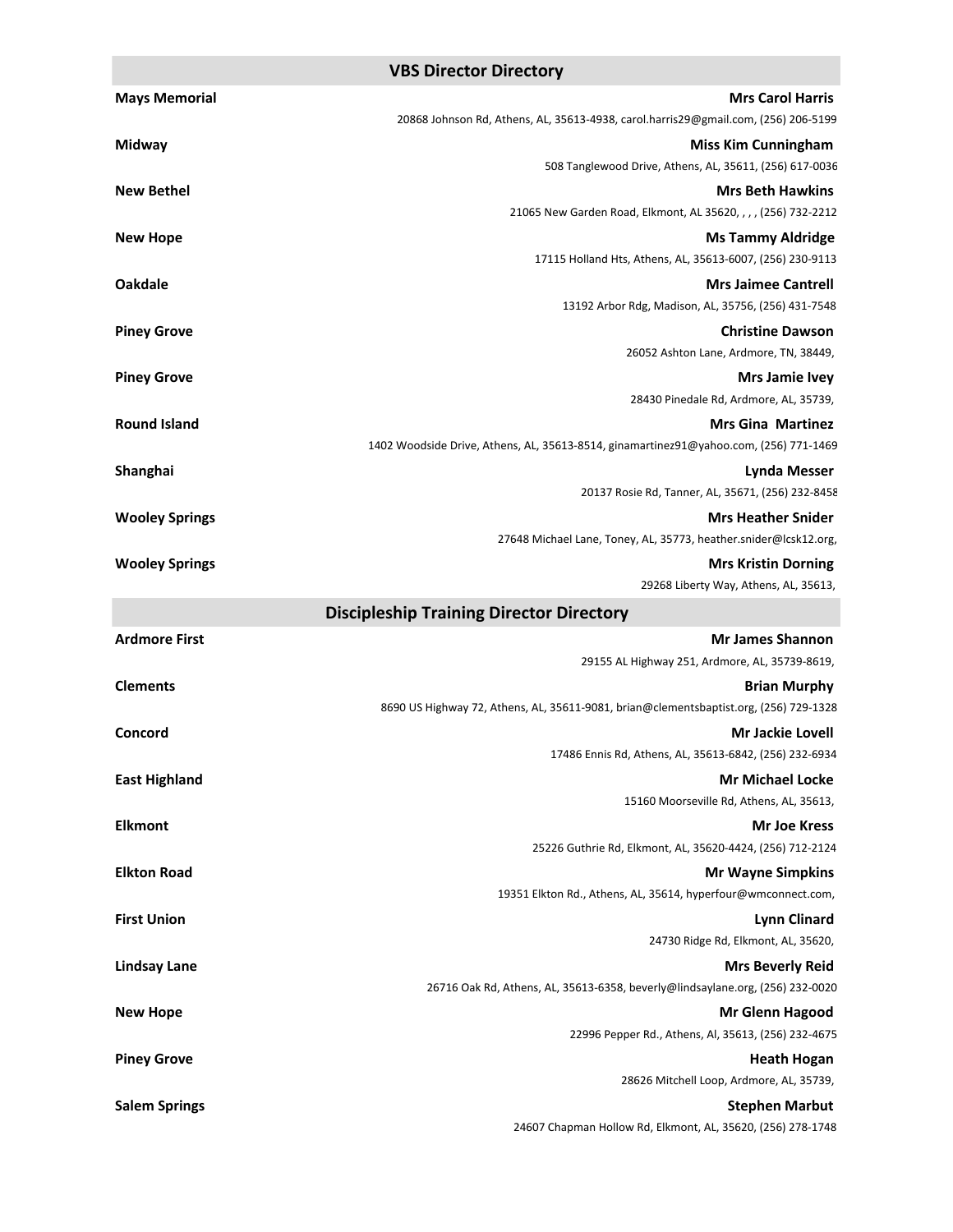#### **Discipleship Training Director Directory**

| <b>Sardis Springs</b> | <b>John Bailey</b><br>19152 Holt Road, Athens, AL, 35613,                                                        |
|-----------------------|------------------------------------------------------------------------------------------------------------------|
|                       | Men/Boys Msn Edu Dir (Bro Dir) Directory                                                                         |
| <b>Ardmore First</b>  | <b>Mr Dan Owens</b>                                                                                              |
|                       | 30 New Town Road, Taft, TN, 38488,                                                                               |
| <b>Belmor</b>         | <b>Mr Ray Hensley</b>                                                                                            |
|                       | 27636 SW Wall St, Madison, AL, 35756-5104, rayandlois@hughes.net, (256) 301-1820                                 |
| Community             | <b>Mr Mark Smedley</b>                                                                                           |
|                       | 28301 Lambert Road, Ardmore, AL, 35739,                                                                          |
| <b>East Highland</b>  | <b>Charles Moore</b>                                                                                             |
|                       | 17973 Wells Rd, Athens, AL, 35613,                                                                               |
| <b>Elk River</b>      | Dagen Nash                                                                                                       |
| <b>Elkton Road</b>    | <b>Bryan McCown</b>                                                                                              |
|                       | 29533 McCowan Rd, Toney, AL, 35773,                                                                              |
| <b>First Union</b>    | <b>Mr Kenneth Croley</b>                                                                                         |
|                       | 19180 Yarbrough Rd, Athens, AL, 35613-5102, (256) 232-1893                                                       |
| <b>Mays Memorial</b>  | <b>Mr Joe Nave</b>                                                                                               |
|                       | 28844 Jennings Chapel Rd, Toney, AL, 35773-8148, Joe.Nave@lcsk12.org, (256) 444-8179                             |
| Midway                | Mr Jim Hensley                                                                                                   |
|                       | (256) 771-0556                                                                                                   |
| <b>Piney Grove</b>    | <b>Mr Raymond Fogg</b>                                                                                           |
|                       | 27835 Al Highway 251, Ardmore, AL, 35739-7947, (256) 423-2737                                                    |
| <b>Sardis Springs</b> | Mr Mike Jackson                                                                                                  |
|                       | 23737 Lane's Way, Athens, AL, 35613,                                                                             |
| <b>Tanner First</b>   | <b>Mr Roger Nelson</b>                                                                                           |
| <b>The Grove</b>      | Mr Dan Hartman                                                                                                   |
|                       | 102 Foxridge Drive, Harvest, AL, 35749,                                                                          |
| <b>Wooley Springs</b> | <b>Mr Johnnie Burgess</b>                                                                                        |
|                       | 29809 Wooley Springs Rd, Toney, AL, 35773, (256) 232-6519                                                        |
|                       | <b>WMU Director Directory</b>                                                                                    |
| <b>Athens First</b>   | <b>Ms Diane Landtroop</b>                                                                                        |
|                       | 15018 Reid Rd, Athens, AL, 35611, dblandtroop@charter.net, (256) 232-7537                                        |
| <b>Belmor</b>         | <b>Mrs Ruth Edge</b>                                                                                             |
|                       | 9754 Segers Rd, Madison, AL, 35756, ruth.edge@lcsk12.org, (256) 325-6764                                         |
| Capshaw               | Linda Hoda                                                                                                       |
|                       | 29776 Sarabella Lane, Harvest, AL, 35749, linda.magnoliablossom@gmail.com,                                       |
| <b>Community</b>      | Mrs Wanda Hogan                                                                                                  |
|                       | 25996 E. New Garden Rd., Athens, AL, 35613, (256) 233-1959                                                       |
| Concord               | <b>Mrs Retha Dorning</b><br>22283 Al Highway 251, Athens, AL, 35613-3708, ndorning@bellsouth.net, (256) 232-7963 |
|                       |                                                                                                                  |

**East Highland Jane Stinnett**  14515 Baptist Camp Rd, Capshaw, AL, 35749,

**Ebenezer Ms Veronica Boyd**  104 Dexter Circle, Madison, AL, 35757, dvboyd@att.net, (256) 837-5623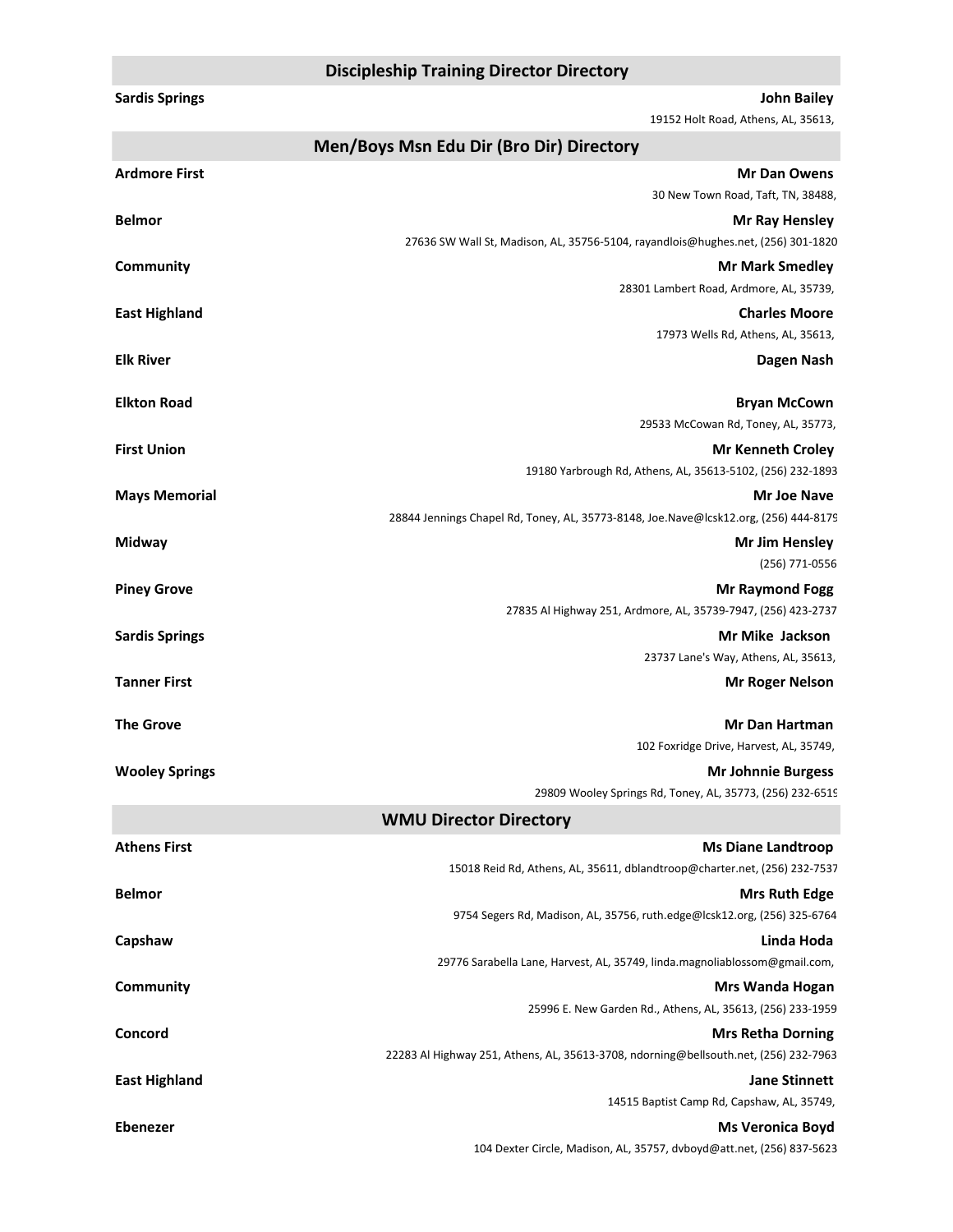### **WMU Director Directory**

|                               | ע וטוסי וטוכענטו שווכענטו א                                                                               |
|-------------------------------|-----------------------------------------------------------------------------------------------------------|
| <b>Elk River</b>              | <b>Ms Melissa Polk</b>                                                                                    |
|                               | 19871 Tick Ridge Rd, Athens, AL, 35614-4447, (256) 729-0900                                               |
| <b>Fairview</b>               | <b>Mrs Patricia Uselton</b><br>27852 Nick Davis Rd, Athens, AL, 35613-6408, (256) 233-0399                |
| <b>First Hispanic Mission</b> | <b>Mrs Juanita Tovar</b>                                                                                  |
|                               | 709 N Malone St, Athens, AL, 35611-1553, (256) 216-6157                                                   |
| <b>First Union</b>            | <b>Mrs Melissa Long</b>                                                                                   |
|                               | 24959 Ridge Road, Elkmont, AL, 35620, (256) 777-7324                                                      |
| <b>Mays Memorial</b>          | <b>Mrs Cindy Cummings</b>                                                                                 |
|                               | 27616 Heritage Way, Toney, AL, 35773-8410, (256) 216-8307                                                 |
| Midway                        | <b>Charlotte Peppers</b>                                                                                  |
|                               | 2220 Wendscape Dr, Athens, AL, 35611,                                                                     |
| <b>New Hope</b>               | <b>Ms Melissa Patterson</b>                                                                               |
|                               | 17060 Hall Rd, Athens, AL, 35613, (256) 777-6068                                                          |
| <b>Piney Grove</b>            | <b>Mrs Karla Jarvis</b>                                                                                   |
|                               | 29900 Wooley Springs Rd, Toney, AL, 35773, pineygrove@ardmore.net, (256) 423-2748                         |
| <b>Round Island</b>           | <b>Mrs Jimmie Patrick</b>                                                                                 |
|                               | 184 Naomi Dr, Rogersville, AL, 35652-6888, edward18475@yahoo.com, (256) 247-7246                          |
| <b>Salem Springs</b>          | <b>Mrs Page Benson</b>                                                                                    |
|                               | 27409 AL Highway 99, Elkmont, AL, 35620, (256) 233-4278                                                   |
| <b>Sardis Springs</b>         | <b>Mrs Nancy Lovell</b>                                                                                   |
|                               | 23968 Long Rd, Athens, AL, 35613-3127, mary12@wildblue.net, (256) 233-1290                                |
| <b>Tanner First</b>           | <b>Mrs Marsha White</b>                                                                                   |
|                               | 2431 Hine St. S, Athens, AL, 35611, mmwhite1949@charter.net, (256) 232-7982                               |
|                               | <b>Women's Ministry Coordinator Directory</b>                                                             |
| <b>Belmor</b>                 | <b>Mrs Laurie Hudson</b>                                                                                  |
|                               | 50 Emory Dr, Decatur, AL, 35603, hudson24@bellsouth.net, (256) 308-1246                                   |
| <b>Clements</b>               | <b>Mrs Sherry Anderson</b>                                                                                |
|                               | 8690 US Highway 72, Athens, AL, 35611-9081,                                                               |
| <b>East Highland</b>          | <b>Jane Stinnett</b>                                                                                      |
|                               | 14515 Baptist Camp Rd, Capshaw, AL, 35749,                                                                |
| <b>Emmanuel</b>               | <b>Mrs Susan Hughes</b>                                                                                   |
|                               | 3904 Woodside Drive, Athens, AL, 35613, susan.hughes@acs-k12.org,                                         |
| <b>Lindsay Lane</b>           | <b>Mrs Jennifer Brown</b><br>22944 Ledges Dr, Athens, AL, 35613, jennifer@lindsaylane.org, (256) 232-0020 |
| <b>New Bethel</b>             |                                                                                                           |
|                               | <b>Mrs Cathy Collins</b><br>23209 Hays Mill Rd, Elkmont, AL, 35620, (256) 777-2763                        |
| <b>Tanner First</b>           | <b>Mrs Marsha White</b>                                                                                   |
|                               | 2431 Hine St. S, Athens, AL, 35611, mmwhite1949@charter.net, (256) 232-7982                               |
| <b>The Grove</b>              | <b>Mrs Theresa Perez</b>                                                                                  |
|                               | 103 Buckskin Ct, Harvest, al, 35749,                                                                      |
| <b>The Grove</b>              | <b>Mrs Kate Bartley</b>                                                                                   |
|                               | 12300 County Line Road, Madison, AL, 35756,                                                               |
| <b>Wooley Springs</b>         | <b>Mrs Kathy Woodard</b>                                                                                  |
|                               |                                                                                                           |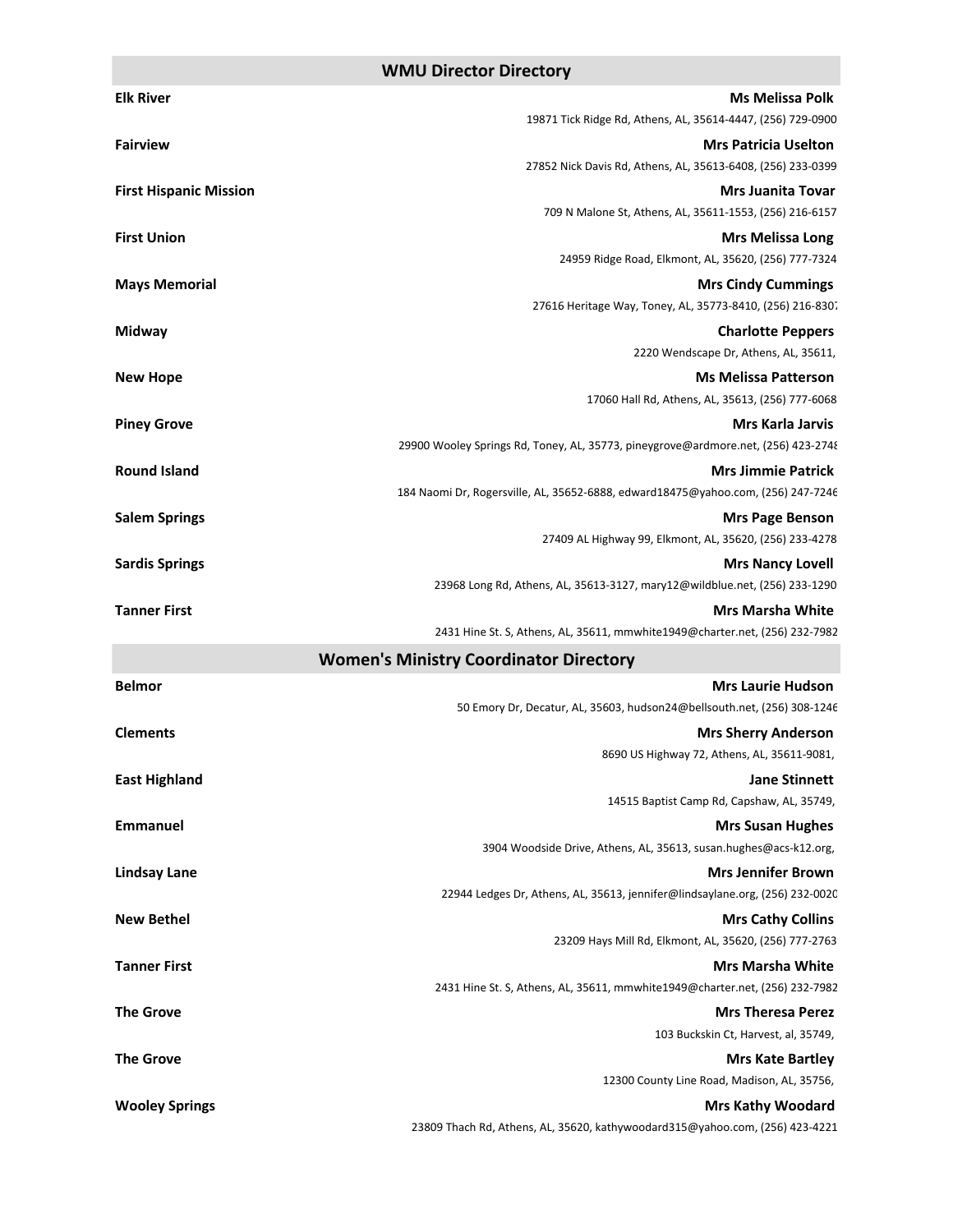#### **Chairman of Deacons Directory**

| <b>Ardmore First</b>  | <b>Mr James Shannon</b>                                                                                               |
|-----------------------|-----------------------------------------------------------------------------------------------------------------------|
|                       | 29155 AL Highway 251, Ardmore, AL, 35739-8619,                                                                        |
| <b>Athens First</b>   | <b>Mr Tee Jackson</b>                                                                                                 |
|                       | 24284 Sycamore Lane, Elkmont, AL, 35620, (256) 232-7829                                                               |
| <b>Belmor</b>         | <b>Mr Mike Henderson</b><br>1956 SW Rockhouse Rd, Madison, AL, 35756-4720, (256) 990-4804                             |
| Capshaw               | <b>Eston Green</b>                                                                                                    |
|                       | 112 Brookville Drive, Harvest, AL, 35749,                                                                             |
| <b>Cherry Grove</b>   | <b>Mr Timothy Thompson</b>                                                                                            |
|                       | 25490 County Line Rd W, Anderson, AL, 35610-3112,                                                                     |
| <b>Clements</b>       | <b>Barry Shelton</b>                                                                                                  |
|                       | 8690 Hwy 72 W, Athens, AL, 35611, (256) 729-1328                                                                      |
| Concord               | <b>Mr Doug Blakely</b>                                                                                                |
|                       | 28488 Dorning Road, Toney, AL, 35773, (256) 233-1853                                                                  |
| <b>East Highland</b>  | <b>Mr Eric Eaton</b>                                                                                                  |
|                       | 15618 McCulley Mill Rd, Athens, AL, 35613, e.l.eaton@charter.net, (256) 722-6560                                      |
| <b>Elkton Road</b>    | <b>Rodney Ferguson</b><br>24241 Hays Mill Rd, Elkmont, AL, 35620-4137, (256) 732-3901                                 |
| <b>Emmanuel</b>       | <b>Mr Ed Carpenter</b>                                                                                                |
|                       | 27295 Bridal Tree Lane, Harvest, AL, 35749,                                                                           |
| <b>Fairview</b>       | <b>Mr Malcolm Schrimsher</b>                                                                                          |
|                       | 27675 Schrimsher Ln, Athens, AL, 35613-6909,                                                                          |
| <b>First Union</b>    | <b>Mr Kenneth Croley</b>                                                                                              |
|                       | 19180 Yarbrough Rd, Athens, AL, 35613-5102, (256) 232-1893                                                            |
| <b>Lindsay Lane</b>   | <b>Mr Mike Odom</b>                                                                                                   |
|                       | 1300 Lindsay Lane, Athens, AL, 35613, mkodom@knology.net,                                                             |
| <b>Mays Memorial</b>  | <b>Mr Michael HIII</b>                                                                                                |
|                       | 27401 Shannon Road, Ardmore, AL, 35739, (256) 426-3640<br><b>Mr Tim Williams</b>                                      |
| Midway                | 10181 Long Meadow Road, Madison, AL, 35756, (256) 233-7711                                                            |
| <b>New Bethel</b>     | <b>Mr Dwight Clem</b>                                                                                                 |
|                       | 22380 Shipley Hollow Rd, Elkmont, AL, 35620, jdclem@ardmore.net, (256) 732-4432                                       |
| <b>New Hope</b>       | <b>Mr Ray Aldridge</b>                                                                                                |
|                       | 17115 Holland Heights, Athens, AL, 35613, (256) 230-9113                                                              |
| <b>Piney Grove</b>    | <b>Mr Joe McClain</b>                                                                                                 |
|                       | 161 Toney Acres Drive, Toney, AL, 35773, (256) 858-6090                                                               |
| <b>Pleasant Grove</b> | <b>James Blankenship</b>                                                                                              |
|                       | 24932 Holt Road, Elkmont, AL, 35620, (256) 423-4151                                                                   |
| <b>Round Island</b>   | <b>Mr Steve Carter</b><br>22044 Hsv Brownsferry Road, Tanner, AL, 35671, scarter@athens-utilities.com, (256) 233-0071 |
| <b>Salem Springs</b>  | <b>David Seibert</b>                                                                                                  |
|                       | 7582 Tommy Hill Rd, Anderson, AL, 35610,                                                                              |
| <b>Sardis Springs</b> | <b>Jerry Clark</b>                                                                                                    |
|                       | 21071 HWY 99, Athens, AL, 35614, (256) 232-0125                                                                       |
| Shanghai              | <b>Mr Stanley Downs</b>                                                                                               |
|                       | 12677 Pleasant Point Rd, Athens, AL, 35611, (256) 729-6746                                                            |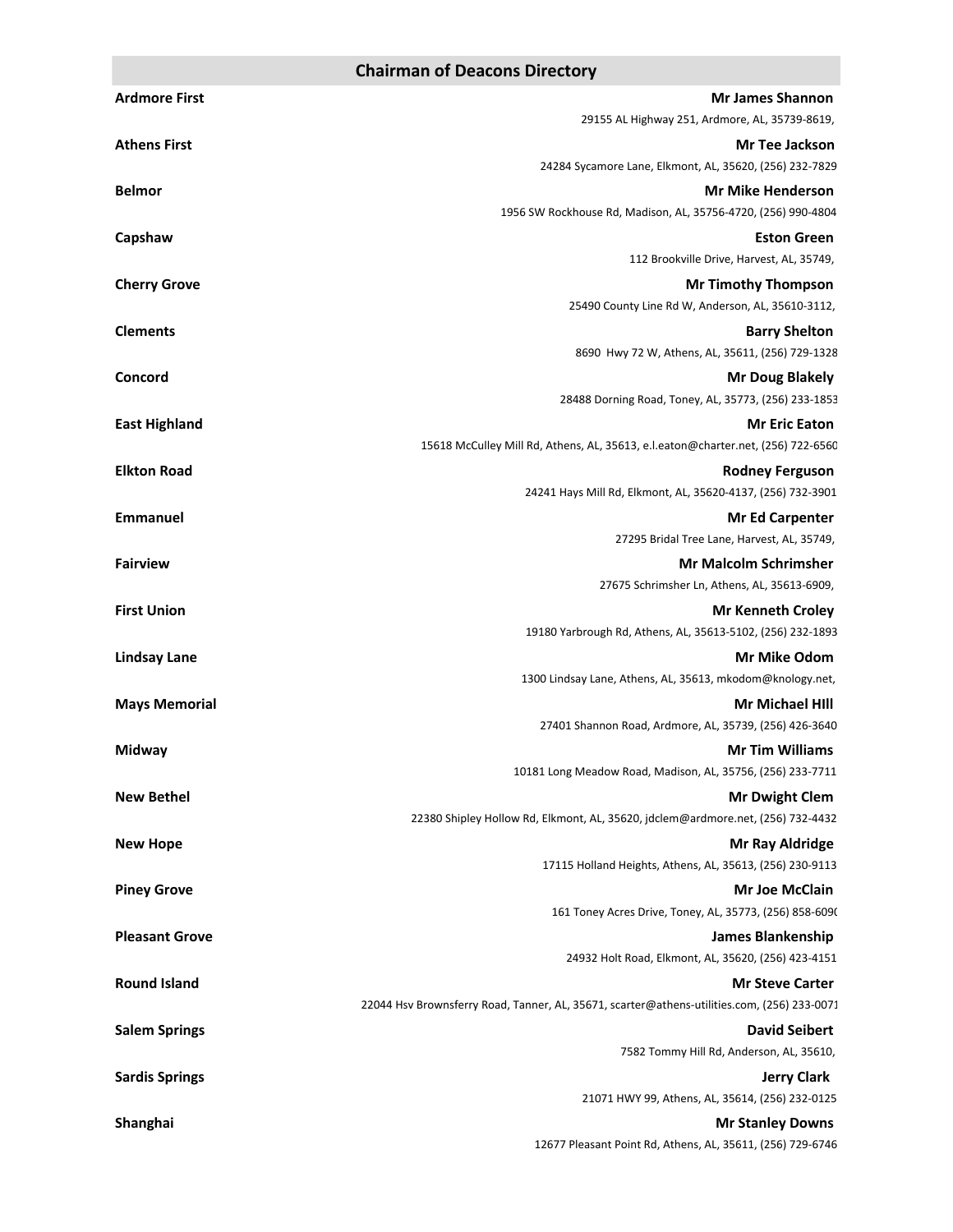#### **Chairman of Deacons Directory**

| <b>Tanner First</b>  | <b>Mr Tommy Johnson</b>                                                                                 |
|----------------------|---------------------------------------------------------------------------------------------------------|
| <b>The Grove</b>     | 11363 Page Rd, Tanner, AL, 35671-3814, (256) 232-7082<br><b>Mr Eric Partridge</b>                       |
|                      | 12300 County Line Rd, Madison, AL, 35756-3452, epartridge@mingenterprises.com, (256) 732-4965           |
| Truth                | <b>Mr Bruce Free</b>                                                                                    |
|                      | 1802 Bellview Dr, Athens, AL, 35611, bornafree@charter.net,                                             |
| <b>West Highland</b> | <b>Mr Tom McLemore</b>                                                                                  |
|                      | 17490 New Cut Rd, Athens, AL, 35611, (256) 230-0724                                                     |
|                      | <b>Church Treasurer Directory</b>                                                                       |
| <b>Ardmore First</b> | <b>Emory Rogers</b>                                                                                     |
|                      | 26445 Johnson Ln, Toney, AL, 35773-7809, (256) 423-4746                                                 |
| <b>Athens First</b>  | Mr Jim Rich                                                                                             |
|                      |                                                                                                         |
| <b>Belmor</b>        | <b>Mr Monroe Edge</b><br>9754 Segers Rd, Madison, AL, 35756-3908, moeinc_2000@yahoo.com, (256) 325-6764 |
|                      |                                                                                                         |
| <b>Cherry Grove</b>  | <b>Mrs Cindy Siniard</b>                                                                                |
| <b>Clements</b>      | <b>Amy Darracott</b>                                                                                    |
|                      | 8690 US Highway 72, Athens, AL, 35611-9081, amy@clementsbaptist.org, (256) 729-1328                     |
| <b>Community</b>     | <b>Mr Dewayne Lewter</b>                                                                                |
|                      | 24480 Sweet Springs Road, Elkmont, AL, 35620,                                                           |
| <b>Community</b>     | <b>Mrs Gay Lewter</b>                                                                                   |
|                      | 24480 Sweet Springs Road, Elkmont, AL, 35620,                                                           |
| Concord              | <b>Mrs Debbie Blakely</b>                                                                               |
|                      | 28488 Dorning Rd, Toney, AL, 35773-8104, debdb35@hotmail.com, (256) 233-1853                            |
| <b>East Highland</b> | <b>Mrs Tracy Smith</b>                                                                                  |
|                      | 23140 Pepper Rd, Athens, AL, 35613, (256) 431-8818                                                      |
| <b>Ebenezer</b>      | Mrs Lisa Bowden<br>14957 Lipscomb Rd, Harvest, Al, 35749, Ibowden@mcshi.com, (256) 771-1665             |
| <b>Elk River</b>     | Rebecca Sampson                                                                                         |
|                      |                                                                                                         |
| <b>Elkton Road</b>   | <b>Mr Ruddie Putman</b>                                                                                 |
|                      | 19374 Elkton Rd, Athens, AL, 35614-6729, (256) 233-0039                                                 |
| Elkwood              | <b>Mr Steve Turner</b>                                                                                  |
|                      | 28283 Al Highway 127, Elkmont, AL, 35620-6011, (256) 732-4917                                           |
| <b>Emmanuel</b>      | <b>Mrs Jamie Westmoreland</b>                                                                           |
|                      | 17505 Cox Road, Athens, AL, 35611,                                                                      |
| Enon                 | Linda Woods                                                                                             |
|                      | 168 Oak Rd, Rogersville, AL, 35652,                                                                     |
| <b>Fairview</b>      | <b>Mr Timmy Baugher</b>                                                                                 |
|                      | 26802 Pepper Rd, Athens, AL, 35613,<br><b>Mrs Lisa Greene</b>                                           |
| <b>First Union</b>   | 20645 Edgewood Rd, Athens, AL, 35614-5505,                                                              |
| <b>Mays Memorial</b> | <b>Mrs Sharon Nave</b>                                                                                  |
|                      | 28844 Jennings Chapel Rd, Toney, AL, 35773-8148, slnave@bellsouth.net, (256) 541-5372                   |
| Midway               | <b>Mrs Barbara Walker</b>                                                                               |
|                      | 26576 Locust Drive, Madison, AL, 35756, jw26576@charter.net, (256) 216-8238                             |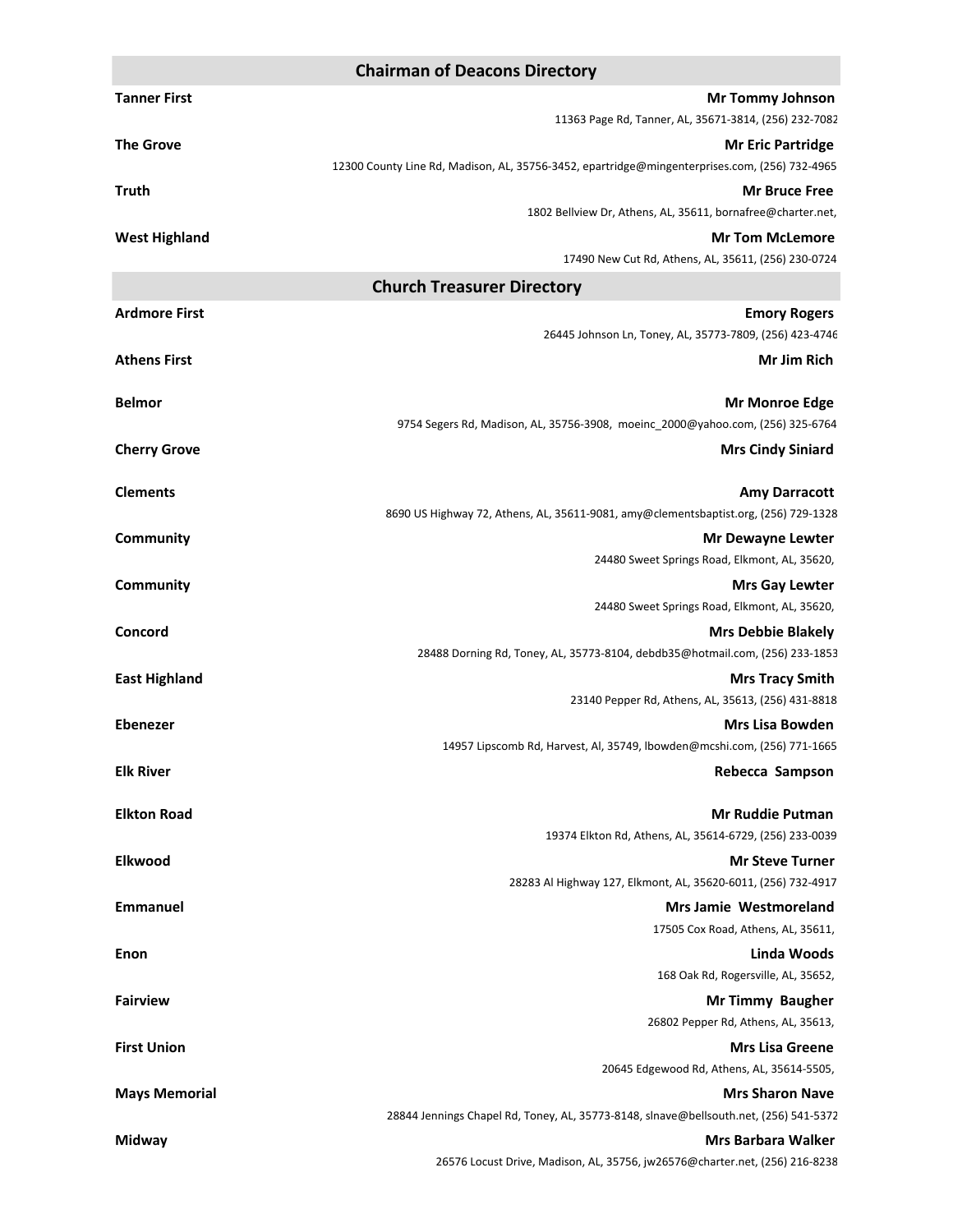#### **Church Treasurer Directory**

| <b>New Bethel</b>     | <b>Mr Dwight Clem</b>                                                                    |
|-----------------------|------------------------------------------------------------------------------------------|
|                       | 22380 Shipley Hollow Rd, Elkmont, AL, 35620, jdclem@ardmore.net, (256) 732-4432          |
| <b>New Hope</b>       | <b>Ms Melissa Patterson</b>                                                              |
|                       | 17060 Hall Rd, Athens, AL, 35613, (256) 777-6068                                         |
| <b>Oakdale</b>        | <b>Mrs Traci Grisham</b>                                                                 |
|                       | 16795 Raspberry Lane, Athens, AL, 35613-6525, (256) 230-6271                             |
| <b>Piney Grove</b>    | <b>Mr Tim Fogg</b>                                                                       |
|                       | 28855 Pinedale Road, Ardmore, AL, 35739, (256) 423-3815                                  |
| <b>Pleasant Grove</b> | <b>Mrs Sandra Riley</b>                                                                  |
|                       | 25290 Sand Springs Rd, Athens, AL, 35613, (256) 423-6563                                 |
| <b>Round Island</b>   | <b>Mr Roy Sullivan</b>                                                                   |
|                       | 9539 Poplar Point Road, Athens, AL, 35611-6927, roy.sullivan@gmail.com, (256) 729-8137   |
| <b>Salem Springs</b>  | <b>Mrs Kay Ridgeway</b>                                                                  |
|                       | 1008 7th Ave, Athens, AL, 35611-4812, kr1121@pclnet.net,                                 |
| <b>Sardis Springs</b> | <b>Mr Edgar Nave</b>                                                                     |
|                       | 25182 Sardis Springs Rd, Athens, AL, 35613-4638, (256) 232-4925                          |
| <b>Sardis Springs</b> | <b>Mr Edgar Nave</b>                                                                     |
|                       | 25182 Sardis Springs Rd, Athens, AL, 35613-4638, (256) 232-4925                          |
| Shanghai              | <b>Mary Downs</b>                                                                        |
|                       | 12677 Pleasant Point Rd, Athens, AL, 35611, (256) 729-6746                               |
| Shanghai              | <b>Lynda Messer</b><br>20137 Rosie Rd, Tanner, AL, 35671, (256) 232-8458                 |
|                       |                                                                                          |
| <b>The Grove</b>      | <b>Gray Winn</b><br>12300 County Line Rd, Madison, AL, 35756-3452,                       |
| <b>Truth</b>          |                                                                                          |
|                       | <b>Mr Randy Vinson</b><br>25146 Easter Ferry Rd, Elkmont, AL, 35620-6646, (256) 233-7026 |
| <b>West Highland</b>  | <b>Mrs Becky Vaughn</b>                                                                  |
|                       | 501 Gale Lane, Athens, AL, 35611, (256) 230-0724                                         |
| <b>Wooley Springs</b> | Mr Joe Haney                                                                             |
|                       | 26208 Miller Ln, Elkmont, AL, 35620-3111, j.haney@mchsi.com,                             |
|                       | <b>Stewardship Chairman Directory</b>                                                    |
| Capshaw               | <b>Mark McGuigan</b>                                                                     |
|                       | 104 Erle Phillips Rd, Huntsville, AL, 35806,                                             |
| <b>Clements</b>       | <b>Mr Tim Page</b>                                                                       |
|                       | 17199 Blue Springs Rd, Athens, AL, 35611-9027, (256) 729-1901                            |

**Elkmont Mr Joe Kress** 

**Fairview Mr Timmy Baugher Mr Timmy Baugher Mr Timmy Baugher** 

**Lindsay Lane Mr Wayne White** 

**Round Island Mr Steve Carter Mr Steve Carter Mr Steve Carter Mr Steve Carter** 

22044 Hsv Brownsferry Road, Tanner, AL, 35671, scarter@athens-utilities.com, (256) 233-0071

**The Grove Gray Winn** 

12300 County Line Rd, Madison, AL, 35756-3452,

17104 Lochton Dr, Athens, AL, 35613, (256) 230-6052

26802 Pepper Rd, Athens, AL, 35613,

25226 Guthrie Rd, Elkmont, AL, 35620-4424, (256) 712-2124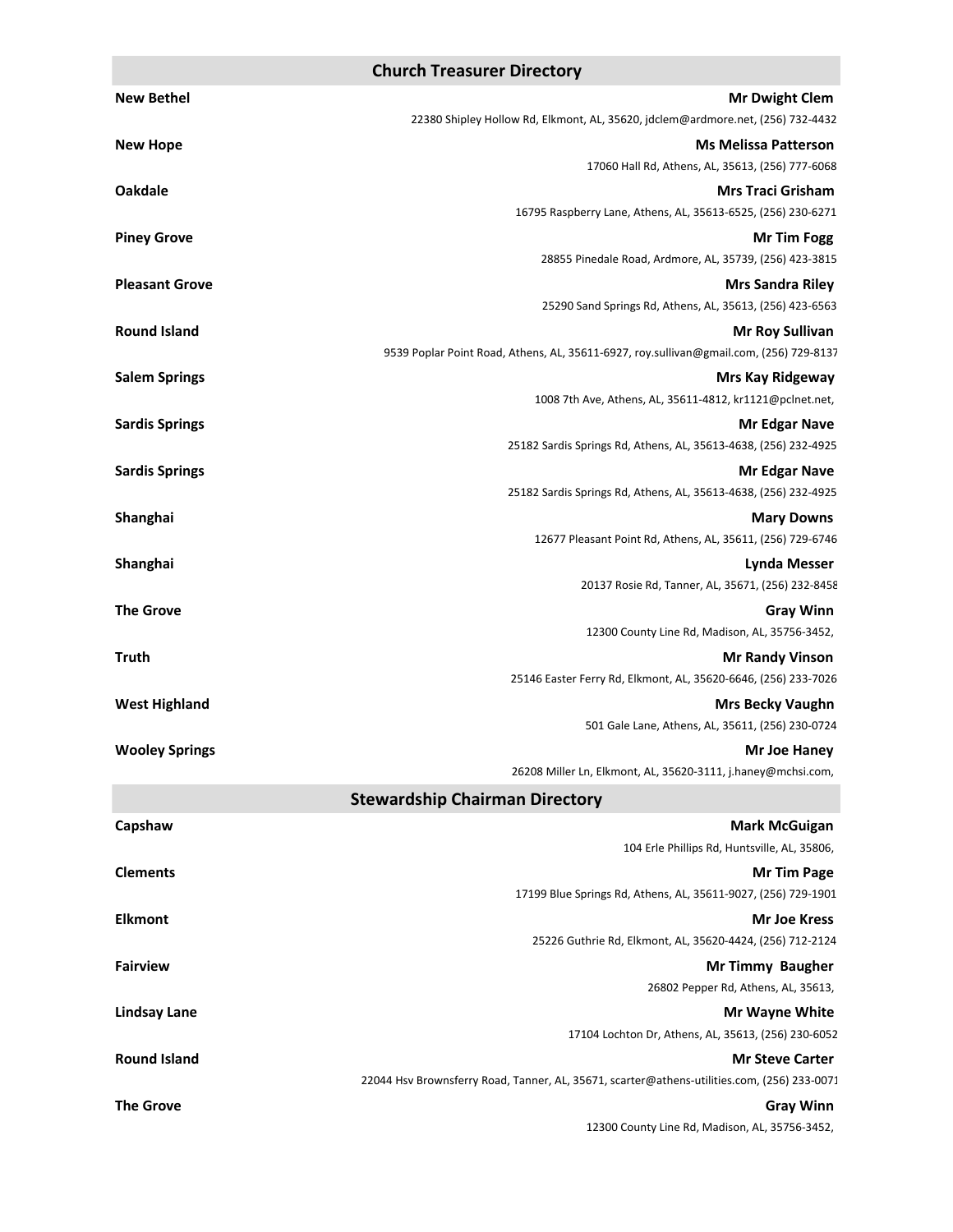|                      | <b>Stewardship Chairman Directory</b>                                                         |
|----------------------|-----------------------------------------------------------------------------------------------|
| <b>The Grove</b>     | <b>Mr Eric Partridge</b>                                                                      |
|                      | 12300 County Line Rd, Madison, AL, 35756-3452, epartridge@mingenterprises.com, (256) 732-4965 |
|                      | On Msn Team Ldr (Msn Dir/Chm) Directory                                                       |
| <b>Elkton Road</b>   | Mr John Allfrey                                                                               |
|                      | 19465 Elkton Rd, Athens, AL, 35614, john@mudcreekironworks.com, (256) 232-7298                |
| <b>The Grove</b>     | <b>Todd Bartley</b>                                                                           |
|                      | <b>Church Clerk Directory</b>                                                                 |
| <b>Ardmore First</b> | <b>Miss Tammie Richter</b>                                                                    |
|                      | 30744 Quail Trail, Ardmore, TN, 38449, simon-0325@hotmail.com, (256) 542-4504                 |
| <b>Athens First</b>  | <b>Mrs Sue Burgreen</b>                                                                       |
|                      | 609 Box St, Athens, AL, 35611-3601, sburgreen@fbcathens.org, (256) 232-5998                   |
| <b>Belmor</b>        | <b>Mrs Paulette McNutt</b>                                                                    |
|                      | 2134 SW Rockhouse Rd, Madison, AL, 35756-4722, crantmcnutt@bellsouth.net, (256) 355-3002      |
| Capshaw              | <b>Mrs Rachel Wales</b><br>17695 Wales Dr, Harvest, AL, 35749-6815, (256) 232-8175            |
| <b>Cherry Grove</b>  | <b>Mr Tom Patterson</b>                                                                       |
|                      |                                                                                               |
| <b>Clements</b>      | <b>Amy Darracott</b>                                                                          |
|                      | 8690 US Highway 72, Athens, AL, 35611-9081, amy@clementsbaptist.org, (256) 729-1328           |
| Community            | <b>Mr Cody Mitchell</b><br>27450 Miller Lane, Elkmont, AL, 35620, cody@cbcardmore.org,        |
| Concord              | <b>Mrs Diane Allcorn</b>                                                                      |
|                      | 28346 McKee Road, Toney, AL, 35773,                                                           |
| <b>East Highland</b> | <b>Mrs Karen Thacker</b>                                                                      |
|                      | 18309 Circle Dr, Athens, AL, 35613-5953, mom8201@yahoo.com, (256) 713-5661                    |
| <b>Ebenezer</b>      | <b>Ms Deanna Self</b>                                                                         |
|                      | 194 Melody Cir, Harvest, AL, 35749-9783, dself5@bellsouth.net, (256) 837-2150                 |
| <b>Elk River</b>     | Ms Melissa Polk                                                                               |
|                      | 19871 Tick Ridge Rd, Athens, AL, 35614-4447, (256) 729-0900                                   |
| <b>Elkmont</b>       | <b>Mrs Wilda Russell</b>                                                                      |
|                      | 19374 Bick Jock Rd, Elkmont, AL, 35620, (256) 233-7837                                        |
| <b>Elkton Road</b>   | <b>Mrs Pat Parker</b>                                                                         |
|                      | 18455 Cross Key Rd, Athens, AL, 35614-5616, pat.parker@elktonroadbaptist.org, (256) 232-9086  |
| Elkwood              | <b>Mrs Jessie Pierce</b><br>26639 Al Highway 127, Elkmont, AL, 35620, (256) 732-4966          |
| <b>Emmanuel</b>      | <b>Ms Shirley Peek</b>                                                                        |
|                      | 18088 Easter Ferry Rd, Athens, AL, 35614-5251, (256) 233-4256                                 |
| <b>Fairview</b>      | <b>Mrs Mary Baugher</b>                                                                       |
|                      | 26802 Pepper Road, Athens, AL, 35613, mary@limestonebaptist.org, (256) 874-6775               |
| <b>First Union</b>   | <b>Mrs Melissa Long</b>                                                                       |
|                      | 24959 Ridge Road, Elkmont, AL, 35620, (256) 777-7324                                          |
| <b>Lindsay Lane</b>  | <b>Mrs Kim Odom</b>                                                                           |
|                      | 1300 Lindsay Lane, Athens, AL, 35613, kim@lindsaylane.org, (256) 232-0020                     |
| <b>Mays Memorial</b> | <b>Mrs Carol Harris</b>                                                                       |
|                      | 20868 Johnson Rd, Athens, AL, 35613-4938, carol.harris29@gmail.com, (256) 206-5199            |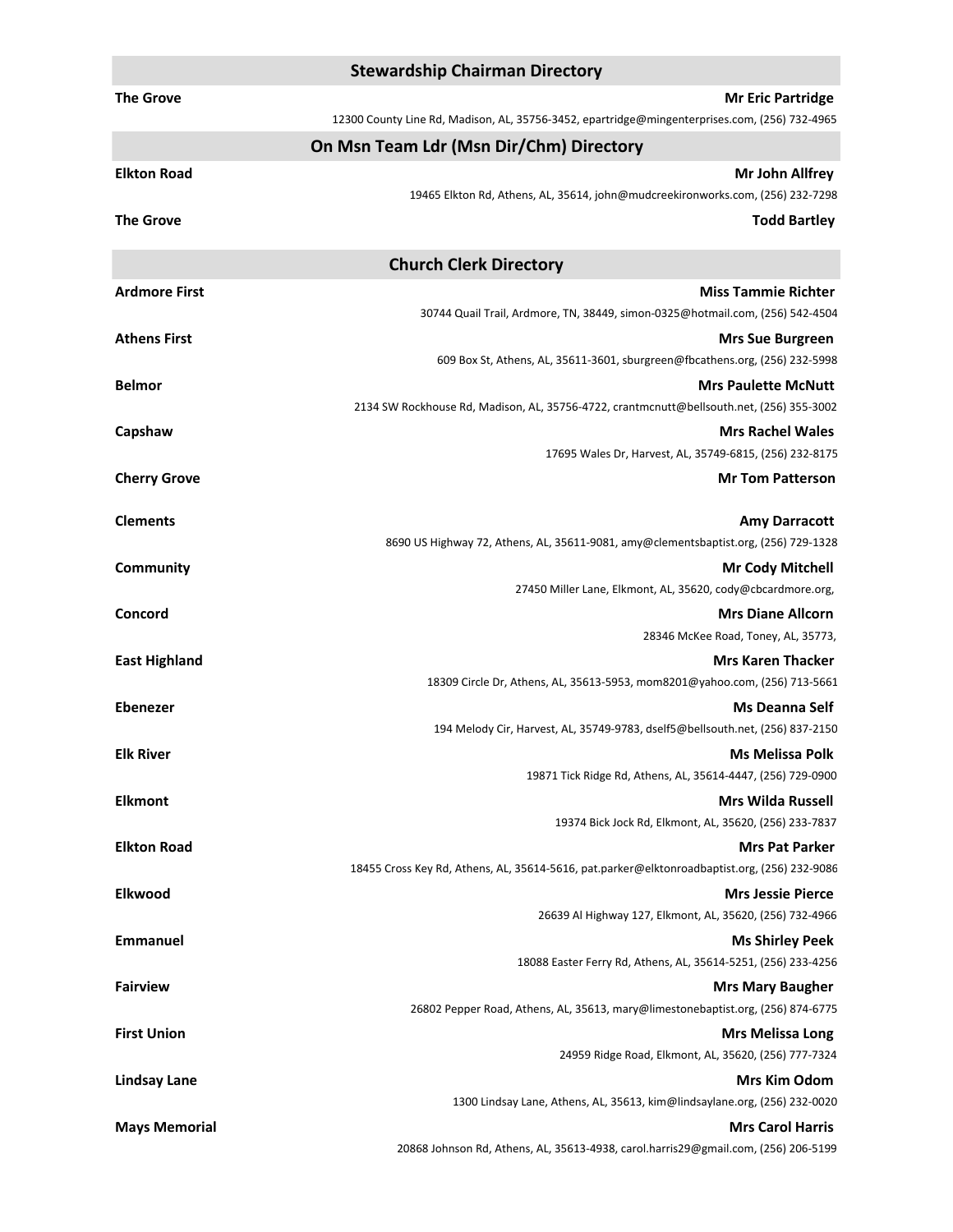| Midway                | Roze Lasseter                                                                                                    |
|-----------------------|------------------------------------------------------------------------------------------------------------------|
|                       | (256) 771-3123                                                                                                   |
| <b>New Bethel</b>     | <b>Amanda Hobbs</b>                                                                                              |
|                       | 26005 Veto Road, Elkmont, AL, 35620,                                                                             |
| <b>New Hope</b>       | <b>Ms Tammy Aldridge</b><br>17115 Holland Hts, Athens, AL, 35613-6007, (256) 230-9113                            |
| <b>Oakdale</b>        | <b>Mrs Linda Harris</b>                                                                                          |
|                       | 18705 Meadows Rd, Athens, AL, 35613-5447, harris17276@yahoo.com, (256) 232-9131                                  |
| <b>Piney Grove</b>    | Mrs Karla Jarvis                                                                                                 |
|                       | 29900 Wooley Springs Rd, Toney, AL, 35773, pineygrove@ardmore.net, (256) 423-2748                                |
| <b>Pleasant Grove</b> | <b>Mrs Gina Travis</b>                                                                                           |
| <b>Round Island</b>   |                                                                                                                  |
|                       | <b>Mrs Peggy Russell</b><br>13675 Zehner Rd, Athens, AL, 35611-7632, gpgj1967@gmail.com, (256) 232-9488          |
| <b>Salem Springs</b>  | <b>Mrs DeRhonda McKleroy</b>                                                                                     |
|                       | 27448 Salem-Minor Hill Rd, Lester, AL, 35647, salemspringsbc@bellsouth.net, (256) 232-4551                       |
| <b>Sardis Springs</b> | <b>Mrs Amy Pressnell</b>                                                                                         |
|                       | 23216 Al Highway 251, Toney, AL, 35773-8406, pressnells@bellsouth.net, (256) 233-0656                            |
| Shanghai              | <b>Lynda Messer</b>                                                                                              |
|                       | 20137 Rosie Rd, Tanner, AL, 35671, (256) 232-8458                                                                |
| Shanghai              | <b>Mary Downs</b><br>12677 Pleasant Point Rd, Athens, AL, 35611, (256) 729-6746                                  |
| <b>Tanner First</b>   | <b>Mrs Debra Gooch</b>                                                                                           |
|                       | 104 Lexington Dr, Athens, AL, 35613-2726, (256) 232-1367                                                         |
| <b>The Grove</b>      | Mrs Sherri Lynn                                                                                                  |
|                       | 11454 Cardinal Drive, Madison, AL, 35756, sherri4211@hotmail.com, (256) 721-7042                                 |
| <b>Truth</b>          | <b>Mrs Lois Free</b>                                                                                             |
|                       | 1802 Bellview Dr, Athens, AL, 35611, bornafree@charter.net,                                                      |
| <b>West Highland</b>  | <b>Ms Sharon Collins</b>                                                                                         |
|                       | 509 Briarwood Dr SW, Decatur, AL, 35601,                                                                         |
| <b>Wooley Springs</b> | <b>Mrs Loretta Underwood</b><br>26307 Drawbaugh Rd, Athens, AL, 35613, loretta@wooleysprings.org, (256) 423-3494 |
|                       | <b>Prayer Ministry Coordinator Directory</b>                                                                     |
| <b>Elkton Road</b>    | <b>Mr Toney Wales</b>                                                                                            |
|                       | 147 Bell Rd., Trinity, AL, 35673, toneywales@elktonroadbaptist.org, (256) 232-9086                               |
|                       | Moral/Social Concerns Contact (e.g. Christian Directory                                                          |
| <b>Oakdale</b>        | <b>Rev Rick Cantrell</b>                                                                                         |
|                       | 26544 Lydia Joe Dr, Athens, AL, 35613-7740, rick@oakdale-baptist.org, (256) 348-1636                             |
|                       | <b>Ordained Ministers Directory</b>                                                                              |
| <b>East Highland</b>  | <b>Rev Eric Mattox</b>                                                                                           |
|                       | 27225 McLemore Circle, Harvest, AL, 35749, (256) 777-9763                                                        |
| <b>East Highland</b>  | <b>Mr Keith Moyers</b>                                                                                           |
|                       | 433 Hargrove St, Apt. 9, Athens, AL, 35611, (256) 232-2083                                                       |
| <b>East Highland</b>  | <b>Rev Matthew Baugher</b>                                                                                       |
|                       | 18027 Belmont Circle, Athens, AL, 35613,                                                                         |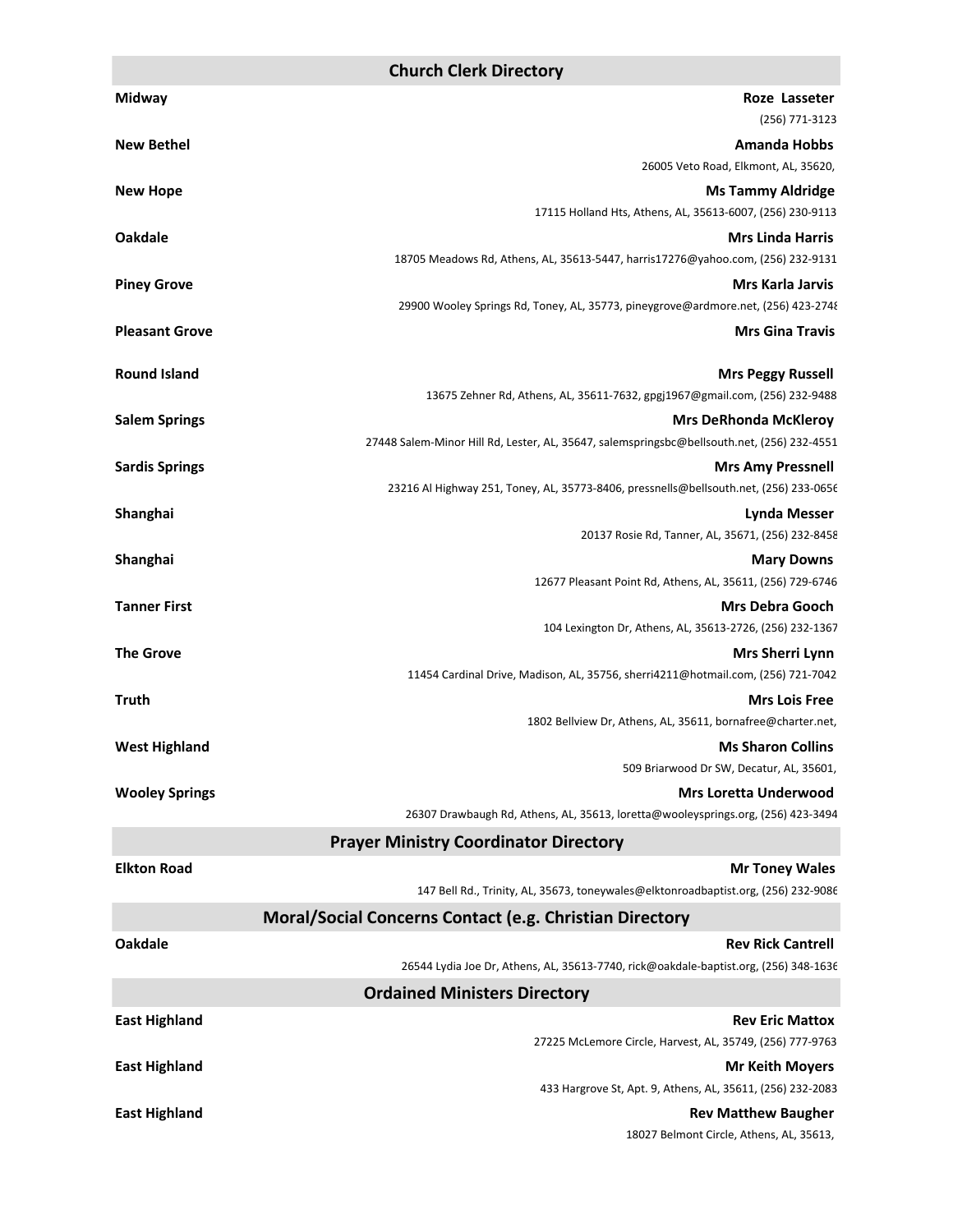| <b>East Highland</b>  | <b>Rev Tim Alley</b>                                                                 |
|-----------------------|--------------------------------------------------------------------------------------|
|                       | 16683 MulberrybLn, Athens, AL, 35613, (256) 759-2768                                 |
| <b>East Highland</b>  | <b>Terry Thomas</b>                                                                  |
|                       | 21264 Nelson Ln, Athens, AL, 35614,                                                  |
| <b>Elkmont</b>        | <b>Mr Bill Williamson</b><br>102 Denning Circle, Madison, AL, 35757, (256) 837-5007  |
| <b>Elkmont</b>        | <b>Mr Joe Kress</b>                                                                  |
|                       | 25226 Guthrie Rd, Elkmont, AL, 35620-4424, (256) 712-2124                            |
| <b>Emmanuel</b>       | <b>Rev Charles Bagwell</b>                                                           |
|                       | 23579 Long Road, Athens, AL, 35611, (256) 232-2595                                   |
| <b>Emmanuel</b>       | <b>Rev Mike Clem</b>                                                                 |
|                       | 15675 Menefee Road, Harvest, AL, 35749, mdclem@bellsouth.net, (256) 233-0604         |
| <b>Lindsay Lane</b>   | <b>Rev Tommy Reid</b>                                                                |
|                       | 26716 Oak Rd, Athens, AL, 35613-6358, (256) 230-3060                                 |
| <b>Lindsay Lane</b>   | <b>Rev Dick Cantrell</b>                                                             |
|                       | 26530 McLemore Cir, Harvest, AL, 35749, (256) 777-0259                               |
| <b>Lindsay Lane</b>   | <b>Rev Rex Tucker</b><br>18500 Oakdale Rd, Athens, AL, 35613-5750, (256) 232-0209    |
|                       | <b>Rev Jason Moore</b>                                                               |
| <b>Lindsay Lane</b>   | 17531 Menefee Rd, Athens, AL, 35613-6420, (256) 232-4588                             |
| <b>Lindsay Lane</b>   | <b>Rev Bob White</b>                                                                 |
|                       | 16400 Oakdale Rd, Athens, AL, 35613, bobwhite1@me.come, (256) 232-0098               |
| <b>Mays Memorial</b>  | <b>Rev Marco Shaw</b>                                                                |
|                       | 29423 Briar Patch Lane, Ardmore, AL, 35739, uahmco11@gmail.com,                      |
| <b>Pleasant Grove</b> | <b>Rev Billy Taylor</b>                                                              |
|                       | 27770 South Rd, Athens, AL, 35613, (256) 232-8670                                    |
| <b>Salem Springs</b>  | <b>Mr Jim Clutter</b>                                                                |
|                       | 8390 Mary Davis Hollow Rd, Athens, AL, 35614, (256) 777-6371                         |
| <b>Salem Springs</b>  | Dr Robert McKee Jr                                                                   |
|                       | 28320 AL Hwy 99, Elkmont, AL, 35620, pastormckee@bellsouth.net, (706) 577-6843       |
| Shanghai              | <b>Benjamin White</b><br>11217 Sandwood Place, Louisville, KY, 40272, (502) 592-3272 |
| <b>Tanner First</b>   | <b>Mr Keith Turberville</b>                                                          |
|                       | 17524 Martin Dr, Athens, AL, 35611-5606, keitht@pclnet.net, (256) 232-0703           |
| <b>Tanner First</b>   | <b>Mr George Anthony III</b>                                                         |
|                       | 15954 Landview Lane, Athens, AL, 35613, (256) 230-2798                               |
| <b>Tanner First</b>   | <b>Rev Clark Theriot</b>                                                             |
|                       | 11164 John Pugh Road, Tanner, AL, 35671, clark.theriot@gmail.com, (256) 683-7401     |
| <b>Tanner First</b>   | Dr Gary Enfinger                                                                     |
|                       | 23885 Chadwick Dr, Athens, AL, 35613, garyenfinger@bellsouth.net, (256) 216-9952     |
| <b>Tanner First</b>   | <b>Adam Landers</b>                                                                  |
|                       | 167 Robin Song Lane, Harvest, AL, 35749, adamlanders@knology.net,                    |
| <b>Tanner First</b>   | <b>Mr Scott Dishman</b>                                                              |
|                       | 302 Bethune Way, Huntsville, AL, 35806, Scodishman@yahoo.com,<br><b>Rev Joe Teal</b> |
| <b>West Highland</b>  | 22219 Diamond Pointe, Athens, AL, 35613, jteal@pclnet.net, (256) 216-5561            |
|                       |                                                                                      |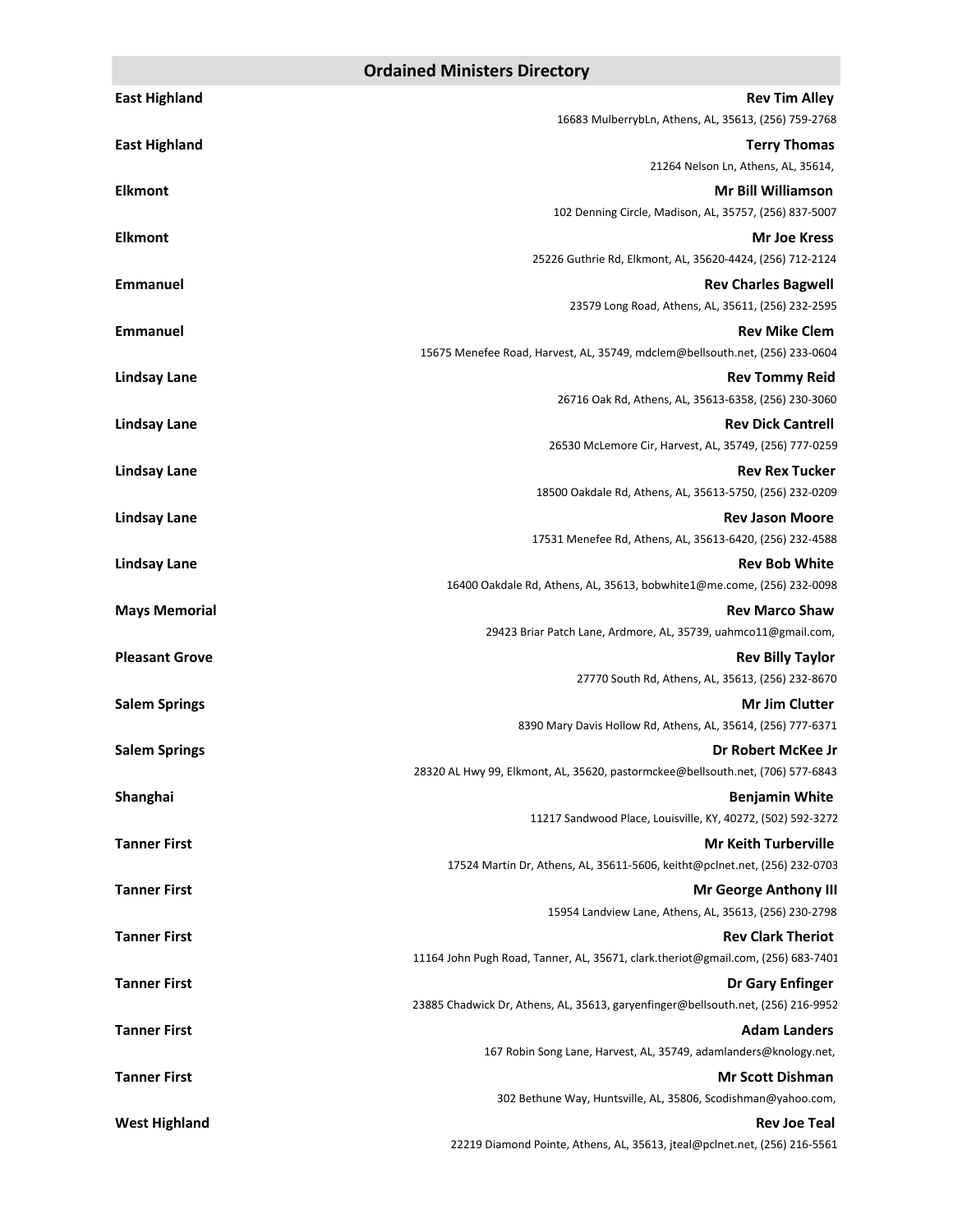#### **Ordained Ministers Directory**

| <b>West Highland</b> | <b>Mr Adam Stover</b>                                                                                                          |
|----------------------|--------------------------------------------------------------------------------------------------------------------------------|
|                      | 710 S. Clinton St., Apt 106, Athens, AL, 35611, awstover92@yahoo.com,                                                          |
|                      | <b>Representatives on Assn Board Directory</b>                                                                                 |
| <b>Ardmore First</b> | <b>Rev Alan Hughes</b><br>26670 5th St, Ardmore, AL, 35739-8105,                                                               |
| Ardmore First        | <b>Mr Eddie Shannon</b>                                                                                                        |
|                      | 27661 Shannon Rd, Ardmore, AL, 35739-7411, (256) 423-2431                                                                      |
| <b>Belmor</b>        | <b>Mr Mike Henderson</b>                                                                                                       |
|                      | 1956 SW Rockhouse Rd, Madison, AL, 35756-4720, (256) 990-4804                                                                  |
| <b>Belmor</b>        | <b>Rev Keith Crouch</b>                                                                                                        |
|                      | 25500 Retick Cir, Athens, AL, 35613-6154, lil492@bellsouth.net, (256) 230-0365                                                 |
| <b>Clements</b>      | <b>Mr Tim Page</b>                                                                                                             |
|                      | 17199 Blue Springs Rd, Athens, AL, 35611-9027, (256) 729-1901                                                                  |
| <b>Clements</b>      | <b>Rev Tim Anderson</b>                                                                                                        |
|                      | 8690 US Highway 72, Athens, AL, 35611-9081, pastor@clementsbaptist.org, (256) 729-1328                                         |
| Community            | <b>Heath Haney</b>                                                                                                             |
|                      | 28480 Lambert Road, Ardmore, AL, 35739, heath@cbcardmore.org, (256) 497-4895                                                   |
| Community            | <b>Mr Andrew Hogan</b><br>25975 E New Garden Rd, Athens, AL, 35613-3636, drew@cbcardmore.org, (256) 423-8988                   |
| Community            | <b>Rev Steve Hargrove</b>                                                                                                      |
|                      | 29449 Pulaski Pike, Ardmore, AL, 35739-8317, steve@cbcardmore.org, (256) 423-8988                                              |
| Concord              | <b>Mr Doug Blakely</b>                                                                                                         |
|                      | 28488 Dorning Road, Toney, AL, 35773, (256) 233-1853                                                                           |
| <b>East Highland</b> | Mr Will Schexnayder                                                                                                            |
|                      | 23387 Frank St, Athens, AL, 35613, (256) 431-9532                                                                              |
| <b>East Highland</b> | <b>Rev Eric Mattox</b>                                                                                                         |
|                      | 27225 McLemore Circle, Harvest, AL, 35749, (256) 777-9763                                                                      |
| <b>Ebenezer</b>      | <b>Rev Larry Dyar</b>                                                                                                          |
|                      | 1120 County Road 1823, Arab, AL, 35016-3047, (256) 931-6121                                                                    |
| <b>Ebenezer</b>      | <b>Mr Ed Montgomery</b>                                                                                                        |
| <b>Elkton Road</b>   | <b>Mr Toney Wales</b>                                                                                                          |
|                      | 147 Bell Rd., Trinity, AL, 35673, toneywales@elktonroadbaptist.org, (256) 232-9086                                             |
| <b>Elkton Road</b>   | <b>Mr David Kobeck</b>                                                                                                         |
|                      | 904 Jackson Dr, Athens, AL, 35611-4735, (256) 423-6216                                                                         |
| <b>Emmanuel</b>      | Mr Bob Vaughn                                                                                                                  |
|                      | 327 Thomas Street, Athens, AL, 35611,                                                                                          |
| Enon                 | <b>Rev Randy Carter</b>                                                                                                        |
|                      | 25151 Flanagan Rd, Athens, AL, 35614-3121, (256) 729-8263                                                                      |
| <b>Fairview</b>      | <b>Rev George Whitten</b><br>26600 Peek A Boo Street, Athens, AL, 35613-6400, pastor@fairviewbaptistathens.org, (256) 233-0809 |
| <b>Fairview</b>      | <b>Mr Malcolm Schrimsher</b>                                                                                                   |
|                      | 27675 Schrimsher Ln, Athens, AL, 35613-6909,                                                                                   |

**First Hispanic Mission Rev Raul Tovar** 

709 N Malone St, Athens, AL, 35611-1553, (256) 216-6157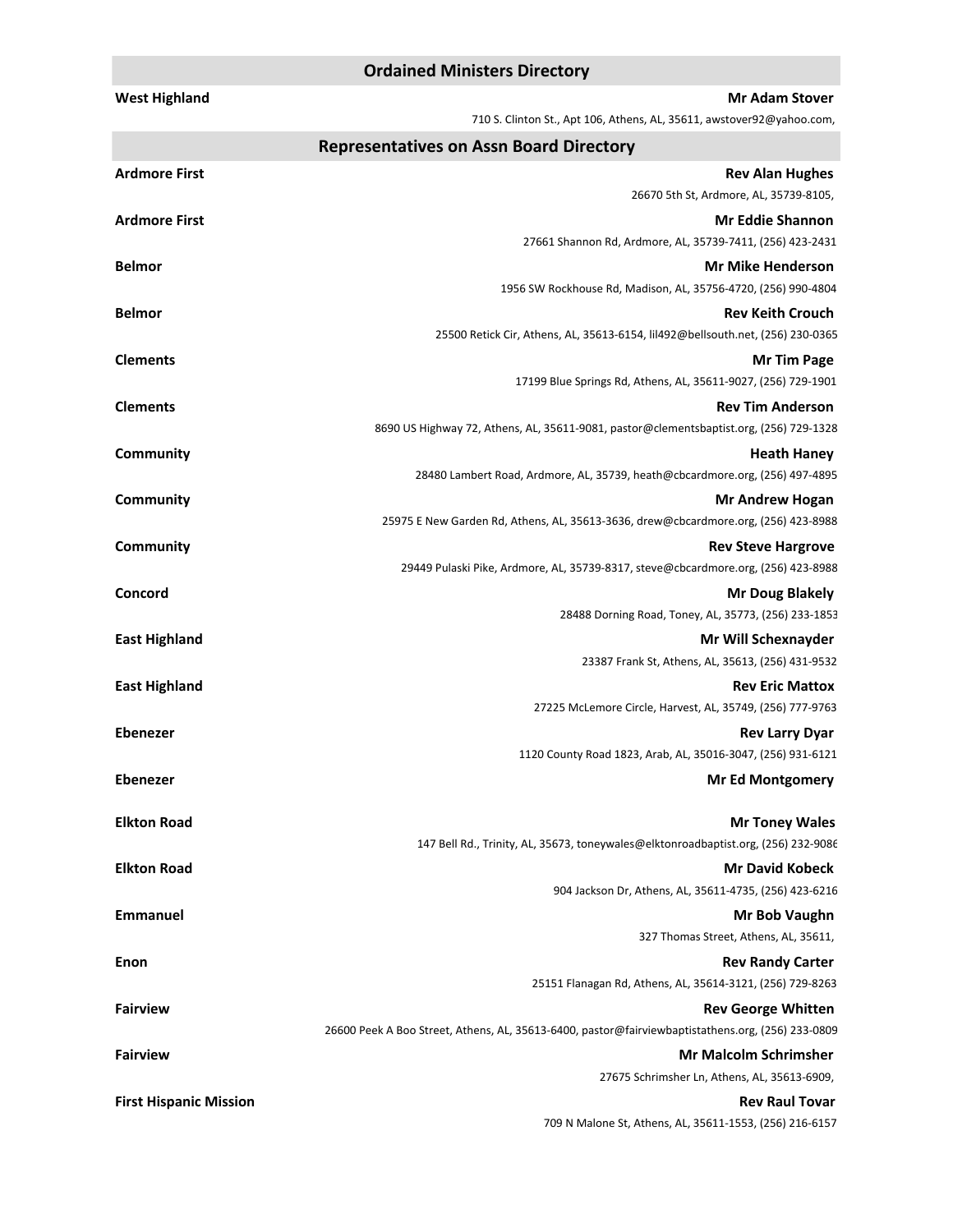#### **Representatives on Assn Board Directory**

| <b>First Union</b>    | <b>Rev Brent Hawkins</b>                                                                                     |
|-----------------------|--------------------------------------------------------------------------------------------------------------|
|                       | 21798 Shipley Hollow Rd, Elkmont, AL, 35620, (256) 732-3105                                                  |
| <b>Lindsay Lane</b>   | <b>Rev Dusty McLemore</b>                                                                                    |
|                       | 14768 Waterview Ln, Athens, AL, 35613, dusty@lindsaylane.org, (256) 232-0020                                 |
| <b>Lindsay Lane</b>   | <b>Mr Billy Neal</b>                                                                                         |
|                       | 22063 Saratoga, Athens, AL, 35613, (256) 232-4236                                                            |
| <b>Mays Memorial</b>  | <b>Mr Michael Hill</b>                                                                                       |
|                       | 27401 Shannon Road, Ardmore, AL, 35739, (256) 426-3640<br><b>Rev Gerome Hilliard</b>                         |
| Midway                | 25339 Castlebury Drive, Athens, AL, 35613, ghilliard@pclnet.net, (256) 262-0778                              |
| <b>New Bethel</b>     | <b>Mr Dwight Clem</b>                                                                                        |
|                       | 22380 Shipley Hollow Rd, Elkmont, AL, 35620, jdclem@ardmore.net, (256) 732-4432                              |
| <b>Oakdale</b>        | <b>Rev Rick Cantrell</b>                                                                                     |
|                       | 26544 Lydia Joe Dr, Athens, AL, 35613-7740, rick@oakdale-baptist.org, (256) 348-1636                         |
| <b>Piney Grove</b>    | <b>Mr Adam Mikel</b>                                                                                         |
|                       | 28462 Pinedale Road, Ardmore, AL, 35739, pineygrove@ardmore.net, (256) 423-2748                              |
| <b>Round Island</b>   | <b>Ms Linda Black</b>                                                                                        |
|                       | 14060 Blackburn Road, Athens, AL, 35611, (256) 233-3240                                                      |
| <b>Round Island</b>   | <b>Rev Michael Green</b>                                                                                     |
|                       | 14790 Brownsferry Rd, Athens, AL, 35611-7138, (256) 233-1230                                                 |
| <b>Salem Springs</b>  | Dr Robert McKee Jr<br>28320 AL Hwy 99, Elkmont, AL, 35620, pastormckee@bellsouth.net, (706) 577-6843         |
| <b>Salem Springs</b>  | <b>Dwight Brummitt</b>                                                                                       |
|                       | 28295 W.L. School Rd, Lester, AL, 35647,                                                                     |
| <b>Sardis Springs</b> | <b>Rev Tim Keenum</b>                                                                                        |
|                       | 28337 Jessica Dr, Toney, AL, 35773-7657, TKeenum@arilion.com, (256) 771-7436                                 |
| Shanghai              | Mr Tee Jackson                                                                                               |
|                       | 24284 Sycamore Lane, Elkmont, AL, 35620, (256) 232-7829                                                      |
| <b>Tanner First</b>   | <b>Adam Landers</b>                                                                                          |
|                       | 167 Robin Song Lane, Harvest, AL, 35749, adamlanders@knology.net,                                            |
| <b>Tanner First</b>   | <b>Jacob Chandler</b>                                                                                        |
|                       | jacobchan14@gmail.com, (256) 374-7982                                                                        |
| <b>Tanner First</b>   | <b>Rev Clark Theriot</b><br>11164 John Pugh Road, Tanner, AL, 35671, clark.theriot@gmail.com, (256) 683-7401 |
| <b>Tanner First</b>   | <b>Mr Keith Turberville</b>                                                                                  |
|                       | 17524 Martin Dr, Athens, AL, 35611-5606, keitht@pclnet.net, (256) 232-0703                                   |
| <b>The Grove</b>      | <b>Rev Ross Clemmons</b>                                                                                     |
|                       | 16562 Mulberry Lane, Athens, AL, 35613, ross@thegrovebaptist.com, (256) 233-5080                             |
| Truth                 | <b>Rev Donald Terry</b>                                                                                      |
|                       | 20490 Elkton Rd, Athens, AL, 35614-6704, (256) 233-2315                                                      |
| <b>Wooley Springs</b> | Mr Joe Haney                                                                                                 |
|                       | 26208 Miller Ln, Elkmont, AL, 35620-3111, j.haney@mchsi.com,                                                 |
| <b>Wooley Springs</b> | <b>Rev Tony Boyles</b>                                                                                       |
|                       | 24896 Traci Lynn Dr, Athens, AL, 35613-3243, tony@wooleysprings.org, (256) 423-3494                          |
|                       | <b>Messengers to Association Directory</b>                                                                   |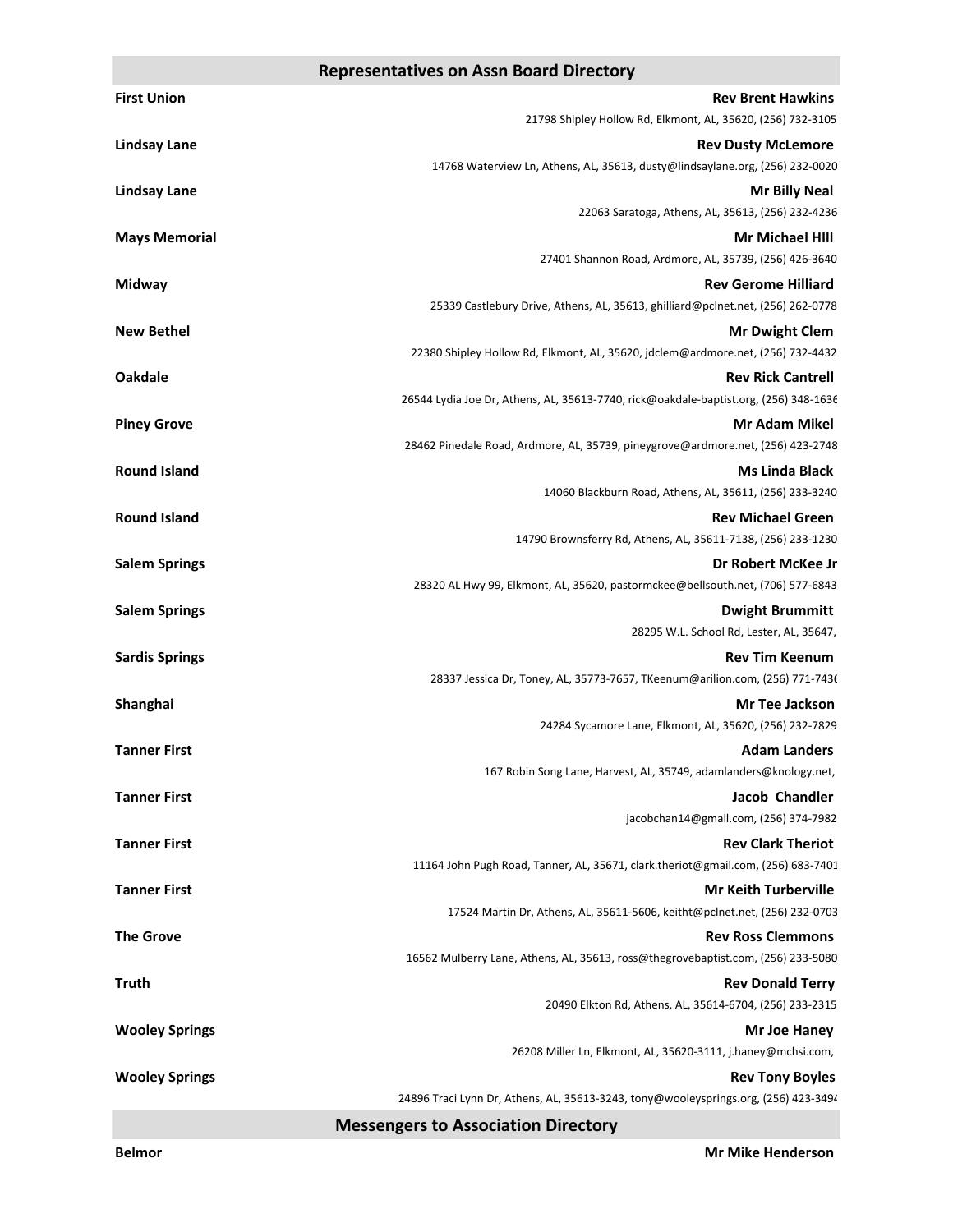|                      | 1956 SW Rockhouse Rd, Madison, AL, 35756-4720, (256) 990-4804                                     |
|----------------------|---------------------------------------------------------------------------------------------------|
| Capshaw              | <b>Mrs Rachel Wales</b>                                                                           |
|                      | 17695 Wales Dr, Harvest, AL, 35749-6815, (256) 232-8175                                           |
| <b>Clements</b>      | <b>Mr Jimmy Downs</b>                                                                             |
|                      | 19668 Cox Rd, Athens, AL, 35611-8935, jbama20@aol.com, (256) 729-1259                             |
| <b>Clements</b>      | <b>Mrs Sue Lackey</b>                                                                             |
|                      | (205) 387-7963                                                                                    |
| <b>Clements</b>      | <b>Tom Brister</b>                                                                                |
|                      | 8690 US Highway 72, Athens, AL, 35611-9081,                                                       |
| <b>Clements</b>      | <b>Mr Hermas Jones</b>                                                                            |
|                      | 16670 Wright Rd, Athens, AL, 35611-8640, (256) 729-6447                                           |
| <b>Clements</b>      | <b>Mrs Ruth Jones</b>                                                                             |
|                      | 16670 Wright Rd, Athens, AL, 35611-8640, (256) 729-6447                                           |
| <b>Clements</b>      | <b>Mrs Sherry Anderson</b>                                                                        |
|                      | 8690 US Highway 72, Athens, AL, 35611-9081,                                                       |
| <b>Clements</b>      | <b>Brian Murphy</b>                                                                               |
|                      | 8690 US Highway 72, Athens, AL, 35611-9081, brian@clementsbaptist.org, (256) 729-1328             |
| Community            | <b>Rev Steve Hargrove</b>                                                                         |
|                      | 29449 Pulaski Pike, Ardmore, AL, 35739-8317, steve@cbcardmore.org, (256) 423-8988                 |
| <b>Community</b>     | <b>Heath Haney</b>                                                                                |
|                      | 28480 Lambert Road, Ardmore, AL, 35739, heath@cbcardmore.org, (256) 497-4895                      |
| Community            | <b>Mr Andrew Hogan</b>                                                                            |
|                      | 25975 E New Garden Rd, Athens, AL, 35613-3636, drew@cbcardmore.org, (256) 423-8988                |
| <b>East Highland</b> | <b>Rev Eric Mattox</b>                                                                            |
|                      | 27225 McLemore Circle, Harvest, AL, 35749, (256) 777-9763                                         |
| <b>East Highland</b> | <b>Mrs Karen Thacker</b>                                                                          |
|                      | 18309 Circle Dr, Athens, AL, 35613-5953, mom8201@yahoo.com, (256) 713-5661                        |
| <b>East Highland</b> | Mr Will Schexnayder                                                                               |
|                      | 23387 Frank St, Athens, AL, 35613, (256) 431-9532                                                 |
| <b>Elkton Road</b>   | <b>Mrs Jennifer Kobeck</b>                                                                        |
|                      | 27406 Gatlin Rd, Ardmore, AL, 35739-7704, (256) 444-4644                                          |
| <b>Elkton Road</b>   | <b>Mr David Kobeck</b>                                                                            |
|                      | 904 Jackson Dr, Athens, AL, 35611-4735, (256) 423-6216                                            |
| <b>Elkton Road</b>   | <b>Mr Jerry Gray</b>                                                                              |
|                      | 17342 Chinaberry Rd., Athens, AL, 35613-6434, (256) 233-3453                                      |
| <b>Elkton Road</b>   | <b>Mr Toney Wales</b>                                                                             |
|                      | 147 Bell Rd., Trinity, AL, 35673, toneywales@elktonroadbaptist.org, (256) 232-9086                |
| <b>Elkton Road</b>   | <b>Mr Kenneth Odell</b>                                                                           |
|                      | 21015 Bolding Rd., Athens, AL, 35614,                                                             |
| <b>Elkton Road</b>   | Nina Gray                                                                                         |
|                      | 17342 Chinaberry Rd., Athens, AL, 35613, (256) 233-3453                                           |
| <b>Elkton Road</b>   | <b>Brenda Everett</b>                                                                             |
|                      | 18891 Sewell Rd., Athens, AL, 35614, (256) 444-1980                                               |
| <b>Fairview</b>      | <b>Rev George Whitten</b>                                                                         |
|                      | 26600 Peek A Boo Street, Athens, AL, 35613-6400, pastor@fairviewbaptistathens.org, (256) 233-0809 |
|                      |                                                                                                   |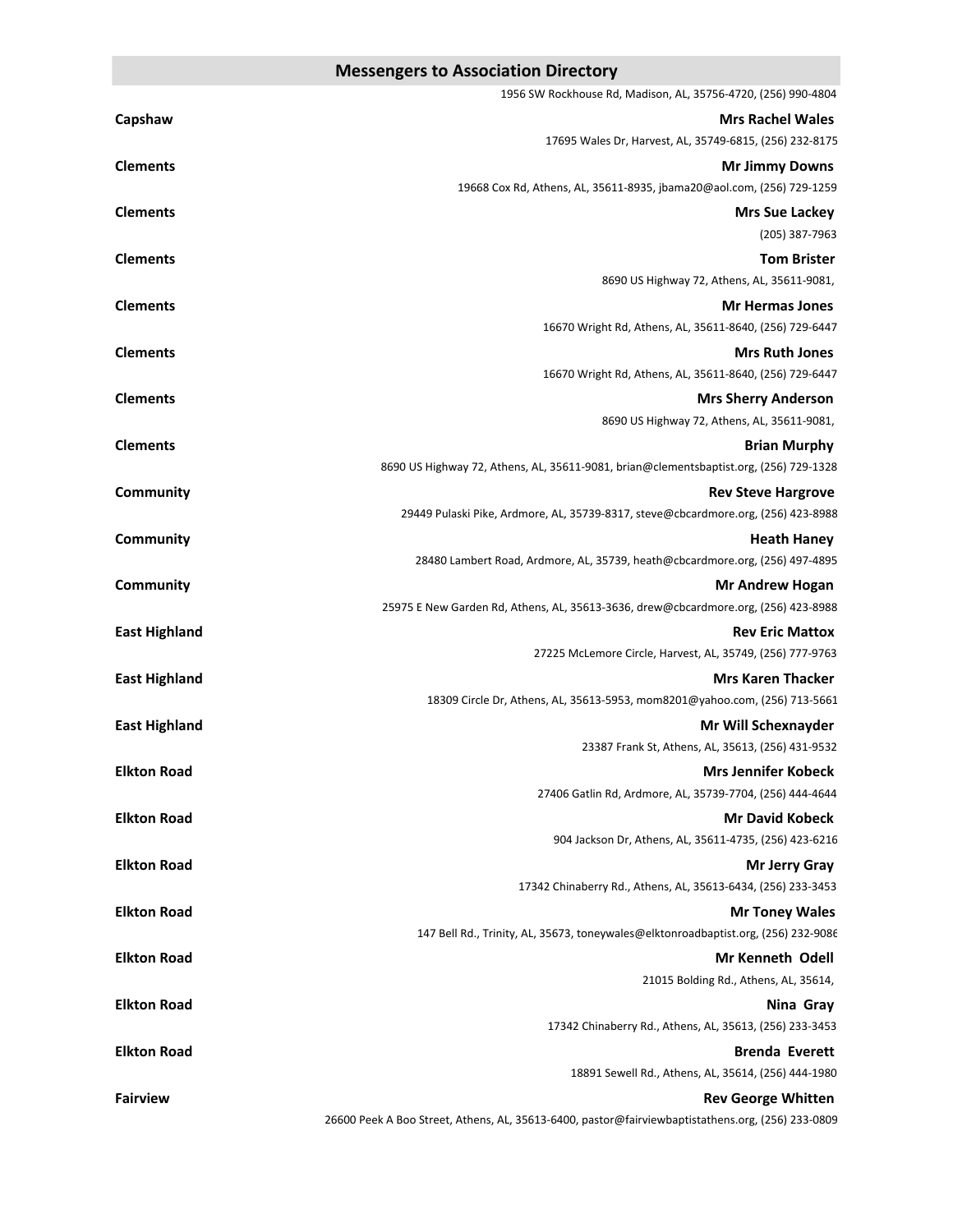| <b>Fairview</b>      | <b>Mrs Mary Baugher</b>                                                                                 |
|----------------------|---------------------------------------------------------------------------------------------------------|
|                      | 26802 Pepper Road, Athens, AL, 35613, mary@limestonebaptist.org, (256) 874-6775                         |
| <b>Fairview</b>      | <b>Mrs Virginia Whitten</b>                                                                             |
|                      | 26600 Peek A Boo St, Athens, AL, 35613,                                                                 |
| <b>Fairview</b>      | <b>Mr Timmy Baugher</b>                                                                                 |
|                      | 26802 Pepper Rd, Athens, AL, 35613,                                                                     |
| <b>First Union</b>   | <b>Mr Seale Coleman</b>                                                                                 |
|                      | 22535 Nelson Rd, Elkmont, AL, 35620-7509, (256) 732-4172                                                |
| <b>First Union</b>   | <b>Mr David Mitchell</b>                                                                                |
|                      | 21705 Elkton Rd, Athens, AL, 35614-6624, (256) 444-1234                                                 |
| <b>Mays Memorial</b> | <b>Mr Michael Hill</b><br>27401 Shannon Road, Ardmore, AL, 35739, (256) 426-3640                        |
| <b>Mays Memorial</b> | <b>Rev Marco Shaw</b>                                                                                   |
|                      | 29423 Briar Patch Lane, Ardmore, AL, 35739, uahmco11@gmail.com,                                         |
| Midway               | <b>Mrs Roze Lasseter</b>                                                                                |
|                      | 27756 Justin Dr, Harvest, AL, 35749-7334, plassete@bellsouth.net, (256) 771-3123                        |
| Midway               | <b>Mrs Patsy Hensley</b>                                                                                |
|                      | (256) 233-1529                                                                                          |
| Midway               | <b>Mr Jim Hensley</b>                                                                                   |
|                      | (256) 771-0556                                                                                          |
| <b>New Hope</b>      | <b>Mr Ray Aldridge</b>                                                                                  |
|                      | 17115 Holland Heights, Athens, AL, 35613, (256) 230-9113                                                |
| <b>New Hope</b>      | <b>Mr Daniel Smith</b>                                                                                  |
|                      | 26685 Lydia Joe Dr, Athens, AL, 35613-7739, dannobot@yahoo.com, (256) 206-2701                          |
| <b>Oakdale</b>       | <b>Mrs Roselynn Cooke</b>                                                                               |
|                      | 28244 J. Yarbrough Rd, Athens, AL, 35613, (256) 232-0364                                                |
| <b>Oakdale</b>       | <b>Mrs Shirlene Curry</b>                                                                               |
| <b>Oakdale</b>       | 16088 Lucas Ferry Rd, Athens, AL, 35611-3901, (256) 232-4269<br><b>Mr Steve Pendergrass</b>             |
|                      | 17024 Blaker Way, Athens, AL, 35611,                                                                    |
| <b>Piney Grove</b>   | <b>Mr Adam Mikel</b>                                                                                    |
|                      | 28462 Pinedale Road, Ardmore, AL, 35739, pineygrove@ardmore.net, (256) 423-2748                         |
| <b>Piney Grove</b>   | <b>Mr Raymond Fogg</b>                                                                                  |
|                      | 27835 Al Highway 251, Ardmore, AL, 35739-7947, (256) 423-2737                                           |
| <b>Piney Grove</b>   | <b>Mr Lewis Norris</b>                                                                                  |
|                      | 2960 Pleasant Hill Road, Prospect, TN, 38449, (256) 479-8041                                            |
| <b>Piney Grove</b>   | <b>Rev Aaron Armstrong</b>                                                                              |
|                      |                                                                                                         |
| <b>Round Island</b>  | <b>Rev Michael Green</b>                                                                                |
|                      | 14790 Brownsferry Rd, Athens, AL, 35611-7138, (256) 233-1230                                            |
| <b>Round Island</b>  | <b>Mrs Peggy Russell</b><br>13675 Zehner Rd, Athens, AL, 35611-7632, gpgj1967@gmail.com, (256) 232-9488 |
| <b>Round Island</b>  | <b>Ms Linda Black</b>                                                                                   |
|                      | 14060 Blackburn Road, Athens, AL, 35611, (256) 233-3240                                                 |
| <b>Round Island</b>  | <b>Mr Daryl Brooks</b>                                                                                  |
|                      | 22926 Horseshoe Bnd, Athens, AL, 35613-7065, drisen1@aol.com, (256) 233-4992                            |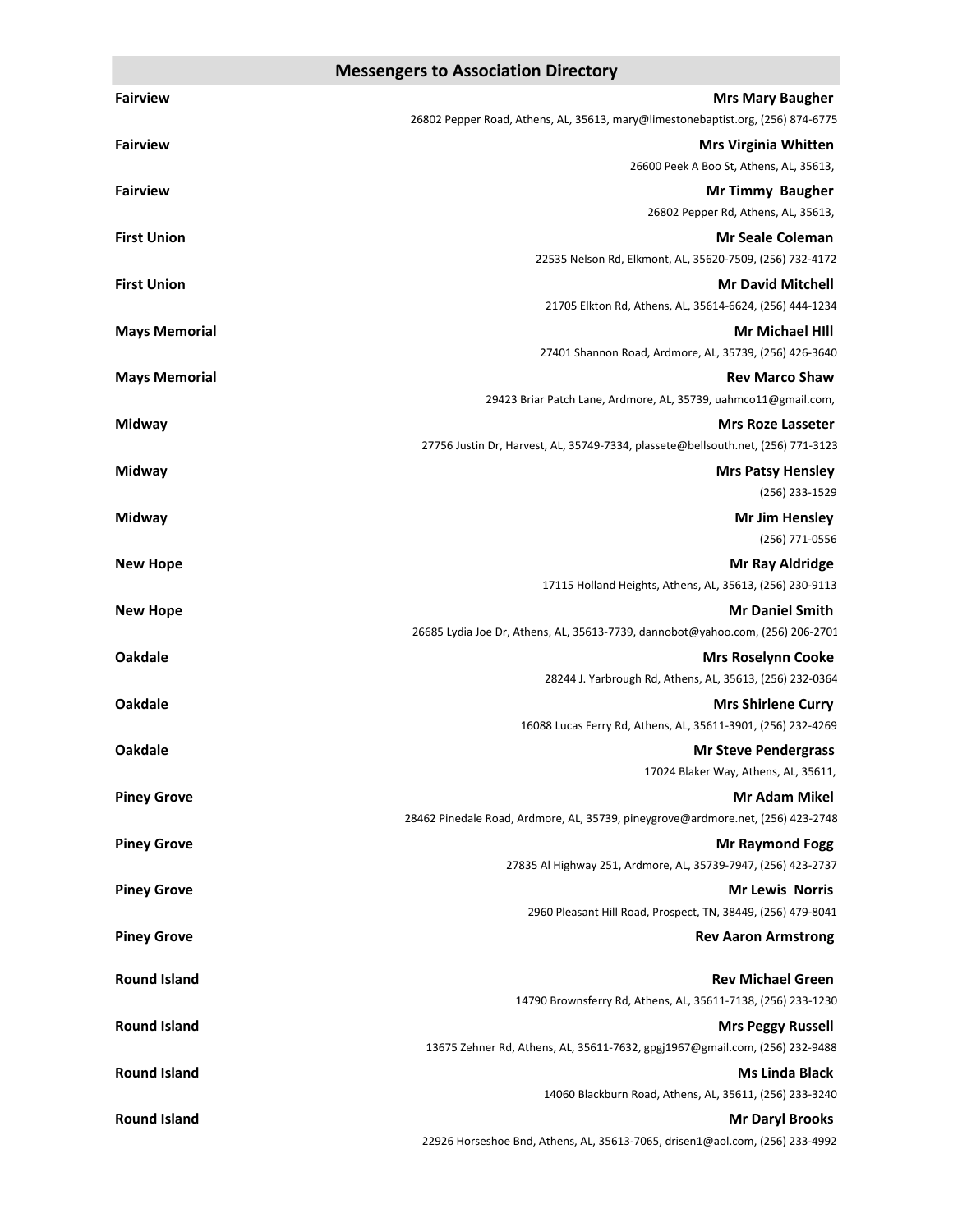| <b>Salem Springs</b>  | <b>Mrs Robyn Tucker</b>                                                                                   |
|-----------------------|-----------------------------------------------------------------------------------------------------------|
| <b>Salem Springs</b>  | Mrs Jayne Clem                                                                                            |
|                       | 11545 Gardner Hollow Rd, Lester, AL, 35647, (256) 353-8355                                                |
| <b>Salem Springs</b>  | <b>Drake Whitten</b>                                                                                      |
|                       | 2325 Quince Dr. S.E, Decatur, AL, 35601,                                                                  |
| <b>Salem Springs</b>  | Dr Robert McKee Jr<br>28320 AL Hwy 99, Elkmont, AL, 35620, pastormckee@bellsouth.net, (706) 577-6843      |
| <b>Salem Springs</b>  | Mr Edd Jernigan                                                                                           |
|                       | 17236 Sewell Rd, Athens, AL, 35614-5544, (256) 232-6455                                                   |
| <b>Salem Springs</b>  | <b>Mr Jim Clutter</b>                                                                                     |
|                       | 8390 Mary Davis Hollow Rd, Athens, AL, 35614, (256) 777-6371                                              |
| <b>Salem Springs</b>  | Mr Wayne Hall                                                                                             |
|                       | 25838 Pope Rd, Elkmont, AL, 35620, novacar65@aol.com, (256) 232-6575                                      |
| <b>Salem Springs</b>  | <b>Mrs DeRhonda McKleroy</b>                                                                              |
|                       | 27448 Salem-Minor Hill Rd, Lester, AL, 35647, salemspringsbc@bellsouth.net, (256) 232-4551                |
| <b>Salem Springs</b>  | <b>Mrs Esther Jernigan</b><br>17236 Sewell Rd, Athens, AL, 35614, (256) 232-6455                          |
| <b>Sardis Springs</b> | <b>Rev Tim Keenum</b>                                                                                     |
|                       | 28337 Jessica Dr, Toney, AL, 35773-7657, TKeenum@arilion.com, (256) 771-7436                              |
| <b>Sardis Springs</b> | <b>Mrs Nancy Lovell</b>                                                                                   |
|                       | 23968 Long Rd, Athens, AL, 35613-3127, mary12@wildblue.net, (256) 233-1290                                |
| <b>Sardis Springs</b> | Mr Billie Blackburn                                                                                       |
|                       | 23510 Black Rd, Athens, AL, 35613-4553, (256) 233-6392                                                    |
| <b>Sardis Springs</b> | <b>Beth Pressnell</b>                                                                                     |
|                       | 23216 Al Highway 251, Toney, AL, 35773-8406, pressnells@bellsouth.net, (256) 233-0656                     |
| <b>Sardis Springs</b> | <b>Mrs Carolyn Brazell</b><br>25396 Bain Rd, Athens, AL, 35613, (256) 732-4036                            |
| <b>Sardis Springs</b> | <b>Lavon Bailey</b>                                                                                       |
|                       |                                                                                                           |
| <b>Sardis Springs</b> | Rena Turner                                                                                               |
|                       | 718925 Mooresville Road, Athens, AL, 35613, (256) 233-1767                                                |
| <b>Sardis Springs</b> | Mrs gail smith                                                                                            |
|                       | 21759 East Limestone Rd., Athens, AL, 35613, (256) 232-9447<br>Lucile Inman                               |
| <b>Sardis Springs</b> | 21130 AL Hyw 251, Athens, AL, 35613, (256) 230-0336                                                       |
| <b>Sardis Springs</b> | <b>John Bailey</b>                                                                                        |
|                       |                                                                                                           |
| Shanghai              | <b>Hal Stewart</b>                                                                                        |
|                       | 20148 Mary Ella St, Tanner, AL, 35671,                                                                    |
| <b>Tanner First</b>   | <b>Mr Keith Turberville</b><br>17524 Martin Dr, Athens, AL, 35611-5606, keitht@pclnet.net, (256) 232-0703 |
| <b>Tanner First</b>   | <b>Rev Clark Theriot</b>                                                                                  |
|                       | 11164 John Pugh Road, Tanner, AL, 35671, clark.theriot@gmail.com, (256) 683-7401                          |
| <b>Tanner First</b>   | <b>Jacob Chandler</b>                                                                                     |
|                       | jacobchan14@gmail.com, (256) 374-7982                                                                     |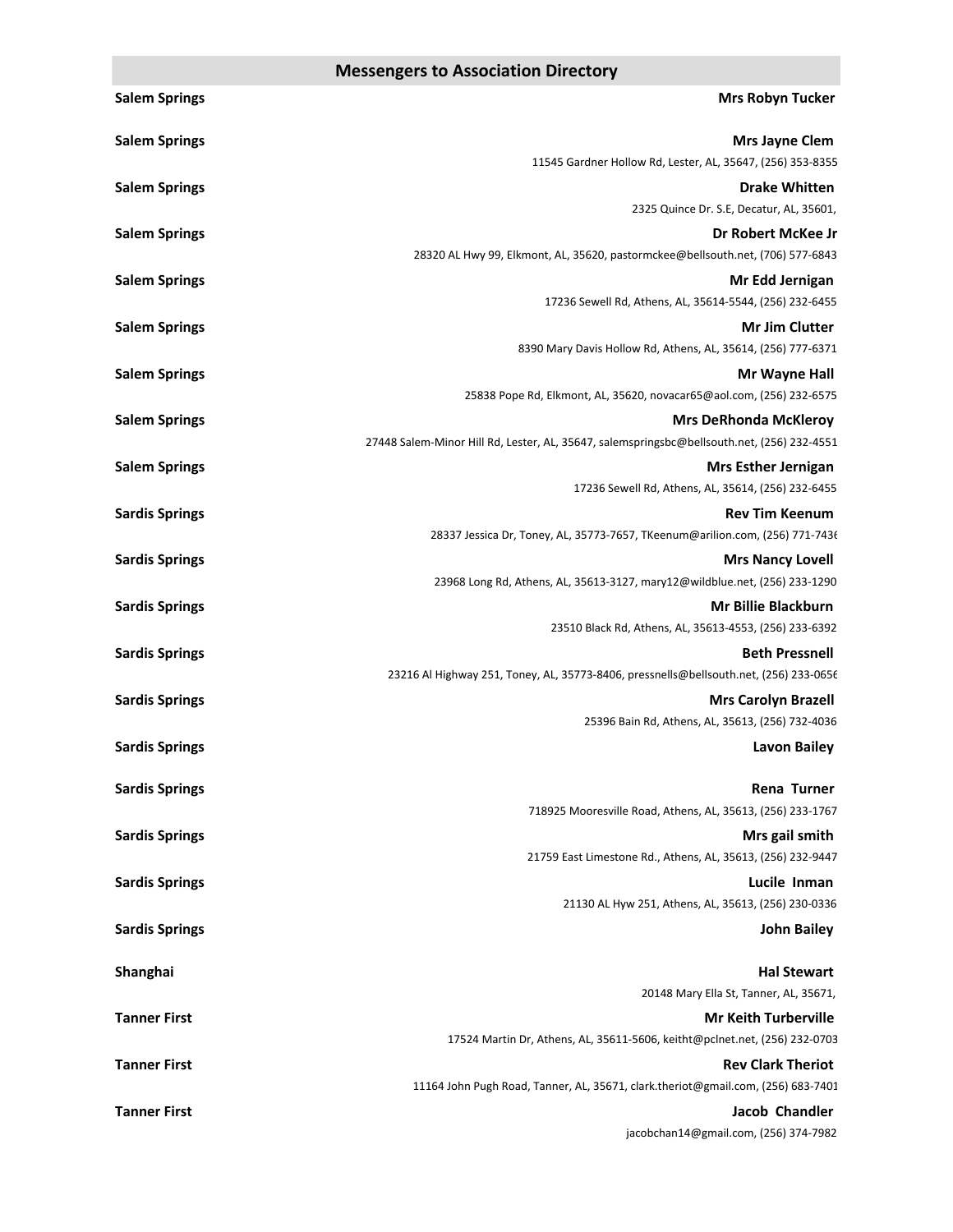| <b>Tanner First</b>   | <b>Adam Landers</b>                                                                                   |
|-----------------------|-------------------------------------------------------------------------------------------------------|
|                       | 167 Robin Song Lane, Harvest, AL, 35749, adamlanders@knology.net,                                     |
| <b>The Grove</b>      | <b>Rev Ross Clemmons</b>                                                                              |
|                       | 16562 Mulberry Lane, Athens, AL, 35613, ross@thegrovebaptist.com, (256) 233-5080                      |
| <b>West Highland</b>  | <b>Ms Anne Scott</b>                                                                                  |
|                       | 807 Peachtree St, Athens, AL, 35611, whbc@knology.net, (256) 232-3397                                 |
| <b>West Highland</b>  | <b>Mr Byron Lemay</b><br>17762 Remington Dr, Athens, AL, 35611, (256) 232-2425                        |
| <b>West Highland</b>  | <b>Mrs Becky Vaughn</b>                                                                               |
|                       | 501 Gale Lane, Athens, AL, 35611, (256) 230-0724                                                      |
| <b>West Highland</b>  | <b>Rev Joe Teal</b>                                                                                   |
|                       | 22219 Diamond Pointe, Athens, AL, 35613, jteal@pclnet.net, (256) 216-5561                             |
| <b>West Highland</b>  | <b>Mr Harold Woodward</b>                                                                             |
|                       | 16700 Brownsferry Rd, Athens, AL, 35611, (256) 233-3921                                               |
| <b>Wooley Springs</b> | <b>Rev Tony Boyles</b>                                                                                |
|                       | 24896 Traci Lynn Dr, Athens, AL, 35613-3243, tony@wooleysprings.org, (256) 423-3494                   |
| <b>Wooley Springs</b> | <b>Rev Larry Bottom</b><br>70 Philpot Rd, Ardmore, TN, 38449, larry@wooleysprings.org, (256) 423-3494 |
| <b>Wooley Springs</b> | <b>Mrs Loretta Underwood</b>                                                                          |
|                       | 26307 Drawbaugh Rd, Athens, AL, 35613, loretta@wooleysprings.org, (256) 423-3494                      |
| <b>Wooley Springs</b> | <b>Mr Heath Dorning</b>                                                                               |
|                       | 29268 Liberty Way, Athens, AL, 35613, hdorningwsbc@hotmail.com, (256) 497-5143                        |
|                       | <b>Pastor(s) Left During Year Directory</b>                                                           |
| <b>Cherry Grove</b>   | <b>Rev Chris Pirtle</b>                                                                               |
|                       | 19382 Tillman Mill Rd, Athens, AL, 35614, pose2120@yahoo.com, (253) 431-0564                          |
| Elkwood               | <b>Rev Wayne Blankenship</b><br>27560 Sleepy Hollow Rd, Elkmont, AL, 35620-6726,                      |
| <b>Mays Memorial</b>  | <b>Rev Anthony Perry</b>                                                                              |
|                       | 332 Bobo Section Rd, Hazel Green, AL, 35750, anthony9253@gmail.com,                                   |
| <b>Piney Grove</b>    | Dr Ray Stonecypher                                                                                    |
|                       | 28430 Pinedale Rd, Ardmore, AL, 35739-8310, pineygrove@ardmore.net, (256) 423-2748                    |
|                       | <b>Ministers Licensed During Year Directory</b>                                                       |
| <b>Tanner First</b>   | Jacob Chandler                                                                                        |
|                       | jacobchan14@gmail.com, (256) 374-7982                                                                 |
|                       | <b>Ministers Ordained During Year Directory</b>                                                       |
| Capshaw               | <b>Brandon Bentley</b>                                                                                |
|                       | PO Box 187, Capshaw, AL, 35742, brandon.bentley@capshaw.org, (256) 232-7763                           |
| Capshaw               | <b>Mr Chris Moncrief</b><br>PO Box 187, Capshaw, AL, 35742, chris.moncrief@capshaw.org, 256-232-7763  |
| <b>Ebenezer</b>       | Jonathan Boyd                                                                                         |
|                       | 130 Buckhead Run, New Market, AL, 35761,                                                              |
| <b>Mays Memorial</b>  | <b>Rev Marco Shaw</b>                                                                                 |
|                       | 29423 Briar Patch Lane, Ardmore, AL, 35739, uahmco11@gmail.com,                                       |
| Shanghai              | <b>Benjamin White</b>                                                                                 |
|                       | 11217 Sandwood Place, Louisville, KY, 40272, (502) 592-3272                                           |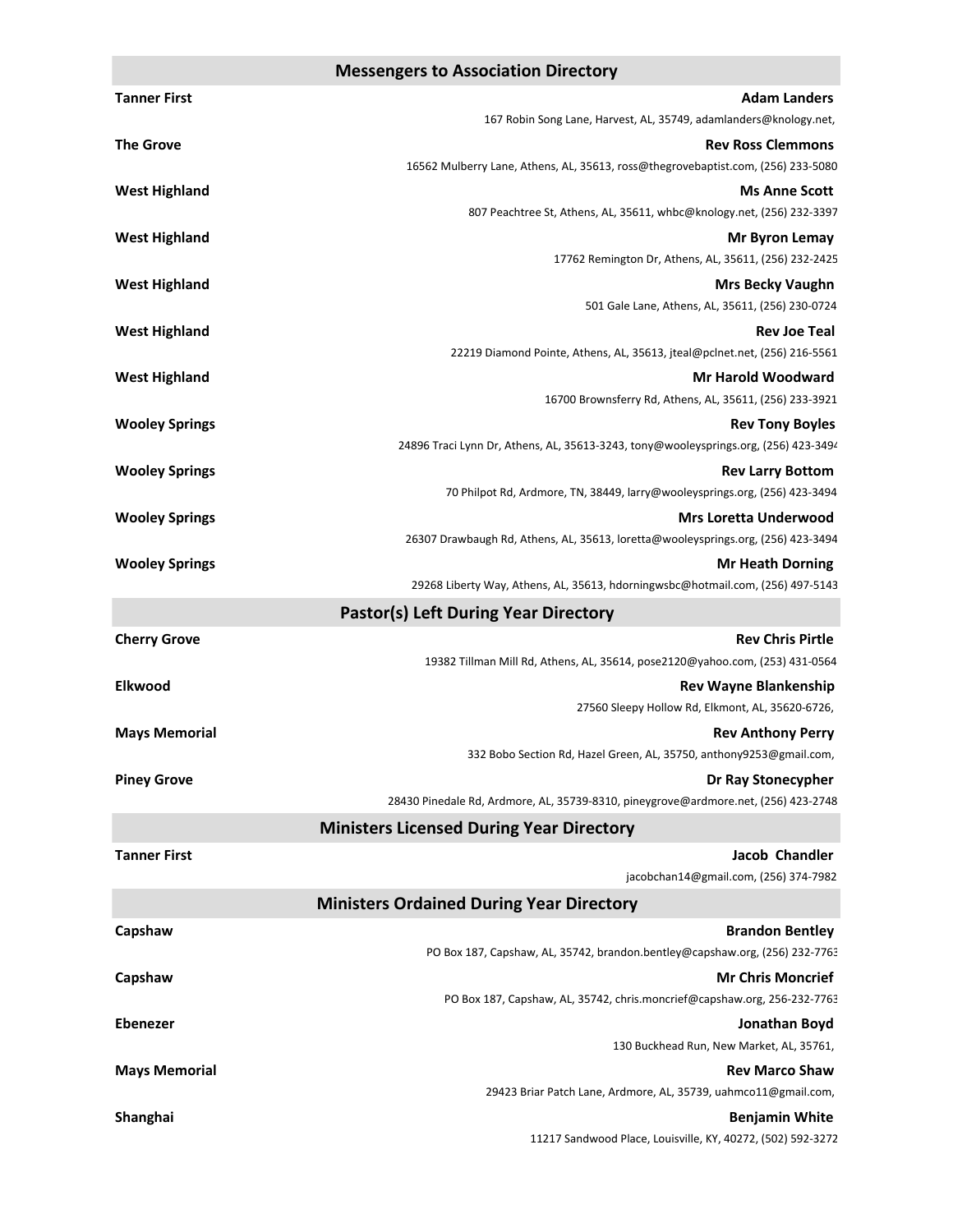### **Ministers Ordained During Year Directory**

| <b>The Grove</b>     | <b>James Higgins</b><br>tyler@thegrovebaptist.com,                                       |
|----------------------|------------------------------------------------------------------------------------------|
|                      | <b>ACP Contact Person Directory</b>                                                      |
| Ardmore First        | <b>Miss Tammie Richter</b>                                                               |
|                      | 30744 Quail Trail, Ardmore, TN, 38449, simon-0325@hotmail.com, (256) 542-4504            |
| <b>Athens First</b>  | <b>Mrs Sue Burgreen</b>                                                                  |
|                      | 609 Box St, Athens, AL, 35611-3601, sburgreen@fbcathens.org, (256) 232-5998              |
| <b>Belmor</b>        | <b>Mrs Paulette McNutt</b>                                                               |
|                      | 2134 SW Rockhouse Rd, Madison, AL, 35756-4722, crantmcnutt@bellsouth.net, (256) 355-3002 |
| Capshaw              | <b>Mrs Lisa Graham</b>                                                                   |
|                      | PO Box 187, Capshaw, AL, 35742-0187, lisa.graham@capshaw.org, (256) 232-7763             |
| <b>Cherry Grove</b>  | <b>Tim Thompson</b>                                                                      |
|                      | 6530 Cherry Grove Road, Athens, AL, 35614,                                               |
| <b>Clements</b>      | <b>Tonya Beasley</b>                                                                     |
|                      | (256) 729-1328                                                                           |
| Community            | <b>Mr Cody Mitchell</b>                                                                  |
|                      | 27450 Miller Lane, Elkmont, AL, 35620, cody@cbcardmore.org,                              |
| Concord              | <b>Mrs Debbie Blakely</b>                                                                |
|                      | 28488 Dorning Rd, Toney, AL, 35773-8104, debdb35@hotmail.com, (256) 233-1853             |
| <b>East Highland</b> | <b>Mrs Karen Thacker</b>                                                                 |
|                      | 18309 Circle Dr, Athens, AL, 35613-5953, mom8201@yahoo.com, (256) 713-5661               |
| <b>Elk River</b>     | <b>Ms Melissa Polk</b>                                                                   |
|                      | 19871 Tick Ridge Rd, Athens, AL, 35614-4447, (256) 729-0900                              |
| <b>Elkmont</b>       | <b>Mrs Wilda Russell</b>                                                                 |
|                      | 19374 Bick Jock Rd, Elkmont, AL, 35620, (256) 233-7837                                   |
| <b>Elkwood</b>       | <b>Mrs Jessie Pierce</b>                                                                 |
|                      | 26639 Al Highway 127, Elkmont, AL, 35620, (256) 732-4966                                 |
| <b>Emmanuel</b>      | <b>Ms Deborah Mitchell</b>                                                               |
|                      | 23053 Jeremy Road, Athens, AL, 35613, debm@ebcathens.com, (256) 232-6193                 |
| First Union          | <b>Mr Seale Coleman</b>                                                                  |
|                      | 22535 Nelson Rd, Elkmont, AL, 35620-7509, (256) 732-4172                                 |
| <b>First Union</b>   | <b>Mrs Melissa Long</b>                                                                  |
|                      | 24959 Ridge Road, Elkmont, AL, 35620, (256) 777-7324                                     |
| <b>Lindsay Lane</b>  | <b>Mrs Kim Odom</b>                                                                      |
|                      | 1300 Lindsay Lane, Athens, AL, 35613, kim@lindsaylane.org, (256) 232-0020                |
| <b>Mays Memorial</b> | <b>Mrs Carol Harris</b>                                                                  |
|                      | 20868 Johnson Rd, Athens, AL, 35613-4938, carol.harris29@gmail.com, (256) 206-5199       |
| Midway               | <b>Mrs Roze Lasseter</b>                                                                 |
|                      | 27756 Justin Dr, Harvest, AL, 35749-7334, plassete@bellsouth.net, (256) 771-3123         |
| <b>New Bethel</b>    | <b>Mrs April Hargrave</b>                                                                |
|                      | 23095 Kennedy Rd, Athens, AL, 35613-5371, (256) 771-2918                                 |
| <b>Oakdale</b>       | <b>Mrs Linda Harris</b>                                                                  |
|                      | 18705 Meadows Rd, Athens, AL, 35613-5447, harris17276@yahoo.com, (256) 232-9131          |
| <b>Piney Grove</b>   | <b>Mrs Karla Jarvis</b>                                                                  |
|                      | 29900 Wooley Springs Rd, Toney, AL, 35773, pineygrove@ardmore.net, (256) 423-2748        |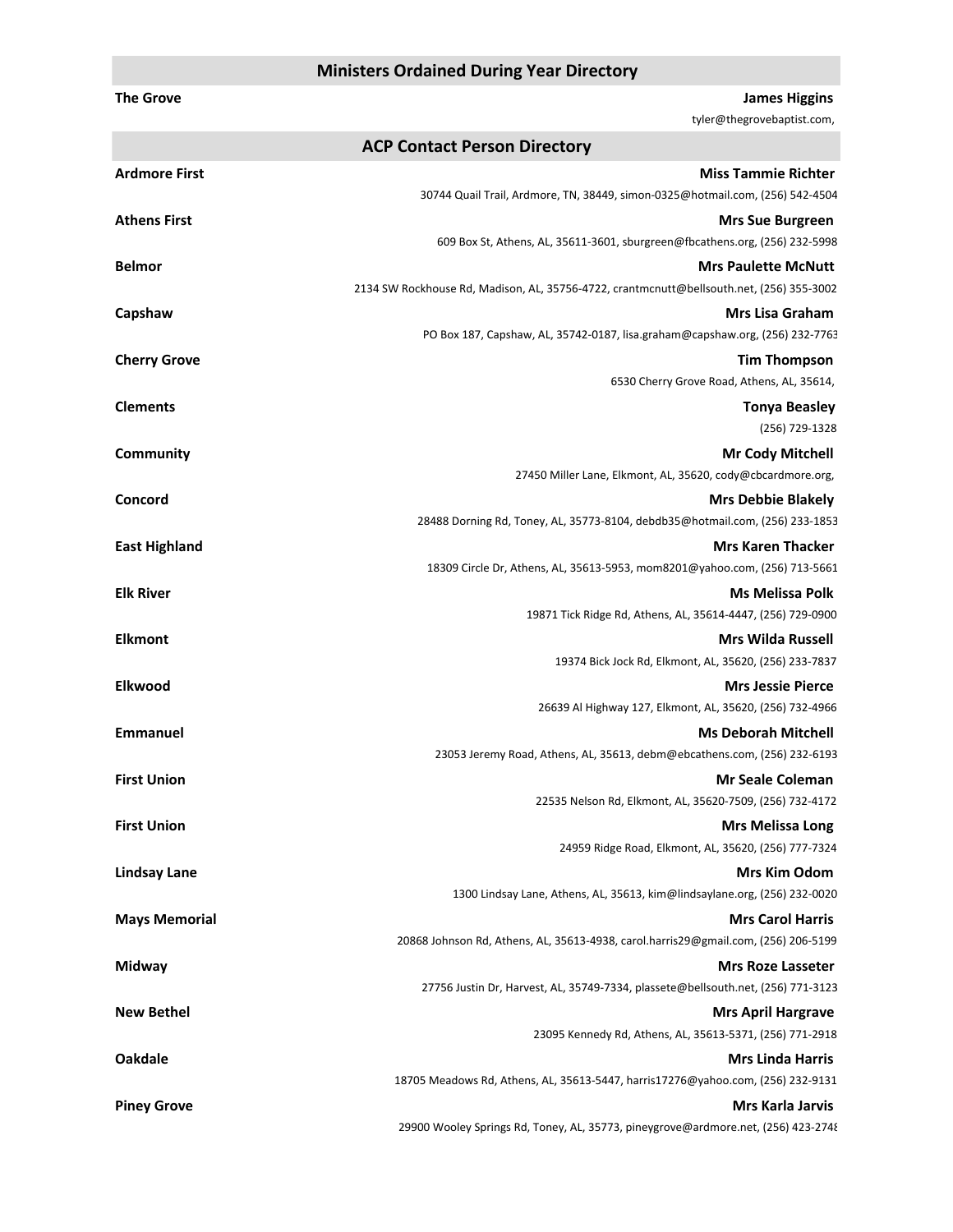#### **ACP Contact Person Directory**

| <b>Pleasant Grove</b> | <b>Sandra Riley</b>                                                                        |
|-----------------------|--------------------------------------------------------------------------------------------|
|                       | 25290 Sand Springs Rd., Athens, AL, 35613, (256) 423-6563                                  |
| <b>Round Island</b>   | <b>Mrs Peggy Russell</b>                                                                   |
|                       | 13675 Zehner Rd, Athens, AL, 35611-7632, gpgj1967@gmail.com, (256) 232-9488                |
| <b>Round Island</b>   | <b>Mrs Charleen Orfield</b>                                                                |
|                       | 14790 Brownsferry Rd, Athens, AL, 35611-7138, secribc@charter.net, (256) 233-1230          |
| <b>Salem Springs</b>  | <b>Mrs DeRhonda McKleroy</b>                                                               |
|                       | 27448 Salem-Minor Hill Rd, Lester, AL, 35647, salemspringsbc@bellsouth.net, (256) 232-4551 |
| <b>Sardis Springs</b> | <b>Mrs Amy Pressnell</b>                                                                   |
|                       | 23216 Al Highway 251, Toney, AL, 35773-8406, pressnells@bellsouth.net, (256) 233-0656      |
| Shanghai              | <b>Mary Downs</b><br>12677 Pleasant Point Rd, Athens, AL, 35611, (256) 729-6746            |
| <b>Tanner First</b>   | <b>Mrs Holly Hardiman</b>                                                                  |
|                       | PO Box 547, Tanner, AL, 35671, office@fbctanner.org, (256) 232-844(                        |
| <b>Tanner First</b>   | <b>Mr Keith Turberville</b>                                                                |
|                       | 17524 Martin Dr, Athens, AL, 35611-5606, keitht@pclnet.net, (256) 232-0703                 |
| <b>The Grove</b>      | <b>Mrs Kathy MacKenzie</b>                                                                 |
|                       | kathymack0@gmail.com, (256) 655-6292                                                       |
| <b>Truth</b>          | <b>Mrs Lois Free</b>                                                                       |
|                       | 1802 Bellview Dr, Athens, AL, 35611, bornafree@charter.net,                                |
| <b>West Highland</b>  | <b>Ms Anne Scott</b>                                                                       |
|                       | 807 Peachtree St, Athens, AL, 35611, whbc@knology.net, (256) 232-3397                      |
| <b>Wooley Springs</b> | <b>Mrs Loretta Underwood</b>                                                               |
|                       | 26307 Drawbaugh Rd, Athens, AL, 35613, loretta@wooleysprings.org, (256) 423-3494           |
|                       | <b>Administrative Assistant Directory</b>                                                  |
| <b>Athens First</b>   | <b>Mrs Sue Burgreen</b>                                                                    |
|                       | 609 Box St, Athens, AL, 35611-3601, sburgreen@fbcathens.org, (256) 232-5998                |
| Capshaw               | <b>Terri Pruett</b>                                                                        |
|                       | PO Box 187, Capshaw, AL, 35742-0187, terri.pruett@capshaw.org, (256) 232-7763              |
| <b>Clements</b>       | <b>Tonya Beasley</b>                                                                       |
|                       | tonya@clementsbaptist.org, (256) 729-1328                                                  |
| <b>Clements</b>       | Ms Kayla Gooch<br>8690 Highway 72, Athens, AL, 35611, kayla@clementsbaptist.org,           |
| <b>Clements</b>       | <b>Carolyn Munsey</b>                                                                      |
|                       | 8690 US Highway 72, Athens, AL, 35611-9081, carolyn@clementsbaptist.org, (256) 729-1328    |
| <b>Clements</b>       | <b>Amy Darracott</b>                                                                       |
|                       | 8690 US Highway 72, Athens, AL, 35611-9081, amy@clementsbaptist.org, (256) 729-1328        |
| <b>Community</b>      | Mrs Jo Ann Hill                                                                            |
|                       | 141 College Street, Prospect, TN, 38477,                                                   |
| <b>Emmanuel</b>       | <b>Ms Deborah Mitchell</b>                                                                 |
|                       | 23053 Jeremy Road, Athens, AL, 35613, debm@ebcathens.com, (256) 232-6193                   |
| <b>Piney Grove</b>    | <b>Karla Jarvis</b>                                                                        |
|                       | 29900 Wooley Springs Road, Toney, AL, 35773, pineygrove@ardmore.net, (256) 423-2748        |
| <b>Round Island</b>   | <b>Mrs Charleen Orfield</b>                                                                |
|                       | 14790 Brownsferry Rd, Athens, AL, 35611-7138, secribc@charter.net, (256) 233-1230          |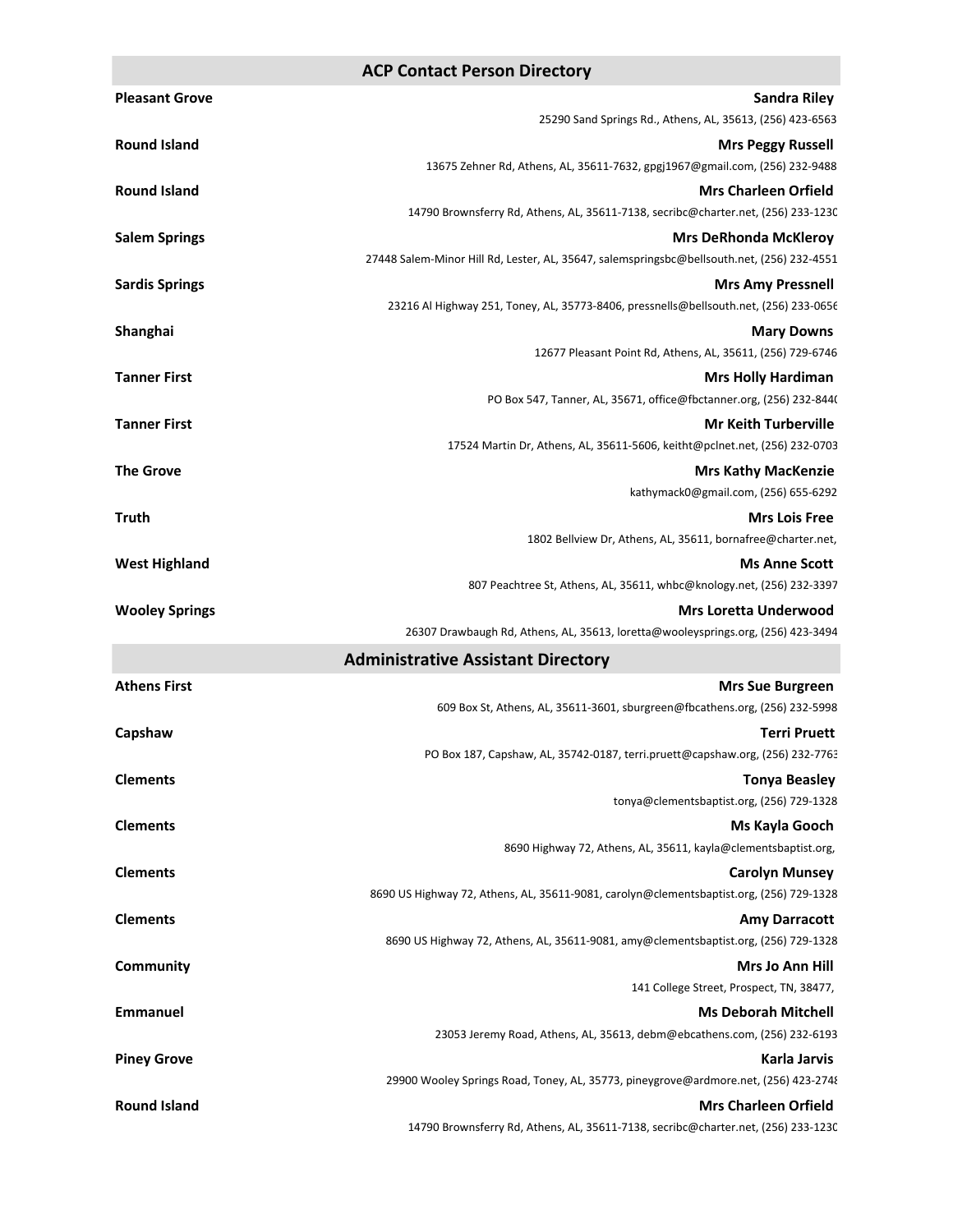| <b>Administrative Assistant Directory</b> |                                                                                            |
|-------------------------------------------|--------------------------------------------------------------------------------------------|
| <b>Salem Springs</b>                      | <b>Mrs DeRhonda McKleroy</b>                                                               |
|                                           | 27448 Salem-Minor Hill Rd, Lester, AL, 35647, salemspringsbc@bellsouth.net, (256) 232-4551 |
| <b>Tanner First</b>                       | <b>Mrs Holly Hardiman</b>                                                                  |
|                                           | PO Box 547, Tanner, AL, 35671, office@fbctanner.org, (256) 232-844(                        |
| <b>The Grove</b>                          | <b>Mrs Kathy MacKenzie</b>                                                                 |
|                                           | kathymack0@gmail.com, (256) 655-6292                                                       |
|                                           | <b>Adults on Mission Coordinator Directory</b>                                             |
| <b>Athens First</b>                       | <b>Mr Bobby Austin</b>                                                                     |
|                                           | 12632 Lookingbill, Athens, AL, 35611, (256) 497-2510                                       |
| <b>Tanner First</b>                       | <b>Mrs Marsha White</b>                                                                    |
|                                           | 2431 Hine St. S, Athens, AL, 35611, mmwhite1949@charter.net, (256) 232-7982                |
|                                           | <b>Associate Church Treasurer Directory</b>                                                |
| <b>Belmor</b>                             | <b>Mr Bobby Lineberry</b>                                                                  |
|                                           | 100 O'Conner Drive, Athens, AL, 35613, (256) 232-8499                                      |
| <b>New Hope</b>                           | <b>Mr Mickey Green</b>                                                                     |
|                                           | 14675 Smith Grover Rd., Athens, Al, 35614, (256) 232-3451                                  |
| <b>Piney Grove</b>                        | <b>Mrs Lisa Camp</b><br>1953 Pleasant Hill Rd, Prospect, TN, 38477,                        |
| <b>Pleasant Grove</b>                     | James Blankenship                                                                          |
|                                           | 24932 Holt Road, Elkmont, AL, 35620, (256) 423-4151                                        |
| <b>Pleasant Grove</b>                     | <b>Tiffanie Riley</b>                                                                      |
|                                           | 25254 Sand Springs Rd, Athens, AL, 35613,                                                  |
| <b>Round Island</b>                       | <b>Mr Roy Sullivan</b>                                                                     |
|                                           | 9539 Poplar Point Road, Athens, AL, 35611-6927, roy.sullivan@gmail.com, (256) 729-8137     |
|                                           | <b>Church Business Administrator Directory</b>                                             |
| <b>Athens First</b>                       | <b>Mrs Judy Davis</b>                                                                      |
|                                           | 15935 Shaw Rd, Athens, AL, 35611-7927, (256) 729-8885                                      |
| <b>Belmor</b>                             | <b>Mr Monroe Edge</b>                                                                      |
|                                           | 9754 Segers Rd, Madison, AL, 35756-3908, moeinc_2000@yahoo.com, (256) 325-6764             |
|                                           | <b>Children's Choir Coordinator Directory</b>                                              |
| <b>Ardmore First</b>                      | <b>Mrs Pam Shannon</b>                                                                     |
|                                           | 28064 Shannon Rd, Ardmore, AL, 35739, (256) 423-2039                                       |
| <b>Ardmore First</b>                      | <b>Mrs Jennifer King</b>                                                                   |
|                                           | 25075 7th St, Ardmore, AL, 35739-7909,                                                     |
| <b>Athens First</b>                       | <b>Mrs Barbara Wood</b>                                                                    |
|                                           | 314 Wellington Drive, Athens, AL, 35613, bwood@fbcathens.org, (256) 232-0796               |
| <b>Belmor</b>                             | <b>Mrs Jessica Lynn</b><br>26859 Henderson Rd, Madison, AL, 35756, (256) 584-0282          |
| <b>Clements</b>                           | <b>Stacey Ridgeway</b>                                                                     |
|                                           | 8690 US HWY 72, Athens, AL, 35611, (256) 729-1328                                          |
| <b>East Highland</b>                      | <b>Mrs Tammy Mattox</b>                                                                    |
|                                           | 27225 McLemore Circle, Harvest, AL, 35749, (256) 679-0551                                  |
| <b>East Highland</b>                      | <b>Mrs Tracy Smith</b>                                                                     |
|                                           | 23140 Pepper Rd, Athens, AL, 35613, (256) 431-8818                                         |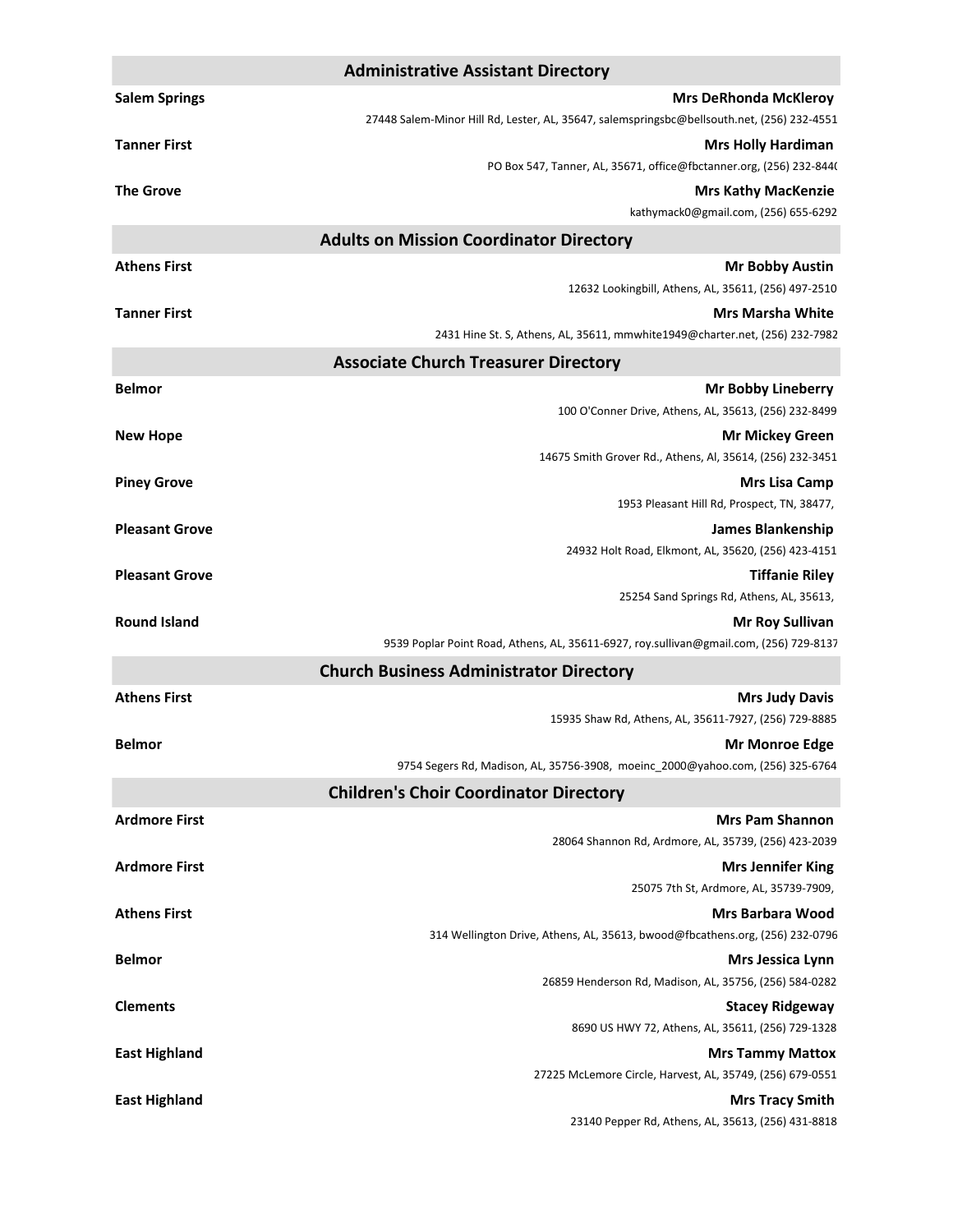### **Children's Choir Coordinator Directory**

| <b>East Highland</b>  | <b>Mrs Lonnye Smith</b>                                                                    |
|-----------------------|--------------------------------------------------------------------------------------------|
|                       | 27051 Capshaw Rd, Athens, AL, 35613,                                                       |
| <b>Elkton Road</b>    | <b>Mr John Crutcher</b>                                                                    |
|                       | 24488 Popular Dr., Elkmont, AL, 35620,                                                     |
| <b>Elkton Road</b>    | <b>Mrs Heather Crutcher</b>                                                                |
|                       | 24488 Popular Dr., Elkmont, AL, 35620,                                                     |
| Emmanuel              | <b>Mrs Glenda Brasher</b>                                                                  |
| <b>Fairview</b>       | 17058 Felton Dr., Athens, AL, 35614,                                                       |
|                       | <b>Mrs Christy Jenkins</b><br>18161 East Limestone Road, Athens, AL, 35613, (256) 232-8728 |
| <b>Lindsay Lane</b>   | <b>Mrs Stacy Wolfe</b>                                                                     |
|                       | 23283 Shinnecock Hills Dr, Athens, AL, 35613, (256) 232-0020                               |
| Midway                | <b>Miss Kim Cunningham</b>                                                                 |
|                       | 508 Tanglewood Drive, Athens, AL, 35611, (256) 617-0036                                    |
| <b>Oakdale</b>        | <b>Mrs Traci Grisham</b>                                                                   |
|                       | 16795 Raspberry Lane, Athens, AL, 35613-6525, (256) 230-6271                               |
| <b>Piney Grove</b>    | <b>Brittany Arnold</b>                                                                     |
|                       | 30582 Highland Dr., Ardmore, TN, 38449,                                                    |
| <b>Piney Grove</b>    | <b>Kasey Beaty</b>                                                                         |
|                       | 29850 Old School House, Ardmore, AL, 35739,                                                |
| <b>Round Island</b>   | <b>Mrs Jenny Green</b>                                                                     |
|                       | 17501 Hall Street, Athens, AL, 35611, jennygreen@bellsouth.net, (256) 233-1230             |
| <b>Salem Springs</b>  | <b>Mrs Karen Blankenship</b>                                                               |
| <b>The Grove</b>      | 20628 Harris Rd, Athens, AL, 35614, kblanke1@steelcase.com,<br><b>Jennifer Baker</b>       |
|                       | jennifer@thegrovebaptist.com,                                                              |
| <b>Wooley Springs</b> | <b>Holly Tiemann</b>                                                                       |
|                       | 30052 Wooley Springs Rd, Toney, AL, 35773, hollytiemann@bellsouth.net,                     |
|                       | <b>Acteen Director(s) Directory</b>                                                        |
| <b>Belmor</b>         | <b>Mrs Ruth Edge</b>                                                                       |
|                       | 9754 Segers Rd, Madison, AL, 35756, ruth.edge@lcsk12.org, (256) 325-6764                   |
|                       | <b>Church Administrator Directory</b>                                                      |
| <b>Athens First</b>   | <b>Rev Keith Smyser</b>                                                                    |
|                       | 201 E Hobbs Street, Athens, AL, 35611, ksmyser@fbcathens.org, (256) 232-0602               |
| <b>Lindsay Lane</b>   | <b>Rev Bradley Griggs</b>                                                                  |
|                       | 22501 Lochmere Blvd, Athens, AL, 35613-5864, bradley@lindsaylane.org, (256) 232-0020       |
| <b>Tanner First</b>   | <b>Jacob Chandler</b>                                                                      |
|                       | jacobchan14@gmail.com, (256) 374-7982                                                      |
| <b>Tanner First</b>   | <b>Mr Keith Turberville</b>                                                                |
|                       | 17524 Martin Dr, Athens, AL, 35611-5606, keitht@pclnet.net, (256) 232-0703                 |
|                       | <b>Preschool Sunday School Contact Directory</b>                                           |
| <b>Ardmore First</b>  | <b>Mrs Jennifer King</b>                                                                   |
|                       | 25075 7th St, Ardmore, AL, 35739-7909,                                                     |
| <b>Athens First</b>   | <b>Ms Jane Lusk</b>                                                                        |

300 Memorial Drive, Athens, AL, 35611, (256) 232-7109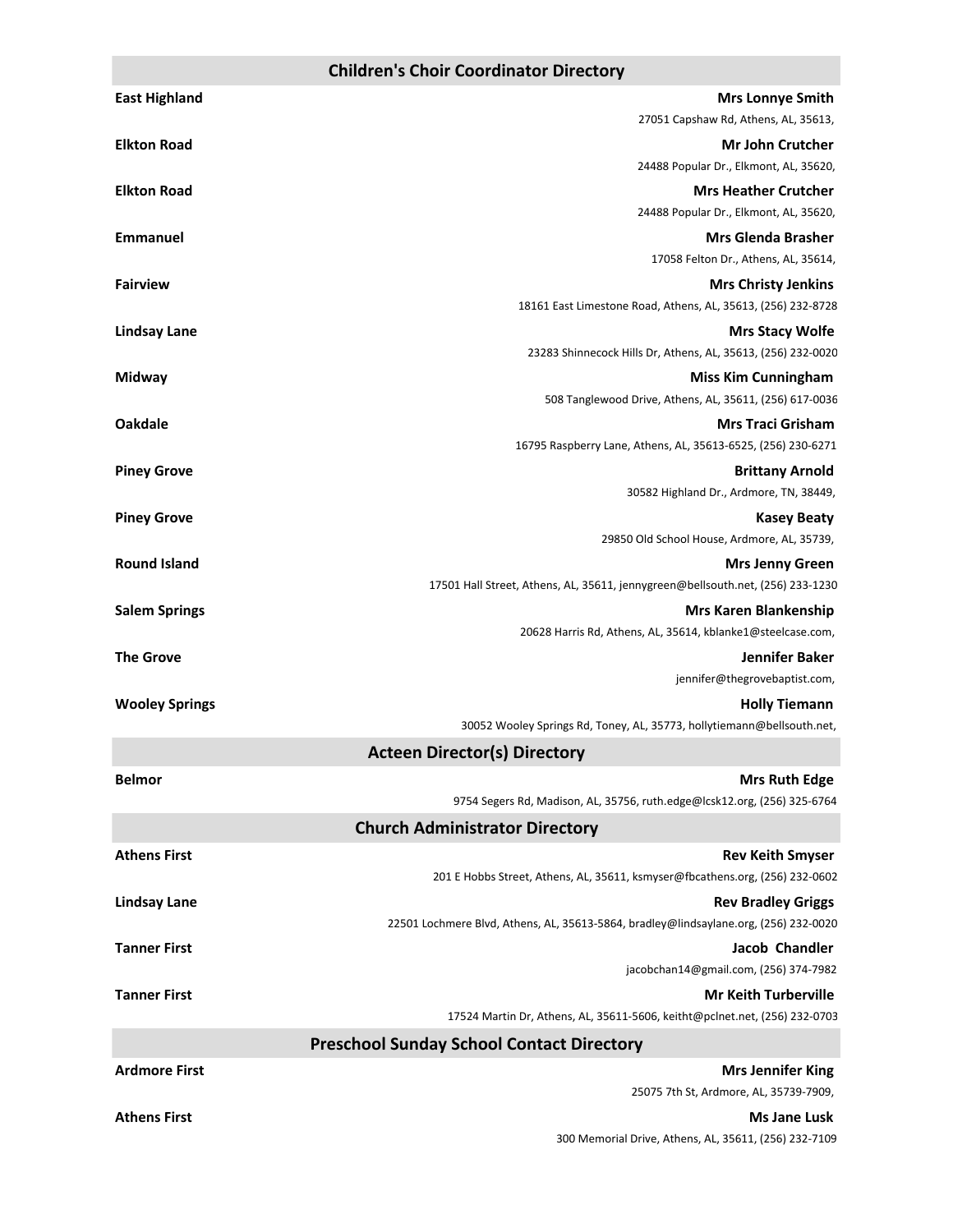### **Preschool Sunday School Contact Directory**

| <b>Belmor</b>        | Mrs Jessica Lynn                                                                      |
|----------------------|---------------------------------------------------------------------------------------|
|                      | 26859 Henderson Rd, Madison, AL, 35756, (256) 584-0282                                |
| <b>Clements</b>      | <b>Mandy Marbutt</b>                                                                  |
|                      | 8690 US Highway 72, Athens, AL, 35611-9081, mandy@clementsbaptist.org, (256) 729-1328 |
| <b>East Highland</b> | <b>Mrs Wanda Brooks</b>                                                               |
|                      | 27706 Capshaw Rd, Harvest, AL, 35749-7404, (256) 233-3317                             |
| <b>Emmanuel</b>      | <b>Mr Johnny Rushing</b>                                                              |
|                      | 27688 Eagle Rd, Harvest, AL, 35749,                                                   |
| <b>Lindsay Lane</b>  | <b>Mrs Lori Carter</b>                                                                |
|                      | 13098 Arbor Ridge Rd, Madison AL 35756, , , , (256) 232-0020                          |
| <b>Salem Springs</b> | <b>Mrs Sueann Hobbs</b>                                                               |
|                      | 25385 Cotton Belt Rd, Elkmont, AL, 35620-8021,                                        |
| Shanghai             | <b>Gail Bowen</b>                                                                     |
|                      | 16992 Carter Circle, Athens, AL, 35611,                                               |
| <b>Tanner First</b>  | <b>Mrs Amy Shelton</b>                                                                |
|                      | 20157 Mary Ella Street, Tanner, AL, 35671, (256) 337-2966                             |
| <b>The Grove</b>     | Jennifer Baker                                                                        |
|                      | jennifer@thegrovebaptist.com,                                                         |
| <b>West Highland</b> | <b>Mrs Sarah Lemay</b>                                                                |
|                      | 17762 Remington Dr., Athens, AL, 35611, 256-232-2425                                  |

|                      | <b>Children's Sunday School Contact Directory</b>                                     |
|----------------------|---------------------------------------------------------------------------------------|
| <b>Athens First</b>  | <b>Rev David Carter</b>                                                               |
|                      | 201 East Hobbs Street, Athens, AL, 35611, dcarter@fbcathens.org, (256) 233-5878       |
| <b>Belmor</b>        | <b>Mrs Jessica Lynn</b>                                                               |
|                      | 26859 Henderson Rd, Madison, AL, 35756, (256) 584-0282                                |
| <b>Belmor</b>        | <b>Mrs Lois Hensley</b>                                                               |
|                      | 27636 SW Wall St, Madison, AL, 35756-5104, rayandlois@hughes.net, (256) 301-1820      |
| <b>Clements</b>      | <b>Mandy Marbutt</b>                                                                  |
|                      | 8690 US Highway 72, Athens, AL, 35611-9081, mandy@clementsbaptist.org, (256) 729-1328 |
| <b>East Highland</b> | <b>Mrs Rhonda Alley</b>                                                               |
|                      | 16683 Mulberry Ln, Athens, AL, 35613, (256) 759-2768                                  |
| <b>Emmanuel</b>      | <b>Mrs Gale Miles</b>                                                                 |
|                      | 17726 Antlers Pass, Athens, AL, 35611, (256) 232-5895                                 |
| <b>Lindsay Lane</b>  | <b>Mrs Tammy Fleming</b>                                                              |
|                      | 27344 Capshaw Rd, Athens, AL, 35613, (256) 232-0020                                   |
| <b>Oakdale</b>       | <b>Ms Melissa Thacker</b>                                                             |
|                      | 16745 McCulley Mill Rd, Athens, AL, 35613, (256) 230-3130                             |
| <b>Salem Springs</b> | <b>Mrs Sueann Hobbs</b>                                                               |
|                      | 25385 Cotton Belt Rd, Elkmont, AL, 35620-8021,                                        |
| Shanghai             | <b>Wanda Mann</b>                                                                     |
|                      | 19526 Tillman Mill Rd, Athens, AL, 35614,                                             |
| Shanghai             | <b>Mary Downs</b>                                                                     |
|                      | 12677 Pleasant Point Rd, Athens, AL, 35611, (256) 729-6746                            |
| <b>Tanner First</b>  | <b>Mrs Sandra Johnson</b>                                                             |
|                      | 11363 Page Rd, Tanner, AL, 35671-3814, (256) 232-7082                                 |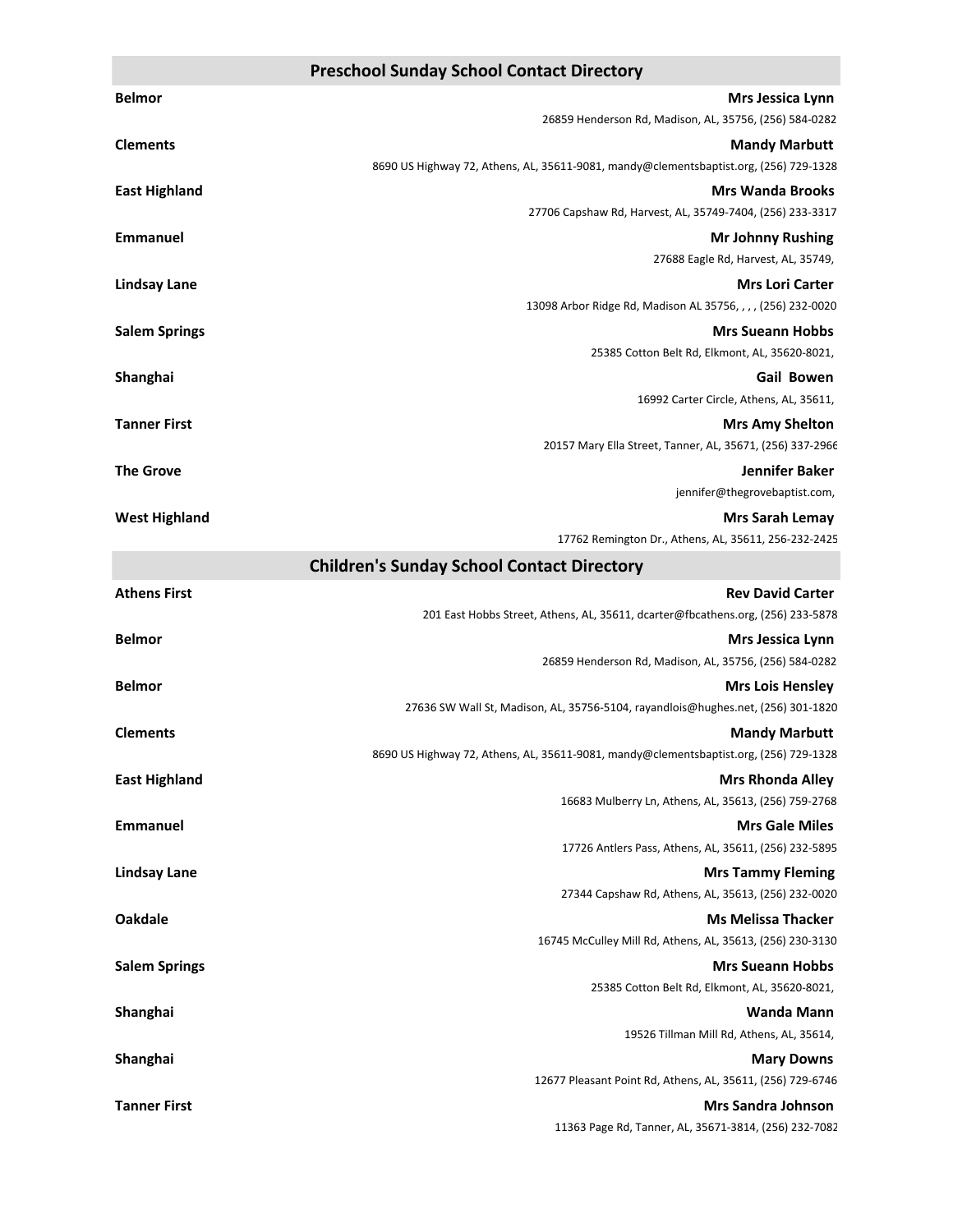|                      | <b>Children's Sunday School Contact Directory</b>                                                        |
|----------------------|----------------------------------------------------------------------------------------------------------|
| <b>The Grove</b>     | <b>Miss Sara Lansford</b>                                                                                |
|                      | PO Box 1667, Decatur, AL, 35602-1667, sara@thegrovebaptist.com, (256) 353-0423                           |
| <b>West Highland</b> | <b>Mrs Sarah Lemay</b>                                                                                   |
|                      | 17762 Remington Dr., Athens, AL, 35611, 256-232-2425                                                     |
|                      | <b>Youth Sunday School Contact Directory</b>                                                             |
| <b>Belmor</b>        | <b>Mrs Laurie Hudson</b>                                                                                 |
|                      | 50 Emory Dr, Decatur, AL, 35603, hudson24@bellsouth.net, (256) 308-1246                                  |
| Concord              | <b>Mr Doug Blakely</b>                                                                                   |
|                      | 28488 Dorning Road, Toney, AL, 35773, (256) 233-1853                                                     |
| <b>East Highland</b> | <b>Mrs Ginger Eaton</b>                                                                                  |
|                      | 15618 McCulley Mill Rd, Athens, AL, 35613,                                                               |
| <b>East Highland</b> | <b>Mr Eric Eaton</b><br>15618 McCulley Mill Rd, Athens, AL, 35613, e.l.eaton@charter.net, (256) 722-6560 |
| <b>Ebenezer</b>      | <b>Mrs Lisa Bowden</b>                                                                                   |
|                      | 14957 Lipscomb Rd, Harvest, Al, 35749, Ibowden@mcshi.com, (256) 771-1665                                 |
| <b>Elkton Road</b>   | <b>Mr Davy Johnson</b>                                                                                   |
|                      | PO Box 502, Tanner, AL, 35671-0502, davyinforever@aol.com, (256) 230-0494                                |
| <b>Emmanuel</b>      | <b>Mr Chris Dye</b>                                                                                      |
|                      | 27515 New Bethel Road, Elkmont, AL, 35620, cdye@live.com,                                                |
| <b>Mays Memorial</b> | <b>Rev Marco Shaw</b>                                                                                    |
|                      | 29423 Briar Patch Lane, Ardmore, AL, 35739, uahmco11@gmail.com,                                          |
| <b>Oakdale</b>       | <b>Mr Jordan Cantrell</b>                                                                                |
|                      | 13192 Arbor Ridge, Madison, AL, 35756, (256) 431-7548                                                    |
| <b>Round Island</b>  | <b>Mr Shane Reyer</b>                                                                                    |
|                      | 22678 Concord Rd, Toney, AL, 35773, (256) 431-4341                                                       |
| <b>Salem Springs</b> | <b>Breanna Dean</b>                                                                                      |
|                      | 21638 Flanagan Rd, Athens, AL, 35614, (256) 729-1269                                                     |
| Shanghai             | <b>Hal Stewart</b>                                                                                       |
|                      | 20148 Mary Ella St, Tanner, AL, 35671, (256) 431-0648                                                    |
| <b>Tanner First</b>  | <b>Mrs Becky Enfinger</b>                                                                                |
|                      | 23885 Chadwick Drive, Athens, AL, 35613, (256) 457-4775                                                  |
| <b>The Grove</b>     | <b>James Higgins</b>                                                                                     |
|                      | tyler@thegrovebaptist.com,                                                                               |
| <b>West Highland</b> | <b>Mr Adam Stover</b>                                                                                    |
|                      | 710 S. Clinton St., Apt 106, Athens, AL, 35611, awstover92@yahoo.com,                                    |
|                      | <b>Adult Sunday School Contact Directory</b>                                                             |
| <b>Belmor</b>        | <b>Mr Monroe Edge</b>                                                                                    |
|                      | 9754 Segers Rd, Madison, AL, 35756-3908, moeinc_2000@yahoo.com, (256) 325-6764                           |
| <b>Clements</b>      | <b>Brian Murphy</b>                                                                                      |
|                      | 8690 US Highway 72, Athens, AL, 35611-9081, brian@clementsbaptist.org, (256) 729-1328                    |
| Concord              | <b>Mr Allen Dorning</b>                                                                                  |
|                      | 21294 E Limestone Rd, Toney, AL, 35773-8024, (256) 232-4738                                              |
| <b>East Highland</b> | <b>Rev Tim Alley</b>                                                                                     |
|                      | 16683 MulberrybLn, Athens, AL, 35613, (256) 759-2768                                                     |
| <b>Ebenezer</b>      | <b>Mr David Boyd</b>                                                                                     |
|                      | 104 Dexter Circle, Madison, AL, 35757, (256) 837-5623                                                    |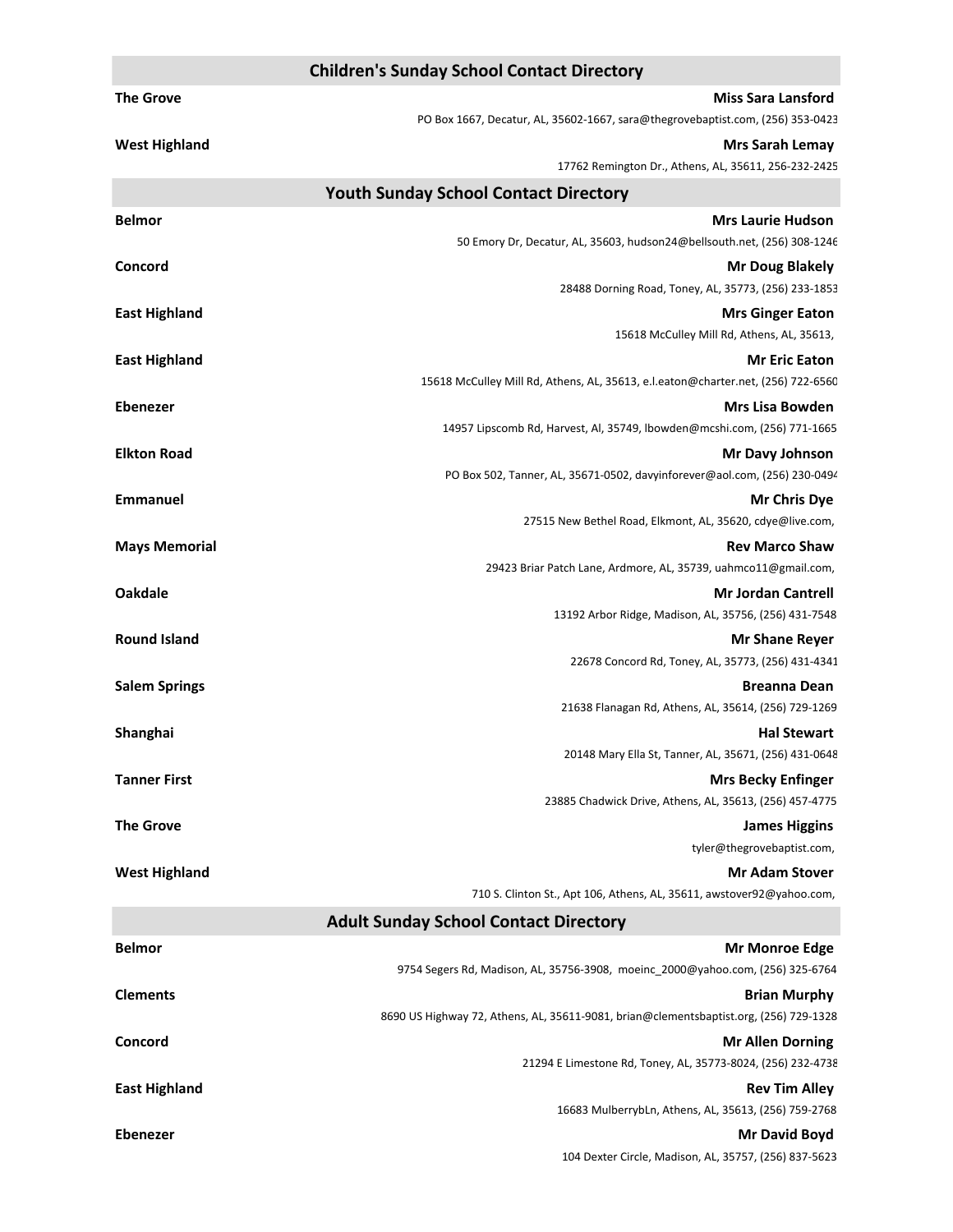#### **Adult Sunday School Contact Directory**

| <b>Elkmont</b>       | <b>Mr Bill Williamson</b>                                                                                  |
|----------------------|------------------------------------------------------------------------------------------------------------|
|                      | 102 Denning Circle, Madison, AL, 35757, (256) 837-5007                                                     |
| <b>Elkton Road</b>   | <b>Mr Wayne Simpkins</b>                                                                                   |
|                      | 19351 Elkton Rd., Athens, AL, 35614, hyperfour@wmconnect.com,                                              |
| <b>Emmanuel</b>      | <b>Mr Ed Carpenter</b><br>27295 Bridal Tree Lane, Harvest, AL, 35749,                                      |
| <b>Fairview</b>      | <b>Mr Patrick Chambless</b>                                                                                |
|                      | 16623 Treemont Dr, Athens, AL, 35613-6783, patrick.chambless@lcsk12.org, (256) 998-1376                    |
| <b>Mays Memorial</b> | <b>Mr Joe Nave</b>                                                                                         |
|                      | 28844 Jennings Chapel Rd, Toney, AL, 35773-8148, Joe.Nave@lcsk12.org, (256) 444-8179                       |
| <b>New Hope</b>      | <b>Mr Bobby Turpen</b>                                                                                     |
|                      | 26932 Newby Rd, Athens, AL, 35613-8323, (256) 232-7365                                                     |
| <b>Oakdale</b>       | <b>Mr Jeffery Thacker</b><br>16745 MCCulley Mill Rd, Athens, AL, 35613, jthacker@gmail.com, (256) 230-3130 |
| <b>Piney Grove</b>   | <b>Dennis Morris</b>                                                                                       |
|                      | 116 Edgebrook Dr., Ardmore, AL, 35739,                                                                     |
| <b>Round Island</b>  | <b>Mr Daryl Brooks</b>                                                                                     |
|                      | 22926 Horseshoe Bnd, Athens, AL, 35613-7065, drisen1@aol.com, (256) 233-4992                               |
| <b>Salem Springs</b> | J.W. Wilson                                                                                                |
|                      | 11325 Neely Rd, Athens, AL, 35611, jwilson11325@charter.net, (256) 232-5163                                |
| Shanghai             | <b>Keith Bowen</b>                                                                                         |
|                      | 16992 Carter Circle, Athens, AL, 35611,                                                                    |
| Shanghai             | Lynda Messer<br>20137 Rosie Rd, Tanner, AL, 35671, (256) 232-8458                                          |
| <b>Tanner First</b>  | <b>Mr Dennis Wooten</b>                                                                                    |
|                      |                                                                                                            |
| <b>The Grove</b>     | <b>Roger Tarver</b>                                                                                        |
|                      |                                                                                                            |
| <b>West Highland</b> | <b>Rev Joe Teal</b><br>22219 Diamond Pointe, Athens, AL, 35613, jteal@pclnet.net, (256) 216-5561           |
|                      | <b>Church Weekday Education (CWE) Director Directory</b>                                                   |
| <b>Athens First</b>  | <b>Mrs June Grantham</b>                                                                                   |
|                      | 16436 Travertine Dr, Athens, AL, 35613-2432, jgrantham@fbcathens.org,                                      |
| <b>Lindsay Lane</b>  | <b>Mrs Rhonda Carter</b>                                                                                   |
|                      | Rhonda@lindsaylane.org, (256) 232-0020                                                                     |
|                      | <b>CWE Committee Chair Directory</b>                                                                       |
| <b>Ardmore First</b> | <b>Mr Tate Rogers</b>                                                                                      |
|                      | 26067 Ashton Lane, Ardmore, TN, 38449, (931) 427-8174                                                      |
|                      | <b>CWE Preschool Teacher Directory</b>                                                                     |
| <b>Athens First</b>  | <b>Mrs Kathleen Phraner</b>                                                                                |
|                      | 904 Hereford Dr, Athens, AL, 35611, (256) 232-0906                                                         |
| <b>Athens First</b>  | <b>Mrs Kim Freeman</b>                                                                                     |
|                      | 14070 Freeman Road, Tuscaloosa, AL, 35405,                                                                 |
|                      | <b>Collegiate Ministry Contact Directory</b>                                                               |
| <b>Emmanuel</b>      | <b>Mrs Marla Harvey</b>                                                                                    |

17130 Lucas Ferry Road, Athens, AL, 35611, (256) 233-2845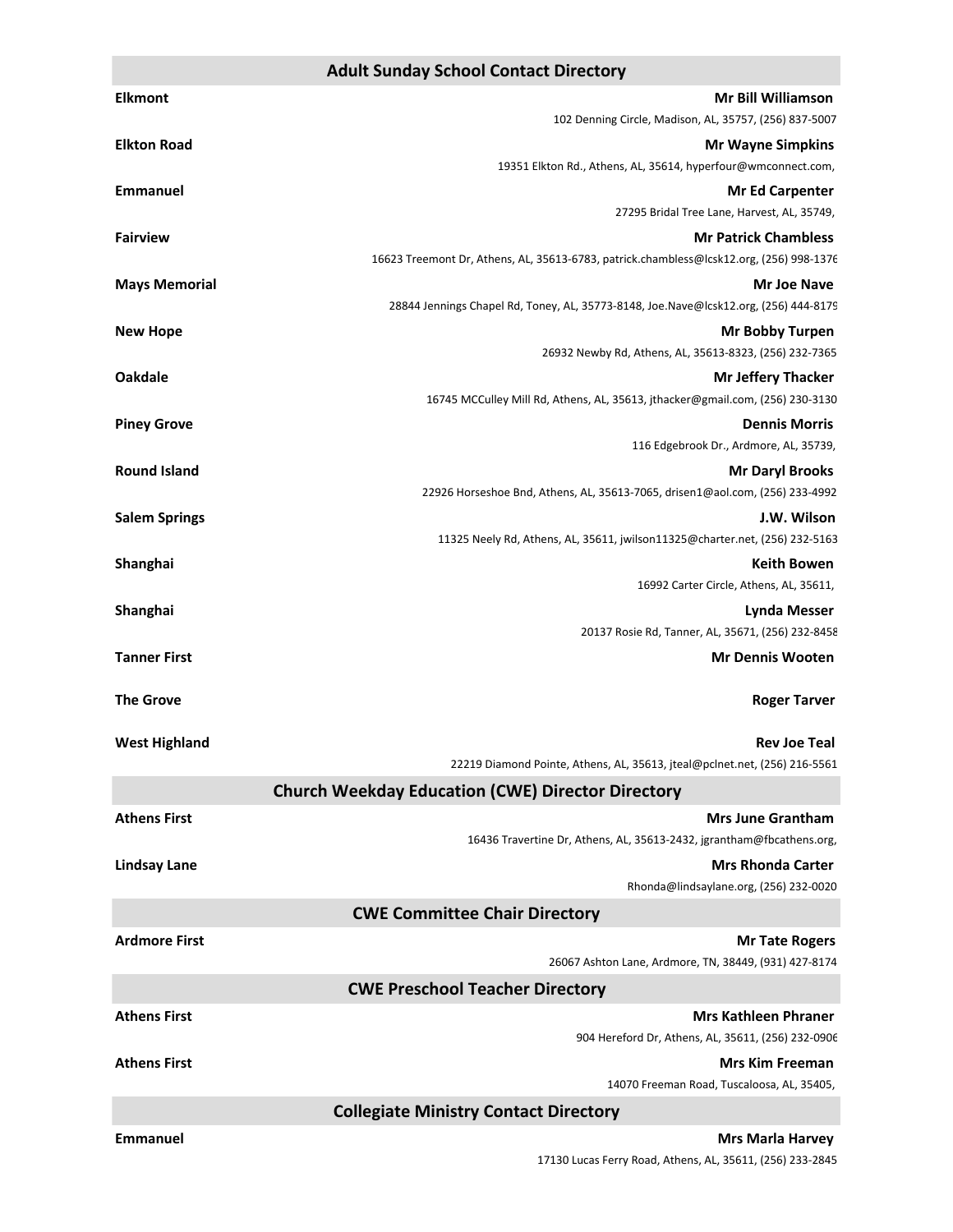#### **Collegiate Ministry Contact Directory**

| <b>Mays Memorial</b> | <b>Mr Seth Harris</b>                                                                                |
|----------------------|------------------------------------------------------------------------------------------------------|
|                      | seth.harris98@gmail.com, (256) 206-6128                                                              |
|                      | <b>Family Ministry Contact Directory</b>                                                             |
| <b>Athens First</b>  | <b>Rev David Carter</b>                                                                              |
|                      | 201 East Hobbs Street, Athens, AL, 35611, dcarter@fbcathens.org, (256) 233-5878                      |
| <b>Lindsay Lane</b>  | <b>Rev Eric Pugh</b><br>114 Winslow Dr, Athens, AL, 35613-2724, eric@lindsaylane.org, (256) 232-0020 |
|                      | <b>Royal Ambassador Director/Leader Directory</b>                                                    |
| <b>Athens First</b>  | <b>Mr Fred White</b>                                                                                 |
|                      | 127 Blair Drive, Madison, AL, 35757, jfwhite1@bellsouth.net, (256) 705-2550                          |
| <b>Piney Grove</b>   | <b>Mr Jeff Jarvis</b>                                                                                |
|                      | 29900 Wooley Springs Road, Toney, AL, 35773,                                                         |
| <b>Salem Springs</b> | <b>Mr Joe Winnette</b>                                                                               |
|                      | 27501 County Line Rd N.W., Anderson, AL, 35610, winnette1105@aol.com,                                |
|                      | <b>College Pastor/Director Directory</b>                                                             |
| <b>Clements</b>      | <b>Caleb Gooch</b>                                                                                   |
|                      | 8690 US Highway 72, Athens, AL, 35611-9081, caleb@clementsbaptist.org, (256) 729-1328                |
| <b>West Highland</b> | <b>Mr Jeff Schrimsher</b>                                                                            |
|                      | 15683 Line Rd, Athens, AL, 35614,                                                                    |
|                      | <b>Deaf Interpreter Directory</b>                                                                    |
| <b>Athens First</b>  | <b>Mrs Susan Hofacker</b>                                                                            |
|                      | 22085 Missy Leigh Lane, Athens, AL, 35613, (256) 233-6161                                            |
|                      | <b>Deceased Member Directory</b>                                                                     |
| Capshaw              | <b>Agnes Norman</b>                                                                                  |
| Capshaw              | Ann Wagon                                                                                            |
|                      |                                                                                                      |
| Capshaw              | <b>Billie Ruth Christian</b>                                                                         |
|                      |                                                                                                      |
| Capshaw              | <b>Betty Craft</b>                                                                                   |
| Community            | <b>Mrs Bobbie King</b>                                                                               |
|                      |                                                                                                      |
| <b>Fairview</b>      | <b>Mrs Betty Martindale</b>                                                                          |
|                      |                                                                                                      |
| <b>Fairview</b>      | <b>Mrs Linda Phillips</b>                                                                            |
| <b>Fairview</b>      | <b>Mrs Betty Hardy</b>                                                                               |
|                      |                                                                                                      |
| <b>Fairview</b>      | <b>Mrs Wanda Menefee</b>                                                                             |
|                      |                                                                                                      |
| <b>Fairview</b>      | <b>Ms Charlotte Orr</b>                                                                              |
| <b>Fairview</b>      | <b>Ms Roxanne Lovell</b>                                                                             |
|                      |                                                                                                      |
| <b>Lindsay Lane</b>  | <b>Ellen Knox</b>                                                                                    |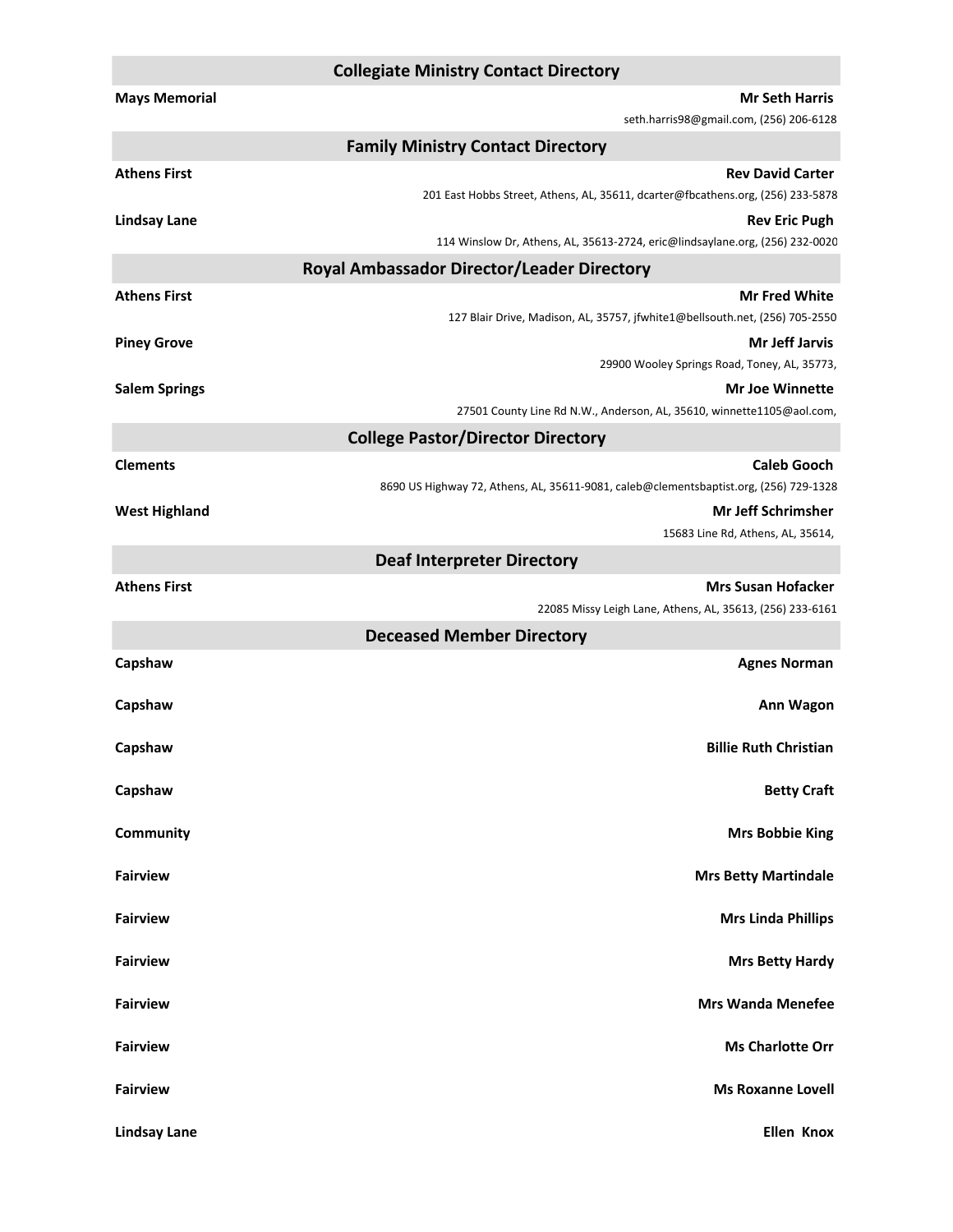|                      | <b>Deceased Member Directory</b>                                                    |
|----------------------|-------------------------------------------------------------------------------------|
| <b>Lindsay Lane</b>  | <b>Rick Leonard</b>                                                                 |
| <b>Lindsay Lane</b>  | <b>Skeeter McDonald</b>                                                             |
| <b>Lindsay Lane</b>  | <b>Ruby Jean Moore</b>                                                              |
| <b>Lindsay Lane</b>  | <b>Jackie Perry</b>                                                                 |
| <b>Lindsay Lane</b>  | <b>Linda Perry</b>                                                                  |
| <b>Lindsay Lane</b>  | <b>Walt Smith</b>                                                                   |
| <b>Lindsay Lane</b>  | <b>Charles Thompson</b>                                                             |
| <b>Lindsay Lane</b>  | <b>Judy Turner</b>                                                                  |
| <b>Mays Memorial</b> | <b>Mrs Ethel Wales</b>                                                              |
| <b>Mays Memorial</b> | <b>Mrs Mable Downs</b>                                                              |
| <b>Mays Memorial</b> | Mr Dow Jackson                                                                      |
|                      | 28923 McKee Road, Toney, AL, 35773, (256) 232-1892                                  |
| <b>Mays Memorial</b> | <b>Mr Larry Browning</b><br>22109 Bridges Rd, Toney, AL, 35773-8341, (256) 233-4525 |
| Midway               | <b>Dale Fitts</b>                                                                   |
|                      | 26575 Hwy 72 East, Athens, AL, 35613,                                               |
| <b>Midway</b>        | <b>Mr Harold Marks</b>                                                              |
|                      | 26575 Hwy 72 East, Athens, AL, 35613,                                               |
| <b>Midway</b>        | <b>Mrs Clara Jo McGee</b>                                                           |
|                      | 26575 Hwy 20 East, Athens, AL, 35613,                                               |
| Midway               | <b>Mrs Margaret Junior</b>                                                          |
|                      | 26575 Hwy 20 East, Athens, AL, 35613,                                               |
| <b>Midway</b>        | <b>Mrs Sue Edgemon</b>                                                              |
|                      | 26575 Hwy 20 East, Athens, AL, 35613,                                               |
| <b>Piney Grove</b>   | <b>Glynn Andrews</b>                                                                |
| <b>Piney Grove</b>   | <b>Donnie Taylor</b>                                                                |
| <b>Piney Grove</b>   | Donna Wilburn                                                                       |
| <b>Piney Grove</b>   | <b>Wheeler Kidd</b>                                                                 |
| <b>Piney Grove</b>   | <b>Bernice Bailey</b>                                                               |
| <b>Piney Grove</b>   | <b>Mike Smith</b>                                                                   |
| <b>Salem Springs</b> | Jenny Hagood                                                                        |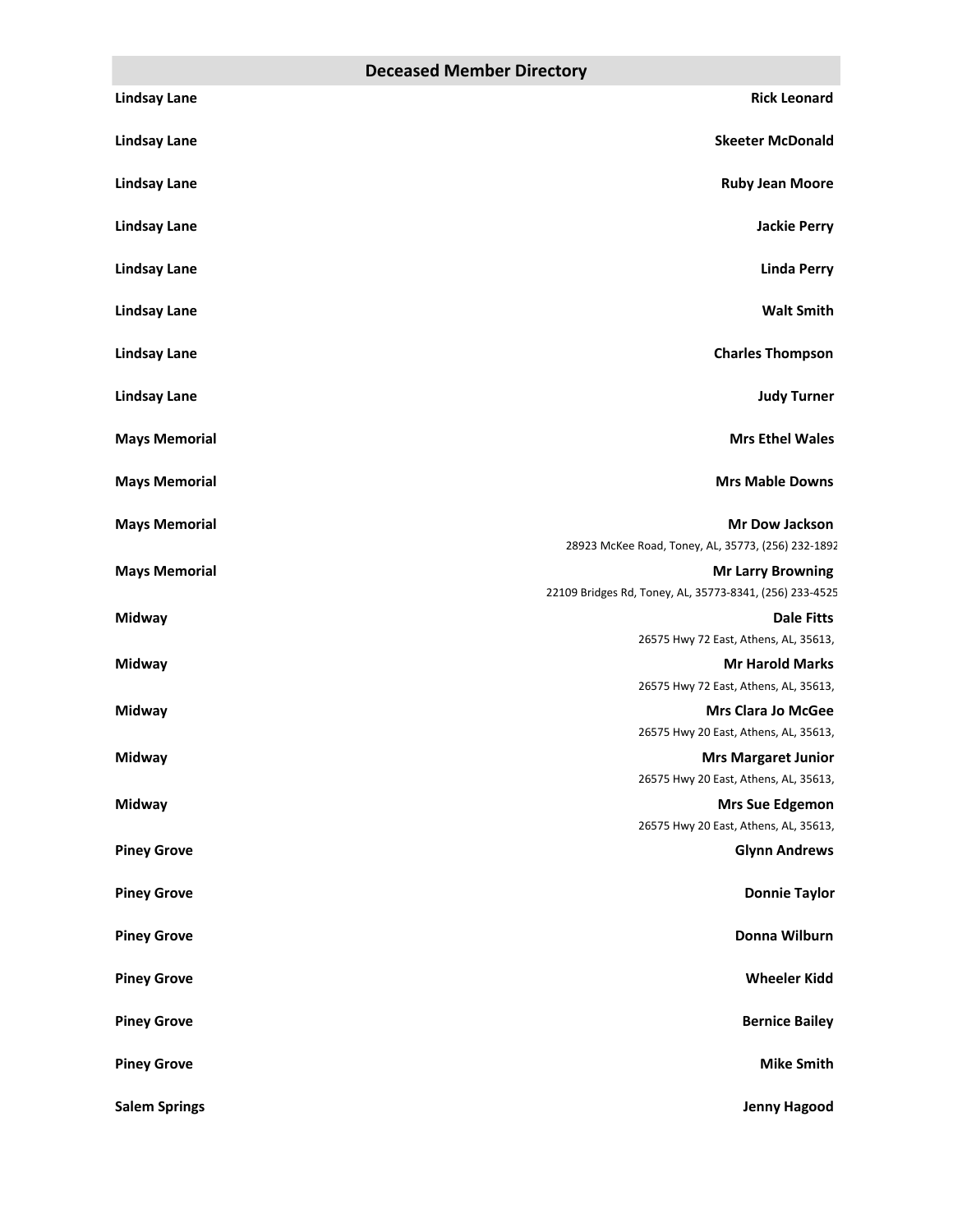|                      | <b>Deceased Member Directory</b>                                                                       |
|----------------------|--------------------------------------------------------------------------------------------------------|
| <b>Salem Springs</b> | <b>Mrs Pat Kieff</b>                                                                                   |
| <b>Salem Springs</b> | <b>Mr Mickey Robertson</b>                                                                             |
| <b>Salem Springs</b> | <b>Cole Smith</b>                                                                                      |
| <b>Salem Springs</b> | <b>Harry Turner</b>                                                                                    |
| <b>Tanner First</b>  | <b>Carl Vest</b>                                                                                       |
| <b>Tanner First</b>  | <b>Billy Sandy</b>                                                                                     |
| <b>West Highland</b> | <b>Mrs Martha Barbre</b><br>17494 Lucas Ferry Rd, Athens, AL, 35611,                                   |
| <b>West Highland</b> | <b>Mr Mark Jones</b>                                                                                   |
|                      | 16 Sandra Ln, Athens, AL, 35611,                                                                       |
|                      | <b>Director of College Student Ministry Directory</b>                                                  |
| <b>Mays Memorial</b> | <b>Mr Seth Harris</b>                                                                                  |
|                      | seth.harris98@gmail.com, (256) 206-6128                                                                |
| <b>The Grove</b>     | <b>Trey Winn</b>                                                                                       |
| <b>The Grove</b>     | <b>Lenita Winn</b>                                                                                     |
|                      |                                                                                                        |
|                      | <b>Disaster Relief Contact Directory</b>                                                               |
| <b>Ardmore First</b> | <b>Mr James Shannon</b><br>29155 AL Highway 251, Ardmore, AL, 35739-8619,                              |
| <b>Belmor</b>        | <b>Rev Keith Crouch</b>                                                                                |
|                      | 25500 Retick Cir, Athens, AL, 35613-6154, lil492@bellsouth.net, (256) 230-0365                         |
| <b>East Highland</b> | <b>Mr Ronnie White</b>                                                                                 |
|                      | 23724 Laura Leigh Rd, Athens, AL, 35613,                                                               |
| <b>Elkton Road</b>   | Mr John Allfrey<br>19465 Elkton Rd, Athens, AL, 35614, john@mudcreekironworks.com, (256) 232-7298      |
| <b>Emmanuel</b>      | <b>Ms Nancy Wallette</b>                                                                               |
|                      | 1709 Nella Drive, Athens, AL, 35611, nawallette@pclnet.net,                                            |
| <b>Fairview</b>      | <b>Rev George Whitten</b>                                                                              |
|                      | 26600 Peek A Boo Street, Athens, AL, 35613-6400, pastor@fairviewbaptistathens.org, (256) 233-0809      |
| <b>Lindsay Lane</b>  | <b>Rev Eric Pugh</b>                                                                                   |
|                      | 114 Winslow Dr, Athens, AL, 35613-2724, eric@lindsaylane.org, (256) 232-0020                           |
| <b>Round Island</b>  | <b>Mr Daryl Brooks</b><br>22926 Horseshoe Bnd, Athens, AL, 35613-7065, drisen1@aol.com, (256) 233-4992 |
| <b>Salem Springs</b> | <b>Mrs Esther Jernigan</b>                                                                             |
|                      | 17236 Sewell Rd, Athens, AL, 35614, (256) 232-6455                                                     |
| <b>Salem Springs</b> | Mr Edd Jernigan                                                                                        |
| <b>The Grove</b>     | 17236 Sewell Rd, Athens, AL, 35614-5544, (256) 232-6455<br><b>Rev Ross Clemmons</b>                    |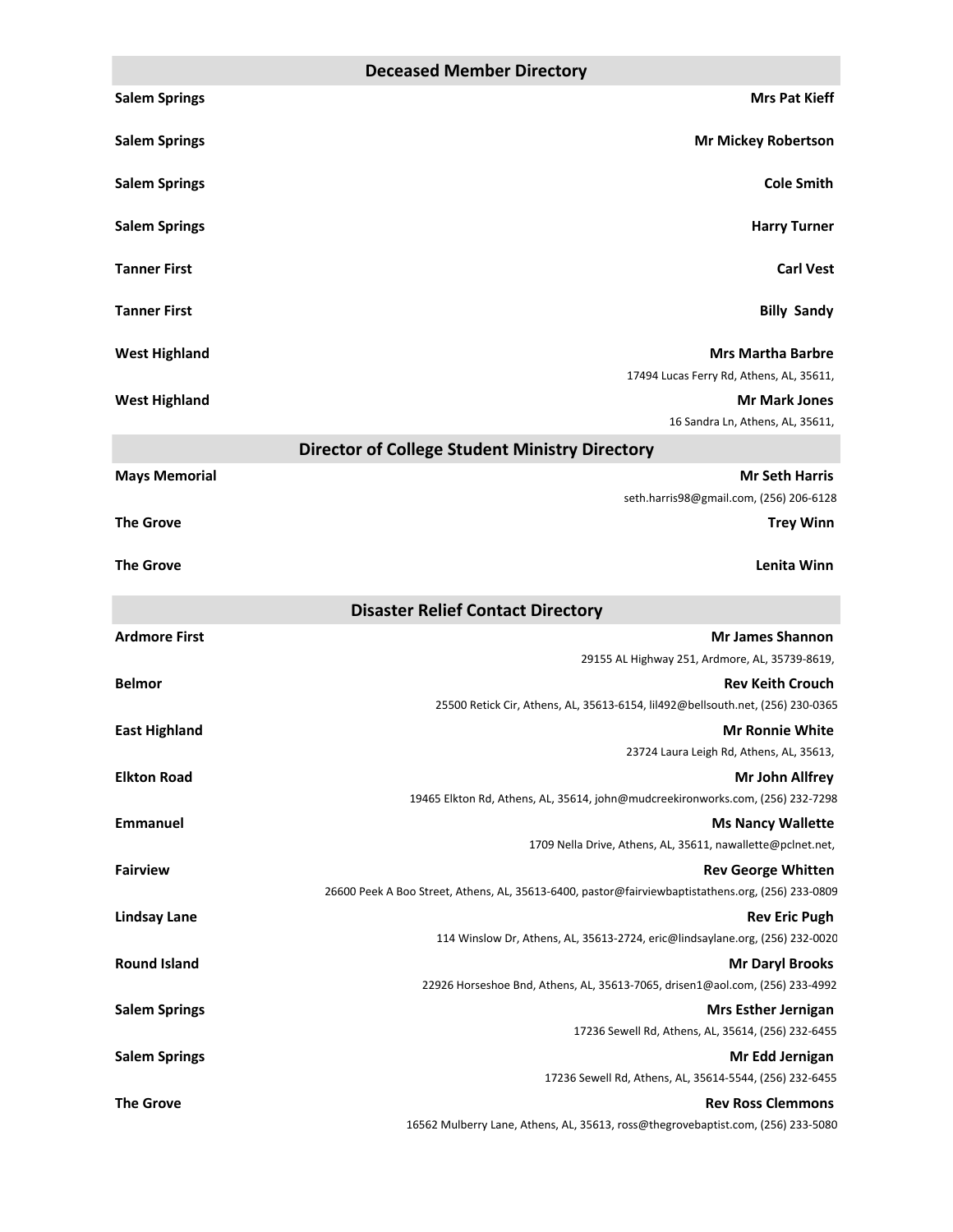|                       | <b>Disaster Relief Contact Directory</b>                                             |
|-----------------------|--------------------------------------------------------------------------------------|
| <b>Wooley Springs</b> | <b>Mr Larry Hardiman</b>                                                             |
|                       | 25442 Bain Road, Athens, AL, 35613, Ihardiman@arilion.com, (256) 830-4880            |
|                       | Discipleship, Adult Leader Directory                                                 |
| <b>Ardmore First</b>  | <b>Emory Rogers</b>                                                                  |
|                       | 26445 Johnson Ln, Toney, AL, 35773-7809, (256) 423-4746                              |
| <b>Ardmore First</b>  | <b>Mr Billy Smith</b>                                                                |
|                       | 29235 Mims St, Ardmore, AL, 35739, (256) 423-2623                                    |
| Concord               | <b>Mr Allen Dorning</b>                                                              |
|                       | 21294 E Limestone Rd, Toney, AL, 35773-8024, (256) 232-4738                          |
| <b>East Highland</b>  | <b>Mr Michael Locke</b>                                                              |
|                       | 15160 Moorseville Rd, Athens, AL, 35613,                                             |
| <b>Elkmont</b>        | <b>Mr Joe Kress</b>                                                                  |
|                       | 25226 Guthrie Rd, Elkmont, AL, 35620-4424, (256) 712-2124                            |
| <b>Elkton Road</b>    | <b>Mr Wayne Simpkins</b>                                                             |
|                       | 19351 Elkton Rd., Athens, AL, 35614, hyperfour@wmconnect.com,                        |
| <b>Mays Memorial</b>  | Mr Joe Nave                                                                          |
|                       | 28844 Jennings Chapel Rd, Toney, AL, 35773-8148, Joe.Nave@lcsk12.org, (256) 444-8179 |
| <b>Mays Memorial</b>  | <b>Mrs Carol Harris</b>                                                              |
|                       | 20868 Johnson Rd, Athens, AL, 35613-4938, carol.harris29@gmail.com, (256) 206-5199   |
| <b>Oakdale</b>        | <b>Rev Rick Cantrell</b>                                                             |
|                       | 26544 Lydia Joe Dr, Athens, AL, 35613-7740, rick@oakdale-baptist.org, (256) 348-1636 |
| <b>Salem Springs</b>  | <b>Mrs Kay Ridgeway</b>                                                              |
|                       | 1008 7th Ave, Athens, AL, 35611-4812, kr1121@pclnet.net,                             |
| <b>Salem Springs</b>  | <b>Mr Johnny Campbell</b><br>11109 Short Cut Rd, Lester, AL, 35647, (256) 232-2158   |
| <b>Salem Springs</b>  | <b>Chip Groder</b>                                                                   |
|                       | 22188 Corbiere Way, Athens, AL, 35614,                                               |
| <b>Salem Springs</b>  | <b>Harold Adams</b>                                                                  |
|                       | 22664 Cairo Hollow Rd, Athens, AL, 35614, (256) 729-1485                             |
|                       | <b>Discipleship, Children's Leader Directory</b>                                     |
| <b>Athens First</b>   | <b>Rev David Carter</b>                                                              |
|                       | 201 East Hobbs Street, Athens, AL, 35611, dcarter@fbcathens.org, (256) 233-5878      |
| <b>East Highland</b>  | <b>Mrs Tammy Mattox</b>                                                              |
|                       | 27225 McLemore Circle, Harvest, AL, 35749, (256) 679-0551                            |
|                       | <b>Discipleship, Preschool Leader Directory</b>                                      |
| <b>Ardmore First</b>  |                                                                                      |
|                       | Dora Dean Watson<br>1260 Lofton Hall Road, Ardmore, TN 38449, , , , (931) 468-2492   |
|                       |                                                                                      |
|                       | <b>Discipleship, Youth Leader Directory</b>                                          |
| <b>East Highland</b>  | <b>Mr Eric Eaton</b>                                                                 |
|                       | 15618 McCulley Mill Rd, Athens, AL, 35613, e.l.eaton@charter.net, (256) 722-6560     |

**East Highland Mrs Ginger Eaton** 

15618 McCulley Mill Rd, Athens, AL, 35613,

#### **Elkton Road Mr Davy Johnson**

PO Box 502, Tanner, AL, 35671-0502, davyinforever@aol.com, (256) 230-0494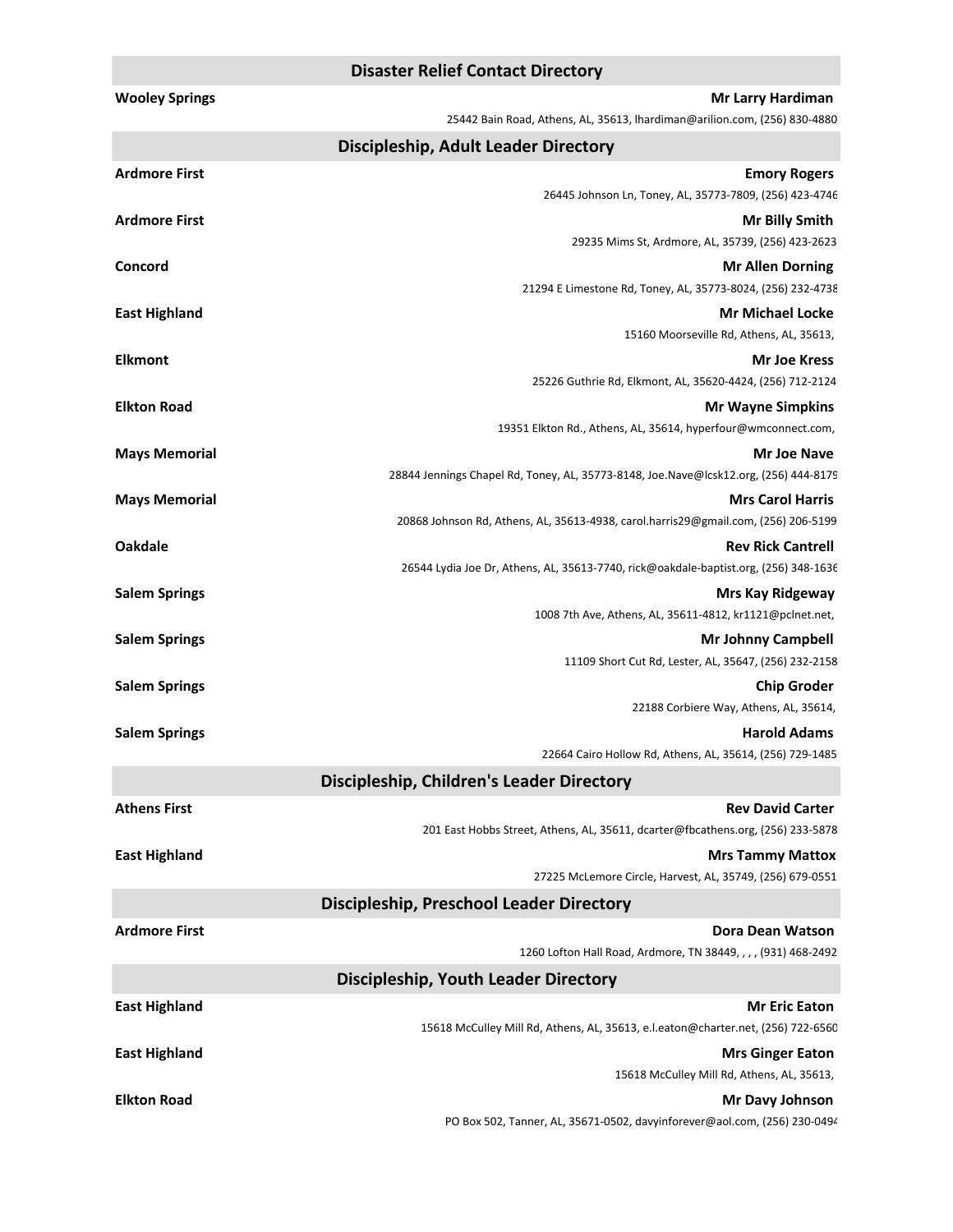|                       | <b>Discipleship, Youth Leader Directory</b>                                                             |
|-----------------------|---------------------------------------------------------------------------------------------------------|
| <b>Piney Grove</b>    | <b>Mr Adam Mikel</b>                                                                                    |
|                       | 28462 Pinedale Road, Ardmore, AL, 35739, (256) 423-2748                                                 |
| <b>Salem Springs</b>  | <b>Drake Whitten</b>                                                                                    |
|                       | 2325 Quince Dr. S.E, Decatur, AL, 35601,                                                                |
| <b>Wooley Springs</b> | <b>Mr Heath Dorning</b>                                                                                 |
|                       | 29268 Liberty Way, Athens, AL, 35613, hdorningwsbc@hotmail.com, (256) 497-5143                          |
|                       | <b>Handbell Choir Director Directory</b>                                                                |
| <b>Piney Grove</b>    | <b>Mrs Gina Moore</b>                                                                                   |
|                       | 27351 Miller Lane, Elkmont, AL, 35620,                                                                  |
|                       | <b>Instrumental Ensemble Director Directory</b>                                                         |
| <b>Clements</b>       | <b>Jim Parsons</b>                                                                                      |
|                       | 8690 US Highway 72, Athens, AL, 35611-9081,                                                             |
| <b>Lindsay Lane</b>   | Mr Jon Wright                                                                                           |
|                       | 1825 Ashton St, Tuscombia, AL, 35674,                                                                   |
|                       | <b>Marriage/Couples Contact Person Directory</b>                                                        |
| <b>Lindsay Lane</b>   | <b>Rev Eric Pugh</b>                                                                                    |
|                       | 114 Winslow Dr, Athens, AL, 35613-2724, eric@lindsaylane.org, (256) 232-0020                            |
|                       | Men's Ministries, Challenger (Jr. High) Couns Directory                                                 |
| <b>Belmor</b>         | <b>Mr Ray Hensley</b>                                                                                   |
|                       | 27636 SW Wall St, Madison, AL, 35756-5104, rayandlois@hughes.net, (256) 301-1820                        |
|                       | Men's Ministries, Challenger (Sr. High) Couns Directory                                                 |
| <b>Belmor</b>         | <b>Mr Ray Hensley</b>                                                                                   |
|                       | 27636 SW Wall St, Madison, AL, 35756-5104, rayandlois@hughes.net, (256) 301-1820                        |
|                       | <b>Men's Ministries, Crusader Counselor Directory</b>                                                   |
| <b>Salem Springs</b>  | <b>Mr Brad Benson</b>                                                                                   |
|                       | 27409 AL Highway 99, Elkmont, AL, 35620, benson5249@yahoo.com, (256) 431-3128                           |
|                       | <b>Men's Ministries, Lad Counselor Directory</b>                                                        |
| <b>Athens First</b>   |                                                                                                         |
|                       | <b>Mr Barry Osburn</b><br>18801 Canoebrook Ln, Toney, AL, 35773-8355, (256) 842-8644                    |
| <b>Salem Springs</b>  | <b>Mr Brad Benson</b>                                                                                   |
|                       | 27409 AL Highway 99, Elkmont, AL, 35620, benson5249@yahoo.com, (256) 431-3128                           |
|                       | <b>Men's Ministries, RA Counselor Directory</b>                                                         |
|                       |                                                                                                         |
| <b>Athens First</b>   | <b>Mr Fred White</b><br>127 Blair Drive, Madison, AL, 35757, jfwhite1@bellsouth.net, (256) 705-2550     |
| <b>Belmor</b>         |                                                                                                         |
|                       | <b>Mr Monroe Edge</b><br>9754 Segers Rd, Madison, AL, 35756-3908, moeinc 2000@yahoo.com, (256) 325-6764 |
| <b>Salem Springs</b>  | <b>Mr Brad Benson</b>                                                                                   |
|                       | 27409 AL Highway 99, Elkmont, AL, 35620, benson5249@yahoo.com, (256) 431-3128                           |
|                       | <b>Minister of Church Administration Directory</b>                                                      |
|                       |                                                                                                         |
| <b>Athens First</b>   | <b>Rev Keith Smyser</b><br>201 E Hobbs Street, Athens, AL, 35611, ksmyser@fbcathens.org, (256) 232-0602 |
| <b>Lindsay Lane</b>   | <b>Rev Bradley Griggs</b>                                                                               |
|                       | 22501 Lochmere Blvd, Athens, AL, 35613-5864, bradley@lindsaylane.org, (256) 232-0020                    |
|                       |                                                                                                         |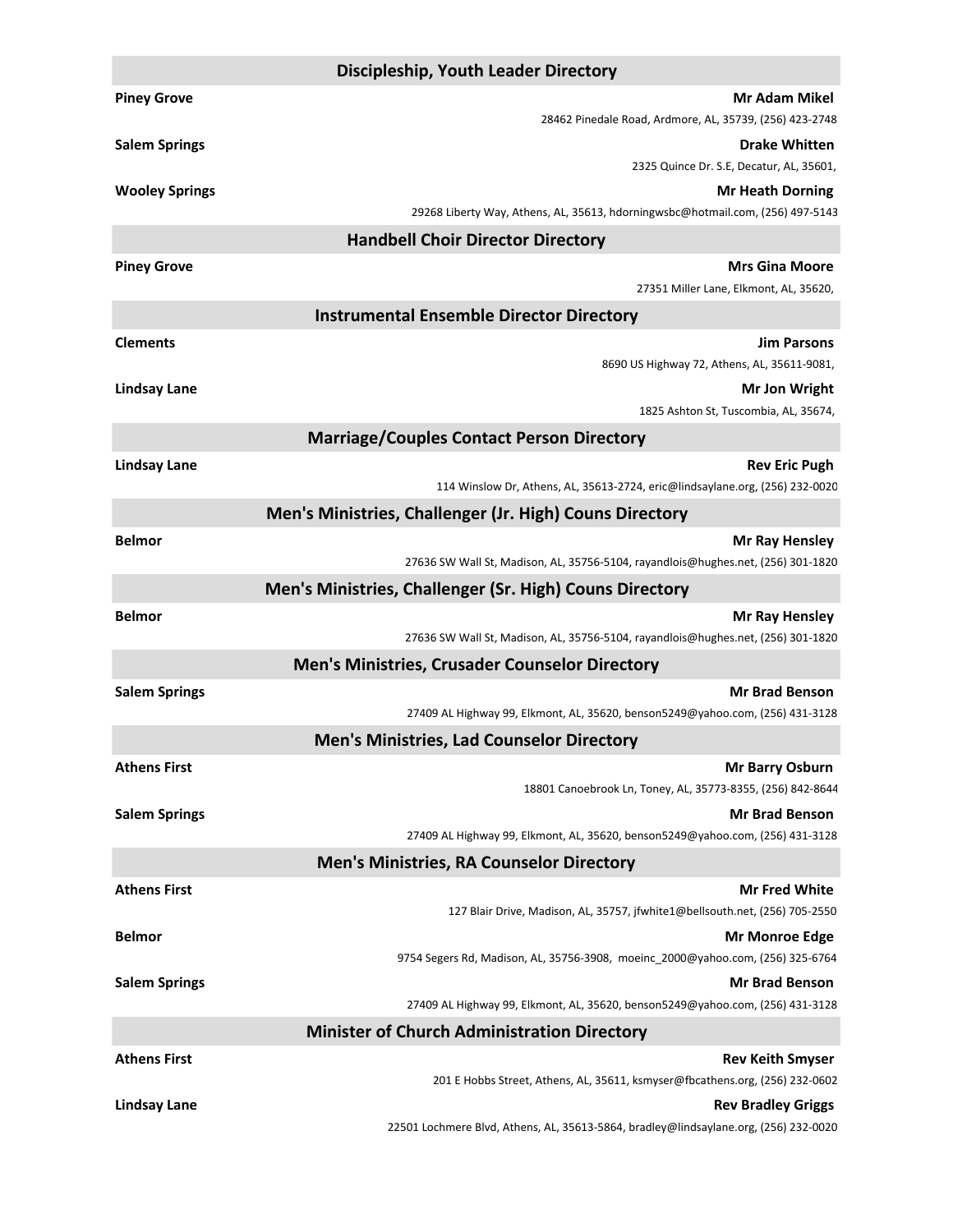|                      | <b>Minister of Media Directory</b>                                                                         |
|----------------------|------------------------------------------------------------------------------------------------------------|
| <b>East Highland</b> | <b>Mr Quentin Smith</b>                                                                                    |
|                      | 23140 Pepper Rd, Athens, AL, 35613,                                                                        |
| <b>Lindsay Lane</b>  | <b>Mr Daniel Hardiman</b>                                                                                  |
|                      | 26476 Capshaw Rd, Athens, AL, 35613, daniel@lindsaylane.org, (256) 232-0020                                |
|                      | <b>Minister of Outreach Directory</b>                                                                      |
| <b>Belmor</b>        | <b>Rev Keith Crouch</b>                                                                                    |
|                      | 25500 Retick Cir, Athens, AL, 35613-6154, lil492@bellsouth.net, (256) 230-0365                             |
| <b>Elk River</b>     | <b>Trenton Sampson</b>                                                                                     |
|                      |                                                                                                            |
| <b>Lindsay Lane</b>  | <b>Rev Randy Brown</b><br>704 Park Place, Athens, AL, 35611, randy@lindsaylane.org, (256) 232-0020         |
| <b>Piney Grove</b>   | <b>Mrs Carol Cooper</b>                                                                                    |
|                      | 1105 Ardmore Hwy, Taft, TN, 38488,                                                                         |
| <b>Tanner First</b>  | <b>Rev Clark Theriot</b>                                                                                   |
|                      | 11164 John Pugh Road, Tanner, AL, 35671, clark.theriot@gmail.com, (256) 683-7401                           |
|                      | <b>Minister of Worship Directory</b>                                                                       |
| <b>Belmor</b>        | <b>Mr Adam Hudson</b>                                                                                      |
|                      | 50 Emory Drive, Decatur, AL, 35603, hudson24@bellsouth.net, (256) 565-2034                                 |
| <b>Lindsay Lane</b>  | <b>Rev Dwaine Stroud</b>                                                                                   |
|                      | 109 Grove Ln, Athens, AL, 35613-2009, dwaine@lindsaylane.org, (256) 232-0020                               |
| <b>New Hope</b>      | <b>Mr Wesley Whitworth</b>                                                                                 |
|                      | 25310 Bain Rd, Athens, AL, 35613, (256) 233-3662                                                           |
| <b>Tanner First</b>  | <b>Mr Scott Dishman</b>                                                                                    |
|                      | 302 Bethune Way, Huntsville, AL, 35806,                                                                    |
| <b>The Grove</b>     | <b>Joe Radcliffe</b><br>joe@thegrovebaptist.com, (256) 609-0967                                            |
|                      | <b>Minister to Families Directory</b>                                                                      |
| <b>Athens First</b>  | <b>Rev David Carter</b>                                                                                    |
|                      | 201 East Hobbs Street, Athens, AL, 35611, dcarter@fbcathens.org, (256) 233-5878                            |
| <b>Belmor</b>        | <b>Mr Johnny Dean</b>                                                                                      |
|                      | 37 Debonair Cir., Decatur, AL, 35603, (256) 318-9404                                                       |
| <b>Lindsay Lane</b>  | <b>Rev Eric Pugh</b>                                                                                       |
|                      | 114 Winslow Dr, Athens, AL, 35613-2724, eric@lindsaylane.org, (256) 232-0020                               |
|                      | <b>Minister to Senior Adults Directory</b>                                                                 |
| <b>Athens First</b>  | <b>Rev Larry Hicks</b>                                                                                     |
|                      | 109 Coffman Cir, Athens, AL, 35611-4716, lhicks@fbcathens.org, (256) 232-2170                              |
| Concord              | <b>Rev Lynn Marshall</b>                                                                                   |
|                      | PO Box 93, Ardmore, TN, 35449, (931) 427-3355                                                              |
| <b>Lindsay Lane</b>  | <b>Rev Eric Pugh</b>                                                                                       |
|                      | 114 Winslow Dr, Athens, AL, 35613-2724, eric@lindsaylane.org, (256) 232-0020                               |
| <b>Mays Memorial</b> | <b>Mr Joe Nave</b><br>28844 Jennings Chapel Rd, Toney, AL, 35773-8148, Joe.Nave@lcsk12.org, (256) 444-8179 |
| <b>Tanner First</b>  | Jacob Chandler                                                                                             |
|                      | jacobchan14@gmail.com, (256) 374-7982                                                                      |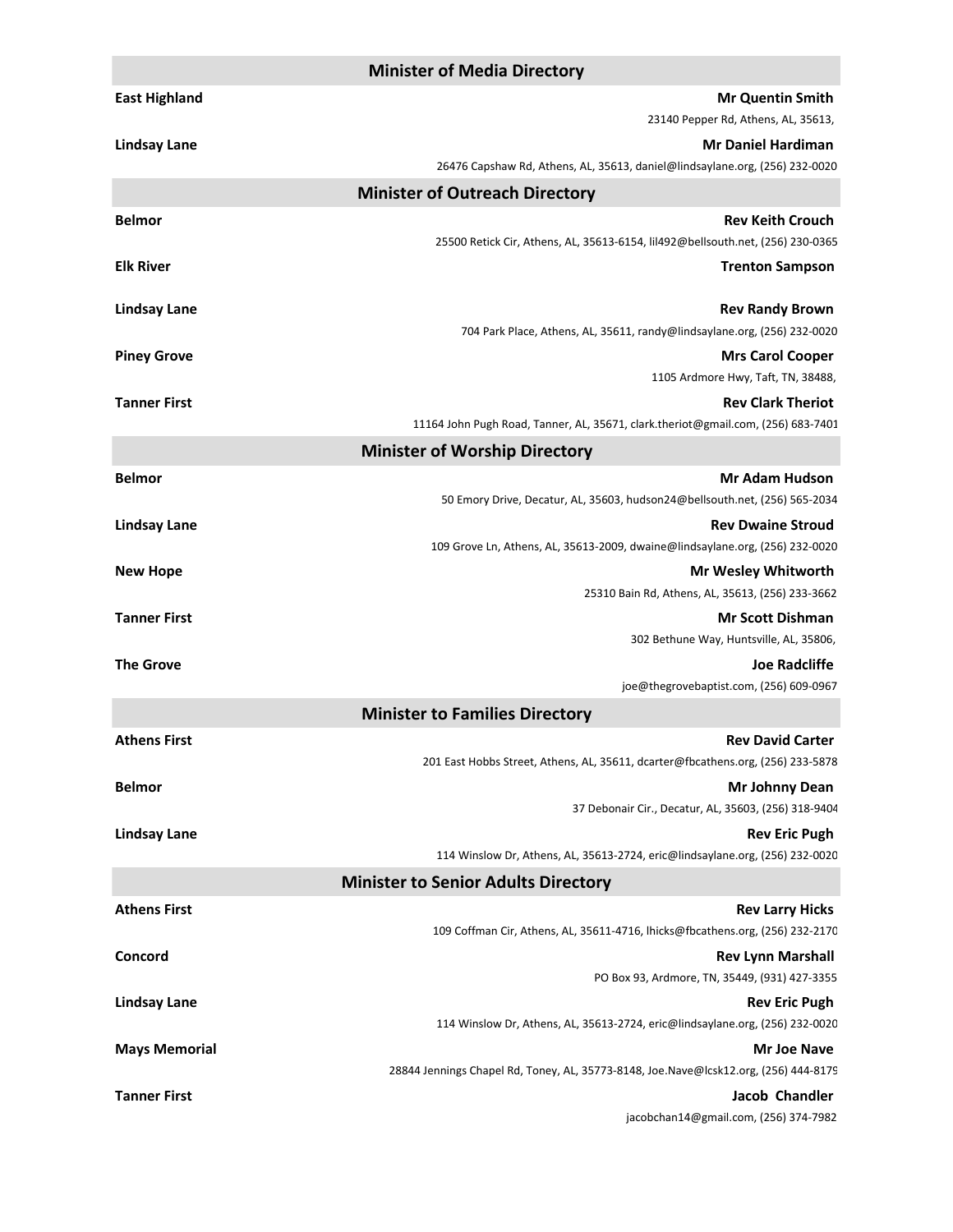|                      | <b>Minister to Senior Adults Directory</b>                                                        |
|----------------------|---------------------------------------------------------------------------------------------------|
| <b>Tanner First</b>  | <b>Mr Keith Turberville</b>                                                                       |
|                      | 17524 Martin Dr, Athens, AL, 35611-5606, keitht@pclnet.net, (256) 232-0703                        |
|                      | <b>Minister to Single Adults Directory</b>                                                        |
| <b>Belmor</b>        | <b>Mr Adam Hudson</b>                                                                             |
|                      | 50 Emory Drive, Decatur, AL, 35603, hudson24@bellsouth.net, (256) 565-2034                        |
|                      | <b>Minister to Students Directory</b>                                                             |
| <b>Clements</b>      | <b>Caleb Gooch</b>                                                                                |
|                      | 8690 US Highway 72, Athens, AL, 35611-9081, caleb@clementsbaptist.org, (256) 729-1328             |
| <b>Emmanuel</b>      | <b>Mr Chris Dye</b>                                                                               |
|                      | 27515 New Bethel Road, Elkmont, AL, 35620, cdye@live.com,                                         |
| <b>Lindsay Lane</b>  | Mr Alan Ostrzycki<br>28064 Emma Drew Dr, Elkmont, AL, 35620, alan@lindsaylane.org, (256) 232-0020 |
| <b>Tanner First</b>  | Jacob Chandler                                                                                    |
|                      | jacobchan14@gmail.com, (256) 374-7982                                                             |
|                      | <b>Minister with College Ministry Assignment Directory</b>                                        |
| <b>Clements</b>      | <b>Caleb Gooch</b>                                                                                |
|                      | 8690 US Highway 72, Athens, AL, 35611-9081, caleb@clementsbaptist.org, (256) 729-1328             |
|                      | <b>Missions Coordinator Directory</b>                                                             |
| <b>Athens First</b>  | <b>Mr Bobby Austin</b>                                                                            |
|                      | 12632 Lookingbill, Athens, AL, 35611, (256) 497-2510                                              |
| <b>Emmanuel</b>      | Jan Lenz                                                                                          |
|                      | PO Box 96, Anderson, AL, 35610-0096,                                                              |
| <b>New Hope</b>      | <b>Mr David Coomes</b>                                                                            |
|                      | 24874 Mahalo Cir, Madison, AL, 35756, Davidecoomes@yahoo.com,                                     |
| <b>Salem Springs</b> | <b>Mrs Sueann Hobbs</b>                                                                           |
|                      | 25385 Cotton Belt Rd, Elkmont, AL, 35620-8021,                                                    |
| The Grove            | <b>Todd Bartley</b>                                                                               |
|                      | <b>Pastor's Secretary Directory</b>                                                               |
| <b>Athens First</b>  | <b>Mrs Sue Burgreen</b>                                                                           |
|                      | 609 Box St, Athens, AL, 35611-3601, sburgreen@fbcathens.org, (256) 232-5998                       |
| Capshaw              | <b>Terri Pruett</b>                                                                               |
|                      | PO Box 187, Capshaw, AL, 35742-0187, terri.pruett@capshaw.org, (256) 232-7763                     |
| <b>Clements</b>      | <b>Carolyn Munsey</b>                                                                             |
|                      | 8690 US Highway 72, Athens, AL, 35611-9081, carolyn@clementsbaptist.org, (256) 729-1328           |
| <b>Emmanuel</b>      | <b>Ms Deborah Mitchell</b>                                                                        |
|                      | 23053 Jeremy Road, Athens, AL, 35613, debm@ebcathens.com, (256) 232-6193                          |
| <b>Lindsay Lane</b>  | <b>Mrs Kim Odom</b><br>1300 Lindsay Lane, Athens, AL, 35613, kim@lindsaylane.org, (256) 232-0020  |
| <b>Round Island</b>  | <b>Mrs Charleen Orfield</b>                                                                       |
|                      | 14790 Brownsferry Rd, Athens, AL, 35611-7138, secribc@charter.net, (256) 233-1230                 |
| <b>Salem Springs</b> | <b>Mrs DeRhonda McKleroy</b>                                                                      |
|                      | 27448 Salem-Minor Hill Rd, Lester, AL, 35647, salemspringsbc@bellsouth.net, (256) 232-4551        |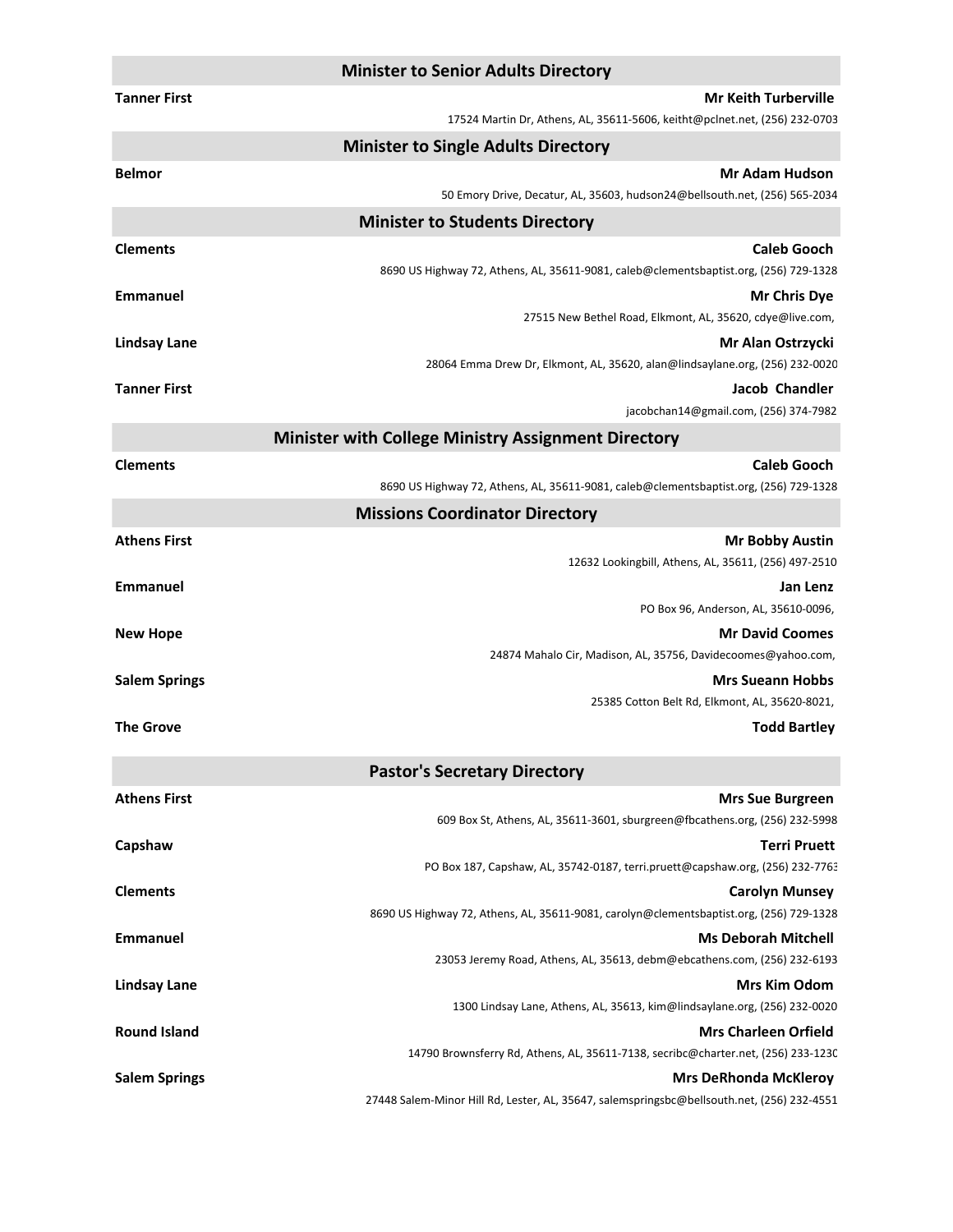|                      | <b>Personnel Committee Chair Directory</b>                                                                      |
|----------------------|-----------------------------------------------------------------------------------------------------------------|
| Capshaw              | <b>Derek Calvert</b>                                                                                            |
|                      | 110 Hardi Trail, Madison, AL, 35756,                                                                            |
| <b>Elkton Road</b>   | <b>Mr Tommy Hunter</b>                                                                                          |
|                      | 28310 Oak Grove Rd, Ardmore, AL, 35739, (256) 423-5310                                                          |
| <b>Emmanuel</b>      | <b>Mrs Cathy Williams</b><br>13116 Breckenridge Drive, Athens, AL, 35613, cathysretreat@aol.com, (256) 772-9712 |
| <b>Lindsay Lane</b>  | Mr Wayne White                                                                                                  |
|                      | 17104 Lochton Dr, Athens, AL, 35613, (256) 230-6052                                                             |
| <b>Salem Springs</b> | <b>David Seibert</b>                                                                                            |
|                      | 7582 Tommy Hill Rd, Anderson, AL, 35610,                                                                        |
| <b>Tanner First</b>  | <b>Mr John Carter</b>                                                                                           |
|                      | 18391 Sulphur Creek Dr, Elkmont, AL, 35620-6313,                                                                |
|                      | <b>Senior Adult Choir Leaders Directory</b>                                                                     |
| <b>Ardmore First</b> | <b>Terry Shannon</b>                                                                                            |
|                      | 7752 Elkton Pike, Propspect, TN,,                                                                               |
| <b>Athens First</b>  | <b>Mr Wason Carroll</b>                                                                                         |
|                      | 201 East Hobbs Street, Athens, AL, 35611, (256) 232-0602                                                        |
| <b>Belmor</b>        | Mr Adam Hudson                                                                                                  |
|                      | 50 Emory Drive, Decatur, AL, 35603, hudson24@bellsouth.net, (256) 565-2034                                      |
| Concord              | <b>Mr Steve Powers</b><br>22584 Concord Rd, Toney, AL, 35773-8218,                                              |
| <b>Piney Grove</b>   | <b>Mrs Sonia Hasting</b>                                                                                        |
|                      |                                                                                                                 |
|                      | <b>Senior Adult Coordinator Directory</b>                                                                       |
|                      |                                                                                                                 |
| <b>Ardmore First</b> | <b>Mrs Shirley Phillips</b>                                                                                     |
|                      | 28458 Cedar Hill Rd, Ardmore, AL, 35739, (256) 423-6390                                                         |
| Community            | <b>Mrs Beth Garner</b>                                                                                          |
|                      | 225 Rose Street, Pulaski, TN, 38478,                                                                            |
| Community            | <b>Mrs Ann Hargrove</b>                                                                                         |
|                      | 29425 Pulaski Pike, Ardmore, AL, 35739,                                                                         |
| <b>Emmanuel</b>      | <b>Mr Don Porter</b>                                                                                            |
|                      | 307 Schilling St, Athens, AL, 35611,                                                                            |
| <b>Lindsay Lane</b>  | <b>Mr Glenn Adams</b><br>16844 Raspberry Lane, Athens, AL, 35613, (256) 230-2526                                |
|                      | <b>Mr Joe Nave</b>                                                                                              |
| <b>Mays Memorial</b> | 28844 Jennings Chapel Rd, Toney, AL, 35773-8148, Joe.Nave@lcsk12.org, (256) 444-8179                            |
| <b>Oakdale</b>       | <b>Mrs Shirlene Curry</b>                                                                                       |
|                      | 16088 Lucas Ferry Rd, Athens, AL, 35611-3901, (256) 232-4269                                                    |
| <b>Piney Grove</b>   | <b>Ms Floydine McCormick</b>                                                                                    |
|                      |                                                                                                                 |
| <b>Piney Grove</b>   | <b>Mrs Nell Norris</b><br>2960 Pleasant Hill Road, Prospect, TN, 38477,                                         |
| <b>Round Island</b>  | <b>Judie Meadows</b>                                                                                            |
|                      | 1508 W. Market St, Athens, AL, 35611-4654, (256) 230-9136                                                       |
| <b>Round Island</b>  | <b>Mrs Jimmie Patrick</b>                                                                                       |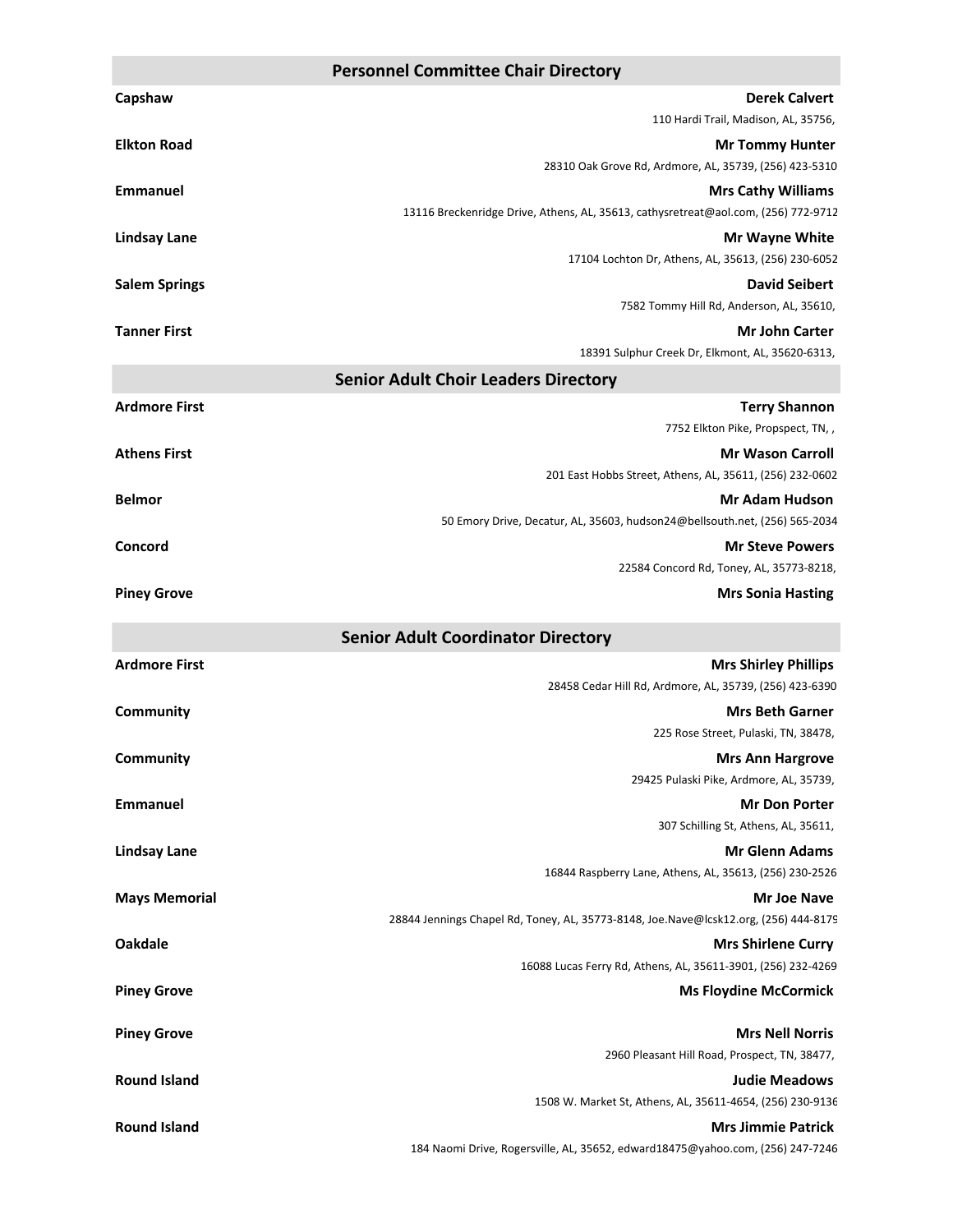|                               | <b>Senior Adult Coordinator Directory</b>                                             |
|-------------------------------|---------------------------------------------------------------------------------------|
| <b>Salem Springs</b>          | <b>Kathy Long</b>                                                                     |
|                               | 10168 Old Lester Rd, Lester, AL, 35647, (256) 233-1885                                |
| <b>Tanner First</b>           | <b>Mr Keith Turberville</b>                                                           |
|                               | 17524 Martin Dr, Athens, AL, 35611-5606, keitht@pclnet.net, (256) 232-0703            |
| <b>Tanner First</b>           | Jacob Chandler                                                                        |
|                               | jacobchan14@gmail.com, (256) 374-7982                                                 |
|                               | <b>Single Adult Coordinator Directory</b>                                             |
| <b>Lindsay Lane</b>           | <b>Ms Janet Hill</b>                                                                  |
|                               | PO Box 822, Ardmore, TN, 38449, janet@lindsaylane.org, (256) 423-6850                 |
| <b>Oakdale</b>                | <b>Mr Jeff Grisham</b>                                                                |
|                               | 16795 Rasberry Lane, Athens, AL, 35613, jeff@oakdale-baptist.org, (256) 230-6271      |
|                               | <b>SS Adult Director Directory</b>                                                    |
| <b>Belmor</b>                 | <b>Mr Monroe Edge</b>                                                                 |
|                               | 9754 Segers Rd, Madison, AL, 35756-3908, moeinc 2000@yahoo.com, (256) 325-6764        |
| <b>Elkton Road</b>            | <b>Mr Wayne Simpkins</b>                                                              |
|                               | 19351 Elkton Rd., Athens, AL, 35614, hyperfour@wmconnect.com,                         |
| <b>Emmanuel</b>               | <b>Mr Ed Carpenter</b>                                                                |
|                               | 27295 Bridal Tree Lane, Harvest, AL, 35749,                                           |
| <b>New Hope</b>               | <b>Mr Bryan Bentley</b>                                                               |
|                               | 1447 Baptist Camp Rd, Harvest, AL, 35749, (256) 444-0673                              |
| <b>Salem Springs</b>          | J.W. Wilson                                                                           |
|                               | 11325 Neely Rd, Athens, AL, 35611, jwilson11325@charter.net, (256) 232-5163           |
| <b>The Grove</b>              | <b>Roger Tarver</b>                                                                   |
|                               | <b>SS Children's Director Directory</b>                                               |
| <b>Ardmore First</b>          | <b>Mr Tate Rogers</b>                                                                 |
|                               | 26067 Ashton Lane, Ardmore, TN, 38449, (931) 427-8174                                 |
| <b>Ardmore First</b>          | <b>Mrs Charlotte Owen</b>                                                             |
|                               | 30 New Town Rd, Taft, TN, 38488-5087, (931) 425-6936                                  |
| <b>Belmor</b>                 | <b>Mrs Jessica Lynn</b>                                                               |
|                               | 26859 Henderson Rd, Madison, AL, 35756, (256) 584-0282                                |
| <b>Clements</b>               | <b>Mandy Marbutt</b>                                                                  |
|                               | 8690 US Highway 72, Athens, AL, 35611-9081, mandy@clementsbaptist.org, (256) 729-1328 |
| <b>Emmanuel</b>               | <b>Mrs Gale Miles</b>                                                                 |
|                               | 17726 Antlers Pass, Athens, AL, 35611, (256) 232-5895                                 |
| <b>First Hispanic Mission</b> | <b>Mrs Juanita Tovar</b>                                                              |
|                               | 709 N Malone St, Athens, AL, 35611-1553, (256) 216-6157                               |
| <b>First Hispanic Mission</b> | <b>Ms Eloisa Tovar</b>                                                                |
|                               | 709 N Malone St, Athens, AL, 35611-1553, (256) 216-6157                               |
| <b>Salem Springs</b>          | J.W. Wilson                                                                           |
|                               | 11325 Neely Rd, Athens, AL, 35611, jwilson11325@charter.net, (256) 232-5163           |
| <b>The Grove</b>              | <b>Miss Sara Lansford</b>                                                             |
|                               | PO Box 1667, Decatur, AL, 35602-1667, sara@thegrovebaptist.com, (256) 353-0423        |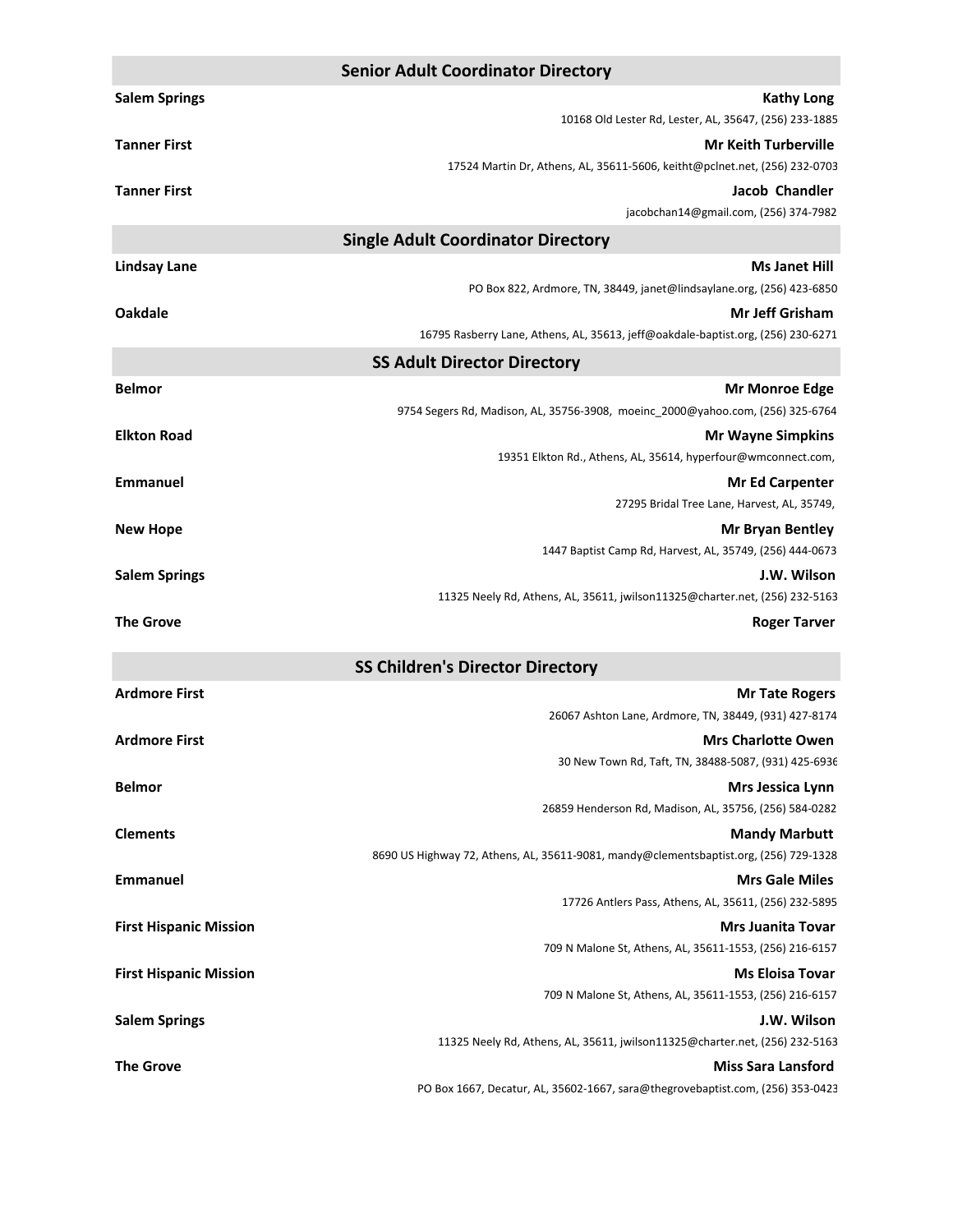|                       | <b>SS College Director Directory</b>                                                                       |
|-----------------------|------------------------------------------------------------------------------------------------------------|
| <b>Belmor</b>         | <b>Mrs Laurie Hudson</b>                                                                                   |
|                       | 50 Emory Dr, Decatur, AL, 35603, hudson24@bellsouth.net, (256) 308-1246                                    |
| <b>Clements</b>       | <b>Caleb Gooch</b>                                                                                         |
|                       | 8690 US Highway 72, Athens, AL, 35611-9081, caleb@clementsbaptist.org, (256) 729-1328                      |
| Emmanuel              | <b>Mrs Marla Harvey</b><br>17130 Lucas Ferry Road, Athens, AL, 35611, (256) 233-2845                       |
| <b>Salem Springs</b>  | J.W. Wilson                                                                                                |
|                       | 11325 Neely Rd, Athens, AL, 35611, jwilson11325@charter.net, (256) 232-5163                                |
|                       | <b>SS Preschool Director Directory</b>                                                                     |
| <b>Ardmore First</b>  | <b>Judy McGuire</b>                                                                                        |
|                       |                                                                                                            |
| <b>Ardmore First</b>  | <b>Mrs Jennifer King</b>                                                                                   |
|                       | 25075 7th St, Ardmore, AL, 35739-7909,                                                                     |
| <b>Belmor</b>         | <b>Mrs Jessica Lynn</b><br>26859 Henderson Rd, Madison, AL, 35756, (256) 584-0282                          |
| <b>Clements</b>       | <b>Mandy Marbutt</b>                                                                                       |
|                       | 8690 US Highway 72, Athens, AL, 35611-9081, mandy@clementsbaptist.org, (256) 729-1328                      |
| Emmanuel              | <b>Mrs Leah Oakley</b>                                                                                     |
|                       | 1503 Ridgedale St, Athens, AL, 35613-8509, (256) 232-7589                                                  |
| <b>Mays Memorial</b>  | <b>Mrs Cindy Cummings</b>                                                                                  |
|                       | 27616 Heritage Way, Toney, AL, 35773-8410, (256) 216-8307                                                  |
| <b>Round Island</b>   | <b>Mrs Peggy Russell</b>                                                                                   |
|                       | 13675 Zehner Rd, Athens, AL, 35611-7632, gpgj1967@gmail.com, (256) 232-9488<br>J.W. Wilson                 |
| <b>Salem Springs</b>  | 11325 Neely Rd, Athens, AL, 35611, jwilson11325@charter.net, (256) 232-5163                                |
| <b>The Grove</b>      | Jennifer Baker                                                                                             |
|                       | jennifer@thegrovebaptist.com,                                                                              |
|                       | <b>SS Youth Director Directory</b>                                                                         |
| <b>Belmor</b>         | <b>Mrs Laurie Hudson</b>                                                                                   |
|                       | 50 Emory Dr, Decatur, AL, 35603, hudson24@bellsouth.net, (256) 308-1246                                    |
| <b>East Highland</b>  | <b>Mr Eric Eaton</b>                                                                                       |
| <b>Elkton Road</b>    | 15618 McCulley Mill Rd, Athens, AL, 35613, e.l.eaton@charter.net, (256) 722-6560<br><b>Mr Davy Johnson</b> |
|                       | PO Box 502, Tanner, AL, 35671-0502, davyinforever@aol.com, (256) 230-0494                                  |
| <b>Emmanuel</b>       | <b>Mr Chris Dye</b>                                                                                        |
|                       | 27515 New Bethel Road, Elkmont, AL, 35620, cdye@live.com,                                                  |
| <b>Mays Memorial</b>  | <b>Mrs Amanda Shaw</b>                                                                                     |
|                       | 29423 Briar Patch Ln, Ardmore, AL, 35739-8267, amanda031707@gmail.com, (256) 431-4293                      |
| <b>Mays Memorial</b>  | <b>Rev Marco Shaw</b>                                                                                      |
|                       | 29423 Briar Patch Lane, Ardmore, AL, 35739, uahmco11@gmail.com,<br><b>Mr Adam Mikel</b>                    |
| <b>Piney Grove</b>    | 28462 Pinedale Road, Ardmore, AL, 35739, pineygrove@ardmore.net, (256) 423-2748                            |
| <b>Pleasant Grove</b> | <b>Mrs Shari Freeman</b>                                                                                   |
|                       |                                                                                                            |
| <b>Round Island</b>   | <b>Mr Shane Reyer</b>                                                                                      |

22678 Concord Rd, Toney, AL, 35773, (256) 431-4341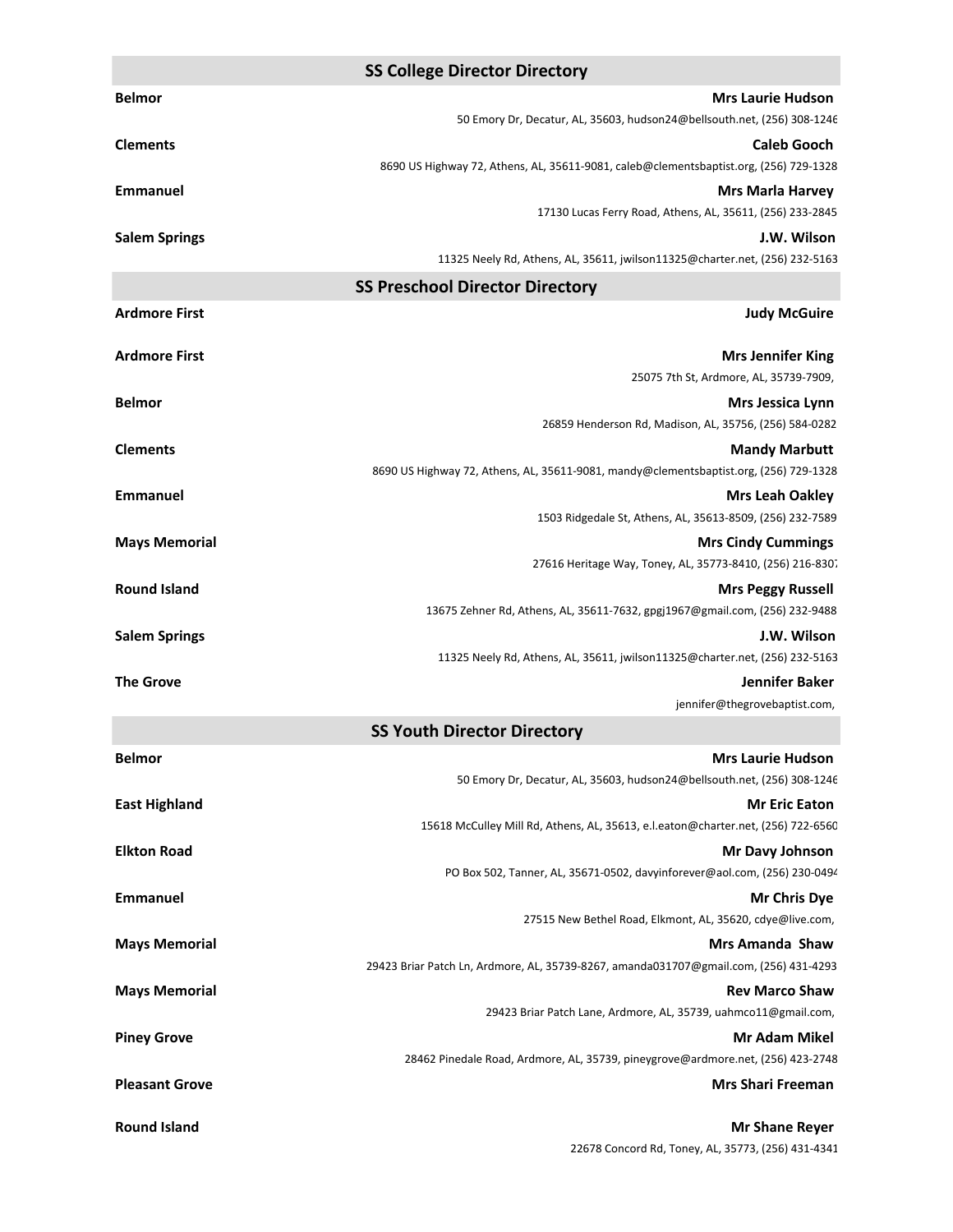|                       | <b>SS Youth Director Directory</b>                                                                    |
|-----------------------|-------------------------------------------------------------------------------------------------------|
| <b>Salem Springs</b>  | J.W. Wilson                                                                                           |
|                       | 11325 Neely Rd, Athens, AL, 35611, jwilson11325@charter.net, (256) 232-5163                           |
| <b>The Grove</b>      | <b>James Higgins</b>                                                                                  |
|                       | tyler@thegrovebaptist.com,                                                                            |
| <b>West Highland</b>  | <b>Mr Adam Stover</b>                                                                                 |
|                       | 710 S. Clinton St., Apt 106, Athens, AL, 35611, awstover92@yahoo.com,                                 |
|                       | <b>WMU, Acteens Director Directory</b>                                                                |
| <b>Belmor</b>         | <b>Mrs Ruth Edge</b>                                                                                  |
|                       | 9754 Segers Rd, Madison, AL, 35756, ruth.edge@lcsk12.org, (256) 325-6764                              |
|                       | WMU, Adults on Mission Coordinator Directory                                                          |
| <b>Ardmore First</b>  | <b>Mrs Lois Steele</b>                                                                                |
| <b>Emmanuel</b>       | <b>Mrs Leah Oakley</b><br>1503 Ridgedale St, Athens, AL, 35613-8509, (256) 232-7589                   |
| <b>New Hope</b>       | <b>Ms Melissa Patterson</b>                                                                           |
|                       | 17060 Hall Rd, Athens, AL, 35613, (256) 777-6068                                                      |
|                       | <b>WMU, Assistant Director Directory</b>                                                              |
| <b>Athens First</b>   | Carolyn Stair                                                                                         |
|                       | 23886 Chadwick Dr., Athens, AL, 35613, ts23886@charter.net, 256-233-0258                              |
| Capshaw               | <b>Mrs Sandra Wales</b>                                                                               |
|                       | 15355 E Limestone Rd, Harvest, AL, 35749-7225, bgwales@att.net, (256) 232-6935                        |
| <b>Fairview</b>       | <b>Mrs Christy Jenkins</b>                                                                            |
|                       | 18161 East Limestone Road, Athens, AL, 35613, (256) 232-8728                                          |
| <b>New Hope</b>       | <b>Mrs Betty Turpen</b>                                                                               |
|                       | 26932 Newby Rd, Athens, AL, 35613-8323, (256) 232-7365                                                |
| <b>Piney Grove</b>    | <b>Mrs Betty Whitman</b>                                                                              |
|                       | 28551 Gatlin Rd, Ardmore, AL, 35739, (256) 423-2563<br>WMU, Churchwide Missions Coordinator Directory |
|                       | <b>Saundra Toms</b>                                                                                   |
| Capshaw               | 4636 Craft Road, Athens, AL, 35613, saundra_toms@att.net, (256) 585-4815                              |
| <b>Mays Memorial</b>  | <b>Mrs Cindy Cummings</b>                                                                             |
|                       | 27616 Heritage Way, Toney, AL, 35773-8410, (256) 216-8307                                             |
| <b>Salem Springs</b>  | <b>Mrs Page Benson</b>                                                                                |
|                       | 27409 AL Highway 99, Elkmont, AL, 35620, (256) 233-4278                                               |
| <b>Sardis Springs</b> | <b>Beth Pressnell</b>                                                                                 |
|                       | 23216 Al Highway 251, Toney, AL, 35773-8406, pressnells@bellsouth.net, (256) 233-0656                 |
| <b>The Grove</b>      | <b>Mrs Norma Roark</b>                                                                                |
|                       | 881 Yarbrough Rd, Harvest, AL, 35749-8016, roarksal@aol.com, (256) 895-0195                           |
|                       | <b>WMU, Girls in Action Director Directory</b>                                                        |
| <b>Athens First</b>   | <b>Elizabeth Haynes</b>                                                                               |
|                       | 19466 Mooresville Rd, Athens, AL, 35613, ehaynes22@bellsouth.net, (256) 216-9267                      |
| <b>Athens First</b>   | <b>Karen Balch</b>                                                                                    |
|                       | 17766 Elles Dr, Athens, AL, 35611-5639, (256) 232-8742                                                |
| <b>Belmor</b>         | <b>Mrs Ruth Edge</b>                                                                                  |
|                       | 9754 Segers Rd, Madison, AL, 35756, ruth.edge@lcsk12.org, (256) 325-6764                              |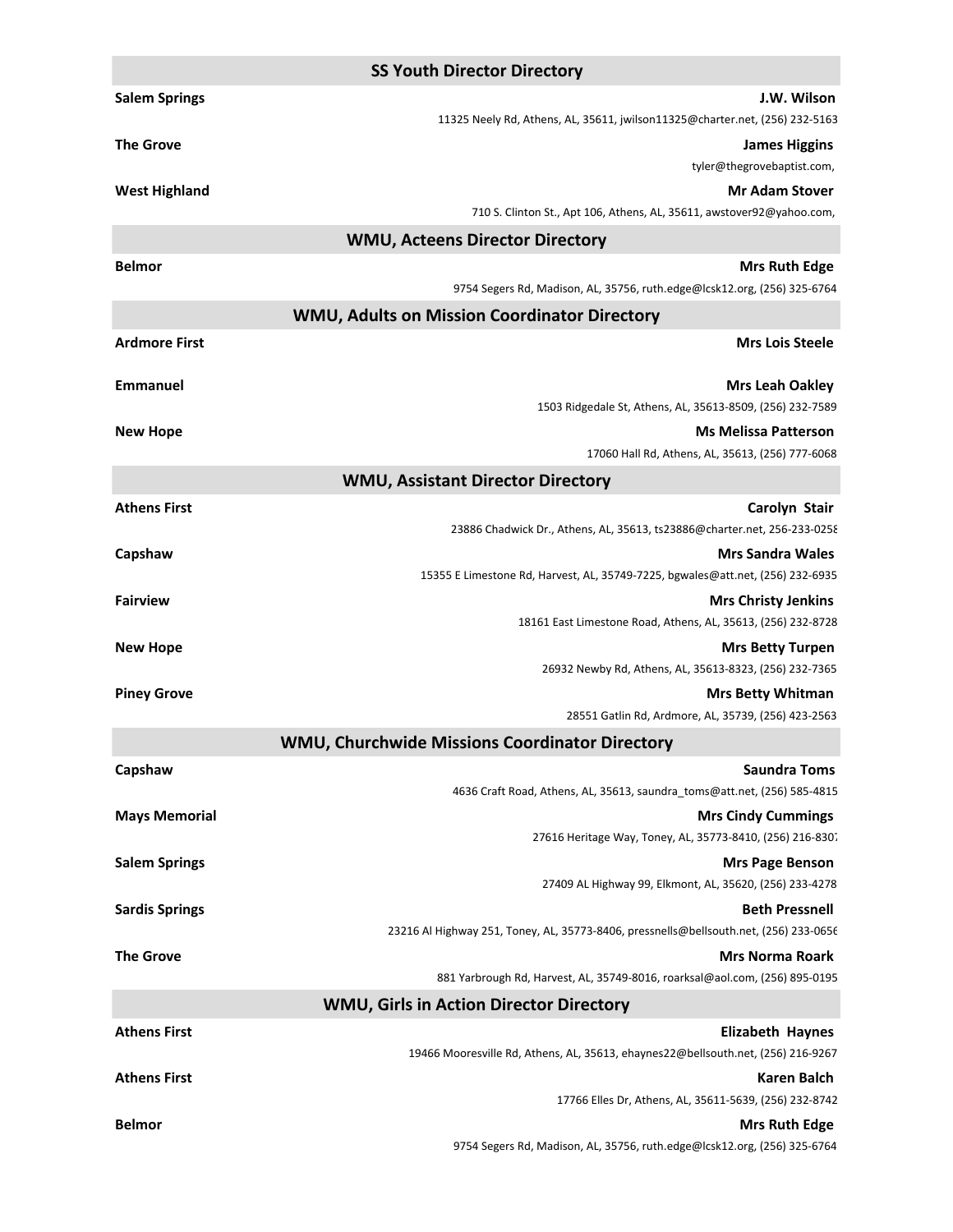| <b>WMU, Girls in Action Director Directory</b> |                                                                                      |
|------------------------------------------------|--------------------------------------------------------------------------------------|
| <b>Piney Grove</b>                             | <b>Mrs Karla Jarvis</b>                                                              |
|                                                | 29900 Wooley Springs Rd, Toney, AL, 35773, pineygrove@ardmore.net, (256) 423-2748    |
| <b>Salem Springs</b>                           | <b>Chelsey Campbell</b>                                                              |
|                                                | (252) 232-4915                                                                       |
| <b>Sardis Springs</b>                          | <b>Mrs Sarah Long</b>                                                                |
|                                                | 403 N Houston Street, Athen, AL, 35611, (334) 735-9100                               |
| <b>Sardis Springs</b>                          | <b>Mrs Beverly Deffenbaugh</b>                                                       |
|                                                | 27522 Hall Cemetery Rd, Toney, AL, 35611, mamad.3bjd@arilion.com, (256) 233-1978     |
|                                                | <b>WMU, Mission Friends Director Directory</b>                                       |
| <b>Ardmore First</b>                           | <b>Mrs Phyllis Hurst</b>                                                             |
|                                                | , Elkmont, AL, 35620, (256) 423-5889                                                 |
| <b>Piney Grove</b>                             | <b>Brooke Williams</b>                                                               |
|                                                | 29327 Amy Circle, Ardmore, AL, 35739,                                                |
| <b>Salem Springs</b>                           | <b>Mrs Page Benson</b>                                                               |
|                                                | 27409 AL Highway 99, Elkmont, AL, 35620, (256) 233-4278                              |
| <b>Sardis Springs</b>                          | <b>Mrs Frances McKay</b>                                                             |
|                                                | 23717 Lanes Way, Athens, AL, 35613-6056, francesmckay27@gmail.com, (256) 998-2065    |
|                                                | <b>WMU, Women on Mission Coordinator Directory</b>                                   |
| <b>Athens First</b>                            | <b>Mrs Joyce Shown</b>                                                               |
|                                                | 15923 Landview Lane, Athens, AL, 35613, jshown@pclovet.net, (256) 206-9477           |
| <b>Athens First</b>                            | <b>Linda Hicks</b>                                                                   |
|                                                | 109 Coffman Circle, Athens, AL, 35611, lwhicks65@gmail.com, 256-232-2170             |
| Concord                                        | <b>Mrs Retha Dorning</b>                                                             |
|                                                | 22283 Al Highway 251, Athens, AL, 35613-3708, ndorning@bellsouth.net, (256) 232-7963 |
| <b>East Highland</b>                           | <b>Jane Stinnett</b>                                                                 |
|                                                | 14515 Baptist Camp Rd, Capshaw, AL, 35749,                                           |
| <b>Elk River</b>                               | <b>Ms Melissa Polk</b>                                                               |
|                                                | 19871 Tick Ridge Rd, Athens, AL, 35614-4447, (256) 729-0900                          |
| <b>Fairview</b>                                | <b>Charlotte Ellis</b>                                                               |
|                                                | 17610 Wells Road, Athens, AL, 35613, 256-233-2595                                    |
| <b>Piney Grove</b>                             | <b>Ms Pam Hobbs</b>                                                                  |
|                                                | 30582 Highland Drive, Ardmore, TN, 38449,                                            |
| <b>Piney Grove</b>                             | <b>Mrs Betty Whitman</b>                                                             |
|                                                | 28551 Gatlin Rd, Ardmore, AL, 35739, (256) 423-2563                                  |
| <b>Salem Springs</b>                           | <b>Chelsey Campbell</b>                                                              |
|                                                | (252) 232-4915                                                                       |
| <b>Sardis Springs</b>                          | <b>Nina Smith</b>                                                                    |
|                                                | 20132 Johnson Rd, Athens, AL, 35613, (256) 233-4311                                  |
| <b>Sardis Springs</b>                          | Lucile Inman                                                                         |
|                                                | 21130 AL Hyw 251, Athens, AL, 35613, (256) 230-0336                                  |
| <b>Tanner First</b>                            | <b>Mrs Marsha White</b>                                                              |
|                                                | 2431 Hine St. S, Athens, AL, 35611, mmwhite1949@charter.net, (256) 232-7982          |

**WMU, Youth on Mission Coordinator Directory**

**Belmor Mrs** Ruth Edge **Mrs** Ruth Edge *Mrs* Ruth Edge *Mrs* Ruth Edge *Mrs* Ruth Edge *Mrs* 9754 Segers Rd, Madison, AL, 35756, ruth.edge@lcsk12.org, (256) 325-6764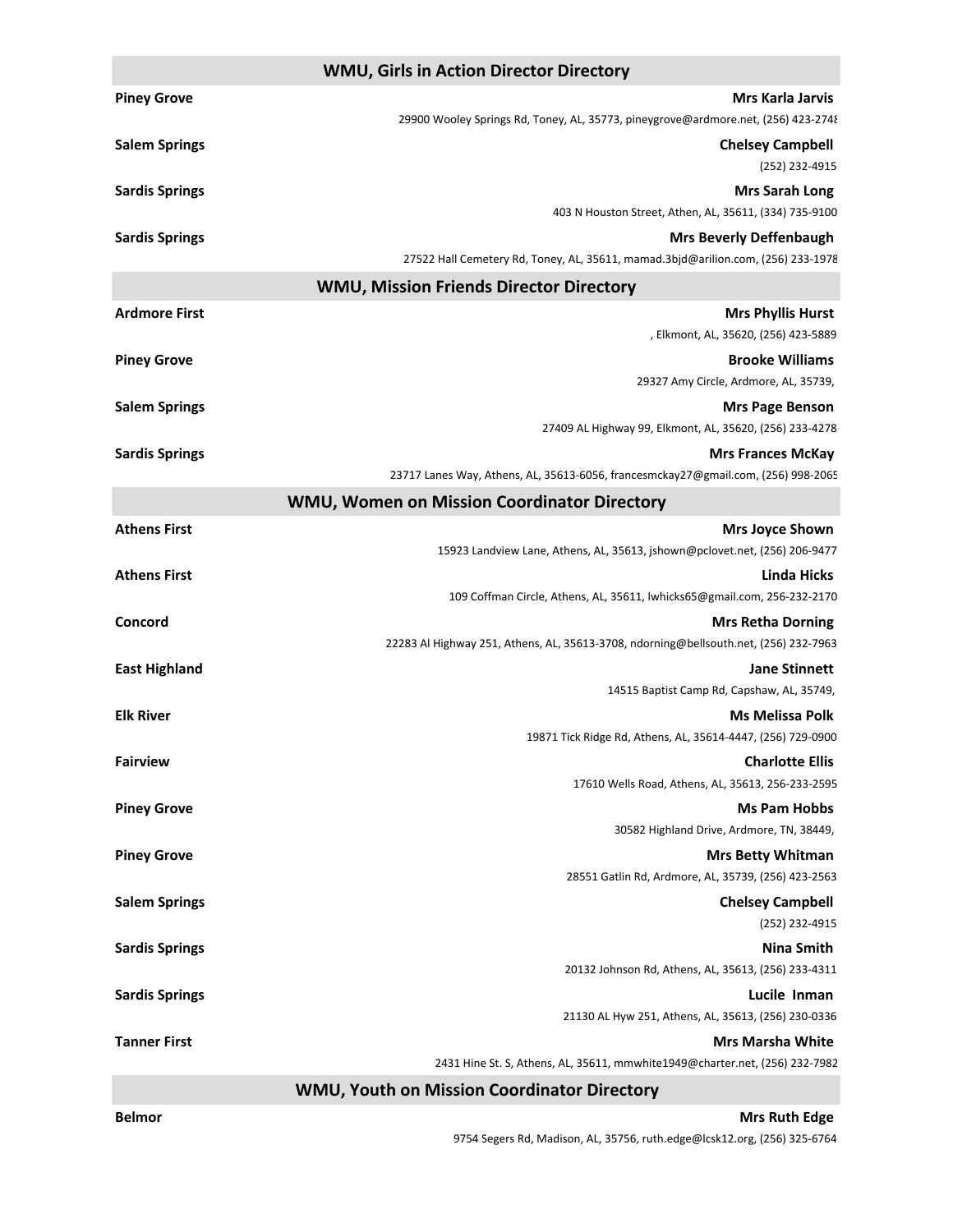|                       | <b>WMU, Youth on Mission Coordinator Directory</b>                                                        |
|-----------------------|-----------------------------------------------------------------------------------------------------------|
| <b>Sardis Springs</b> | <b>Mr Kenny Blythe</b>                                                                                    |
|                       | PO Box 527, Athens, AL, 35612, (256) 233-5433                                                             |
|                       | Younger Children's Choir Leader/Worker Directory                                                          |
| <b>Ardmore First</b>  | <b>Nancy Swinford</b>                                                                                     |
| <b>Ardmore First</b>  | <b>Mrs Pam Shannon</b>                                                                                    |
|                       | 28064 Shannon Rd, Ardmore, AL, 35739, (256) 423-2039                                                      |
| <b>East Highland</b>  | <b>Mrs Lonnye Smith</b>                                                                                   |
|                       | 27051 Capshaw Rd, Athens, AL, 35613,                                                                      |
|                       | <b>Youth Choir Leader Directory</b>                                                                       |
| <b>Ardmore First</b>  | <b>Diane Rogers</b>                                                                                       |
|                       | , Ardmore, AL, ,                                                                                          |
| <b>Belmor</b>         | <b>Mr Adam Hudson</b><br>50 Emory Drive, Decatur, AL, 35603, hudson24@bellsouth.net, (256) 565-2034       |
| <b>Clements</b>       | <b>Casey Tate</b>                                                                                         |
|                       | 8690 US Highway 72, Athens, AL, 35611-9081,                                                               |
| Community             | <b>Mrs Mary Woods</b>                                                                                     |
|                       | 29150 Mims Street, Ardmore, AL, 35739, mcwoods@ardmore.net, (256) 423-7158                                |
| <b>Lindsay Lane</b>   | <b>Rev Dwaine Stroud</b>                                                                                  |
|                       | 109 Grove Ln, Athens, AL, 35613-2009, dwaine@lindsaylane.org, (256) 232-0020                              |
| <b>Piney Grove</b>    | <b>Mrs Gina Moore</b>                                                                                     |
|                       | 27351 Miller Lane, Elkmont, AL, 35620,                                                                    |
|                       | <b>Discipleship Contact Directory</b>                                                                     |
| <b>Belmor</b>         | <b>Rev Keith Crouch</b><br>25500 Retick Cir, Athens, AL, 35613-6154, lil492@bellsouth.net, (256) 230-0365 |
| <b>East Highland</b>  | <b>Mr Michael Locke</b>                                                                                   |
|                       | 15160 Moorseville Rd, Athens, AL, 35613,                                                                  |
| <b>Elkton Road</b>    | <b>Mr Wayne Simpkins</b>                                                                                  |
|                       | 19351 Elkton Rd., Athens, AL, 35614, hyperfour@wmconnect.com,                                             |
| <b>Oakdale</b>        | <b>Rev Rick Cantrell</b>                                                                                  |
|                       | 26544 Lydia Joe Dr, Athens, AL, 35613-7740, rick@oakdale-baptist.org, (256) 348-1636                      |
| <b>Salem Springs</b>  | <b>Stephen Marbut</b>                                                                                     |
|                       | 24607 Chapman Hollow Rd, Elkmont, AL, 35620, (256) 278-1748                                               |
|                       | <b>Disaster Relief Volunteer Directory</b>                                                                |
| <b>Ardmore First</b>  | <b>Mr Billy Smith</b><br>29235 Mims St, Ardmore, AL, 35739, (256) 423-2623                                |
| Capshaw               | <b>Rebecca Morrison</b>                                                                                   |
|                       | (256) 233-8399                                                                                            |
| <b>Emmanuel</b>       | <b>Ms Nancy Wallette</b>                                                                                  |
|                       | 1709 Nella Drive, Athens, AL, 35611, nawallette@pclnet.net,                                               |
| Midway                | Roze Lasseter                                                                                             |
|                       | (256) 771-3123                                                                                            |
| <b>Salem Springs</b>  | <b>Mrs Esther Jernigan</b>                                                                                |
|                       | 17236 Sewell Rd, Athens, AL, 35614, (256) 232-6455                                                        |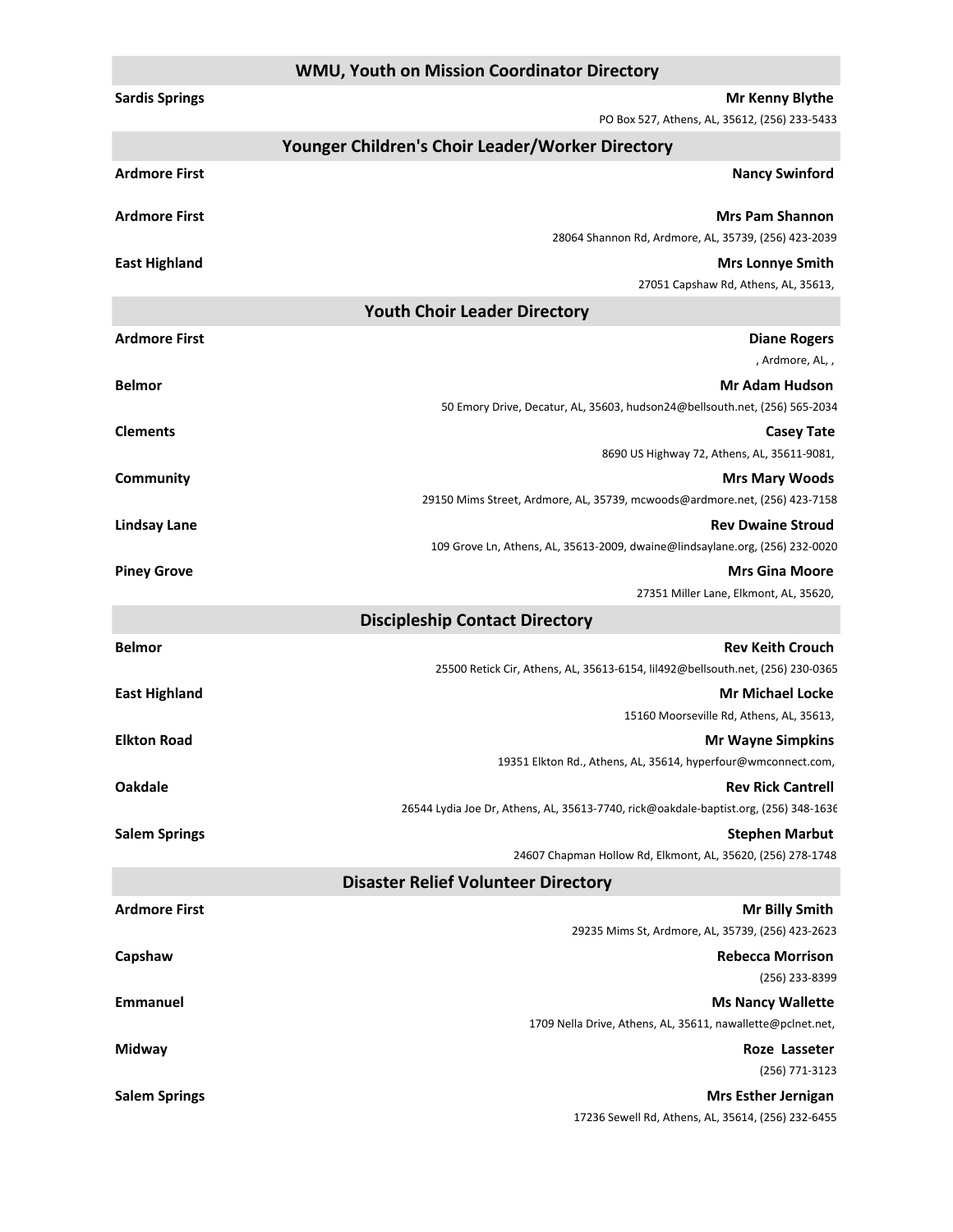|                               | <b>Disaster Relief Volunteer Directory</b>                                                                        |
|-------------------------------|-------------------------------------------------------------------------------------------------------------------|
| <b>Salem Springs</b>          | Mr Edd Jernigan                                                                                                   |
|                               | 17236 Sewell Rd, Athens, AL, 35614-5544, (256) 232-6455                                                           |
| <b>Tanner First</b>           | <b>Jan Blelew</b>                                                                                                 |
|                               | 10861 Stewart Road, Tanner, AL, 35671, ranjan101@bellsouth.net, (256) 232-0245                                    |
| <b>Tanner First</b>           | <b>Wendy Fowler</b>                                                                                               |
|                               | 12930 Whitney Lane, Athens, AL, 35611, wrfowler@charter.net, (256) 232-7636                                       |
|                               | <b>Retired Pastor Directory</b>                                                                                   |
| <b>East Highland</b>          | <b>Mr Keith Movers</b>                                                                                            |
|                               | 433 Hargrove St, Apt. 9, Athens, AL, 35611, (256) 232-2083                                                        |
| <b>Lindsay Lane</b>           | <b>Rev Sonny Schofield</b><br>17125 Forest Hill Dr, Athens, AL, 35613-5362, sonny@lindsaylane.org, (256) 232-0020 |
| <b>Salem Springs</b>          | <b>Mr Jim Clutter</b>                                                                                             |
|                               | 8390 Mary Davis Hollow Rd, Athens, AL, 35614, (256) 777-6371                                                      |
|                               | <b>Special Education Contact Directory</b>                                                                        |
| <b>Clements</b>               | <b>Barbara Millsaps</b>                                                                                           |
|                               | 8690 US Hwy 72, Athens, AL, 35611, (256) 729-1328                                                                 |
|                               | <b>Worship Leader (Other than Min. of Music) Directory</b>                                                        |
| <b>Belmor</b>                 | <b>Mr Adam Hudson</b>                                                                                             |
|                               | 50 Emory Drive, Decatur, AL, 35603, hudson24@bellsouth.net, (256) 565-2034                                        |
| <b>Elkton Road</b>            | <b>Mr David Kobeck</b>                                                                                            |
|                               | 904 Jackson Dr, Athens, AL, 35611-4735, (256) 423-6216                                                            |
| <b>Lindsay Lane</b>           | <b>Will Stutts</b>                                                                                                |
|                               | 1300 Lindsay Lane, Athens, AL, 35613, will@lindsaylane.org,                                                       |
| Lindsay Lane                  | <b>Patrick Buckley</b>                                                                                            |
|                               | 194 Stone Valley Dr, Huntsville, AL, 35806,                                                                       |
|                               | <b>Awana Director/Leader Directory</b>                                                                            |
| <b>Ardmore First</b>          | Mr Ray Wilder<br>23210 Toone Road, Elkmont AL, , , , (256) 423-6423                                               |
| <b>Athens First</b>           | <b>Rev David Carter</b>                                                                                           |
|                               | 201 East Hobbs Street, Athens, AL, 35611, dcarter@fbcathens.org, (256) 233-5878                                   |
| <b>Belmor</b>                 | Mr Ryan Blank                                                                                                     |
|                               | 209 Shadowbrook, Huntsville, AL, 35811, (256) 606-6808                                                            |
| <b>Belmor</b>                 | Mr Ryan Blank                                                                                                     |
|                               | 209 Shadowbrook, Huntsville, AL, 35811, (256) 606-6808                                                            |
| <b>Clements</b>               | <b>Mrs Monica Carlock</b>                                                                                         |
|                               | 8690 US Highway 72, Athens, AL, 35611-9081,                                                                       |
| Community                     | <b>Mrs Kathy Smedley</b>                                                                                          |
|                               | 28301 Lambert Road, Ardmore, AL, 35739, k.o.smedley@gmail.com,                                                    |
| Community                     | <b>Mrs Leshia Rich</b><br>27832 AL Highway 251, Ardmore, AL, 35739, timrich@mchsi.com,                            |
| <b>Elkton Road</b>            | <b>Mr Greg Jones</b>                                                                                              |
|                               | 14035 Quinn Rd, Athens, AL, 35613,                                                                                |
| <b>First Hispanic Mission</b> | <b>Faye Colella</b>                                                                                               |
|                               | 1105 S. Madison Street, Athens, AL, 35611,                                                                        |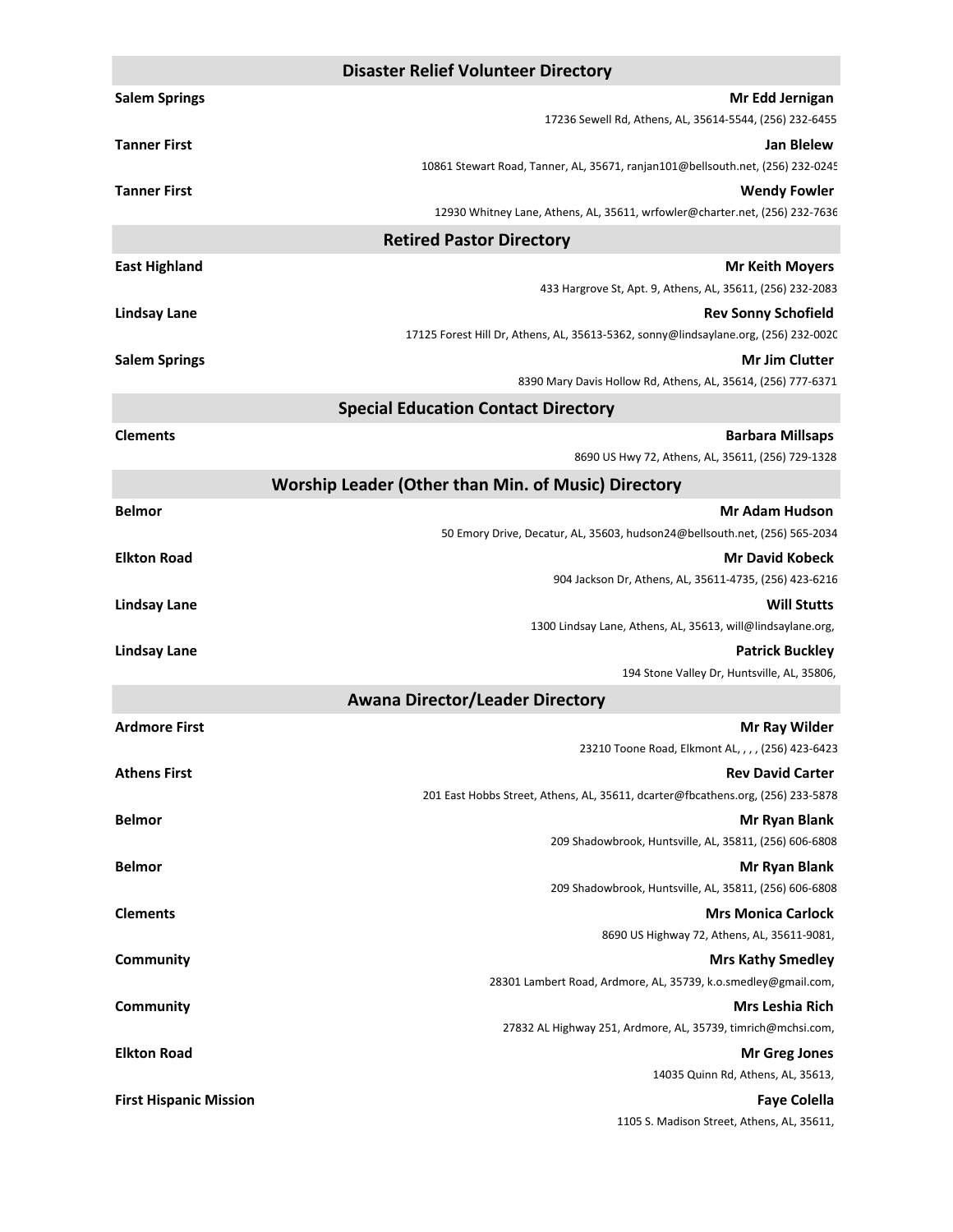#### **Awana Director/Leader Directory**

| <b>First Union</b>    | <b>Mrs Kara Hawkins</b>                                                                                      |
|-----------------------|--------------------------------------------------------------------------------------------------------------|
|                       | 21798 Shipley Hollow Rd, Elkmont, AL, 35620, (256) 732-3105                                                  |
| <b>First Union</b>    | <b>Mrs Kay Hill</b>                                                                                          |
|                       | 21076 Elkton Rd, Athens, AL, 35614,                                                                          |
| <b>Lindsay Lane</b>   | <b>Roberta Furlong</b>                                                                                       |
|                       | 20800 Tillman Mill Rd, Athens, AL, 35614, (256) 233-4910                                                     |
| <b>Mays Memorial</b>  | <b>Mrs Bridgett Hill</b><br>27401 Shannon Rd, Ardmore, AL, 35739-7407, (256) 426-3379                        |
| <b>Mays Memorial</b>  | <b>Mrs Bridgett Hill</b>                                                                                     |
|                       | 27401 Shannon Rd, Ardmore, AL, 35739-7407, (256) 426-3379                                                    |
| <b>New Bethel</b>     | <b>Kevin Hargrave</b>                                                                                        |
|                       | 23095 Kennedy Rd, Athens, AL, 35613-5371, (256) 771-2918                                                     |
| <b>New Bethel</b>     | <b>Kevin Hargrave</b>                                                                                        |
|                       | 23095 Kennedy Rd, Athens, AL, 35613-5371, (256) 771-2918                                                     |
| <b>Piney Grove</b>    | <b>Jessie Colston</b>                                                                                        |
|                       | 29018 Oak Grove Road, Ardmore, AL, 35739,                                                                    |
| <b>Piney Grove</b>    | <b>Jessie Colston</b>                                                                                        |
|                       | 29018 Oak Grove Road, Ardmore, AL, 35739,                                                                    |
| <b>Sardis Springs</b> | <b>Mrs Karen Kerstiens</b>                                                                                   |
|                       | 350 Macedonia Road, Ardmore, AL, 35739,                                                                      |
| <b>Tanner First</b>   | <b>Rev Clark Theriot</b><br>11164 John Pugh Road, Tanner, AL, 35671, clark.theriot@gmail.com, (256) 683-7401 |
| <b>Tanner First</b>   | <b>Adam Landers</b>                                                                                          |
|                       | 167 Robin Song Lane, Harvest, AL, 35749, adamlanders@knology.net,                                            |
| <b>Tanner First</b>   | Deanne Keenum                                                                                                |
|                       | 11075 Page Road, Tanner, AL, 35671, deanne.keenum@icloud.com,                                                |
| <b>Tanner First</b>   | Deanne Keenum                                                                                                |
|                       | 11075 Page Road, Tanner, AL, 35671, deanne.keenum@icloud.com,                                                |
| <b>The Grove</b>      | <b>Miss Sara Lansford</b>                                                                                    |
|                       | PO Box 1667, Decatur, AL, 35602-1667, sara@thegrovebaptist.com, (256) 353-0423                               |
| <b>The Grove</b>      | <b>Miss Sara Lansford</b>                                                                                    |
|                       | PO Box 1667, Decatur, AL, 35602-1667, sara@thegrovebaptist.com, (256) 353-0423                               |
| <b>Wooley Springs</b> | <b>Mr Spencer Smith</b><br>30691 Smith Ave, Ardmore, TN, 38449,                                              |
|                       |                                                                                                              |
|                       | <b>Disaster Relief Information Contact Directory</b>                                                         |
| <b>East Highland</b>  | <b>Mr Ronnie White</b><br>23724 Laura Leigh Rd, Athens, AL, 35613,                                           |
| <b>Elkton Road</b>    | <b>Mr John Allfrey</b>                                                                                       |
|                       | 19465 Elkton Rd, Athens, AL, 35614, john@mudcreekironworks.com, (256) 232-7298                               |
| <b>Emmanuel</b>       | <b>Ms Nancy Wallette</b>                                                                                     |
|                       | 1709 Nella Drive, Athens, AL, 35611, nawallette@pclnet.net,                                                  |
| <b>Fairview</b>       | <b>Rev George Whitten</b>                                                                                    |
|                       | 26600 Peek A Boo Street, Athens, AL, 35613-6400, pastor@fairviewbaptistathens.org, (256) 233-0809            |
| <b>Lindsay Lane</b>   | <b>Rev Eric Pugh</b>                                                                                         |
|                       | 114 Winslow Dr, Athens, AL, 35613-2724, eric@lindsaylane.org, (256) 232-0020                                 |